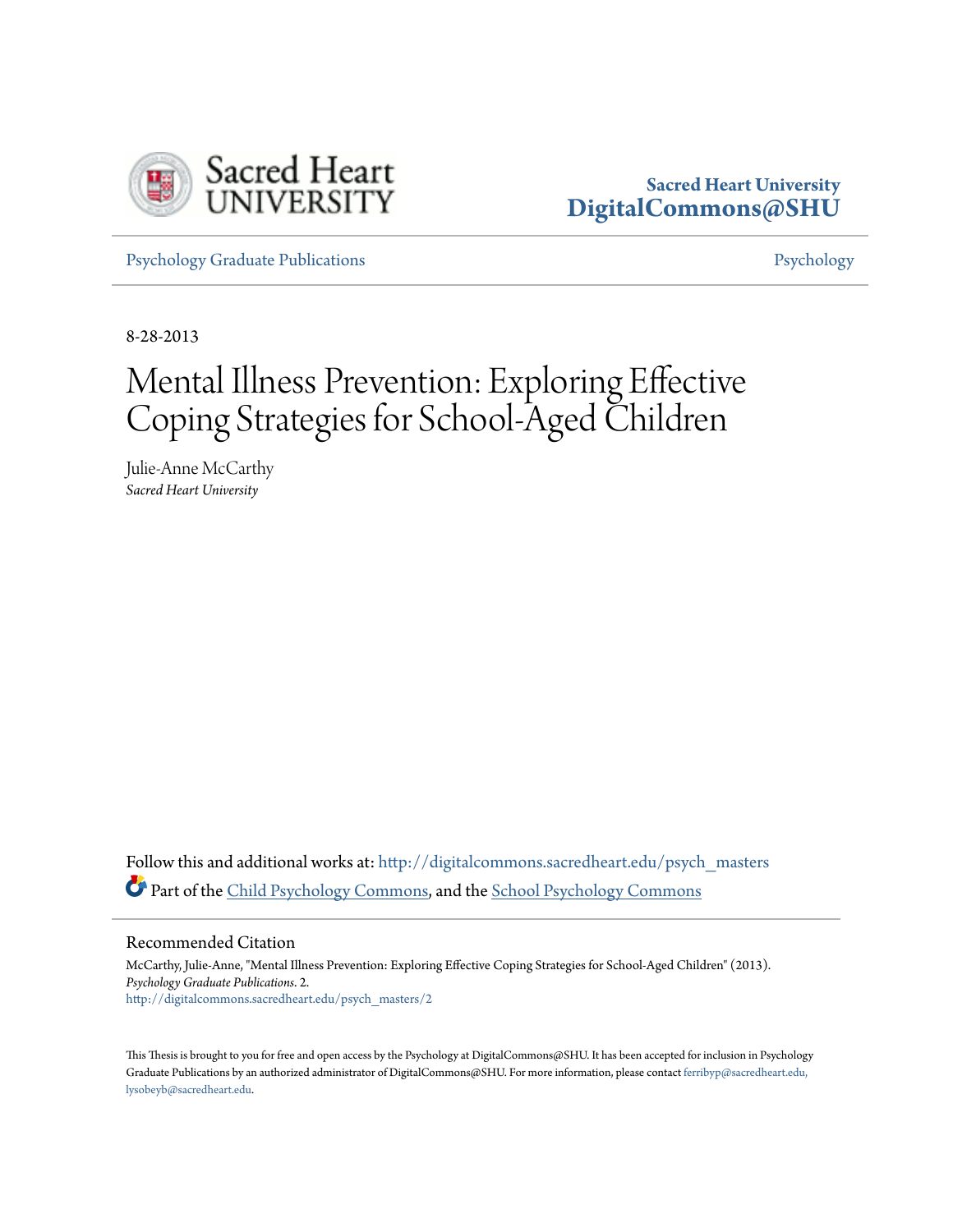### MENTAL ILLNESS PREVENTION: EXPLORING EFFECTIVE COPING STRATEGIES FOR SCHOOL-AGED CHILDREN

### A Master's Thesis Proposal Presented

by

#### **JULIE-ANNE MCCARTHY**

Approved as to style and content by:

Dr. Dawn Melzer, Chair

DA Jessica Samuolis, Member

Dr. William Mayer, Director of Graduate Program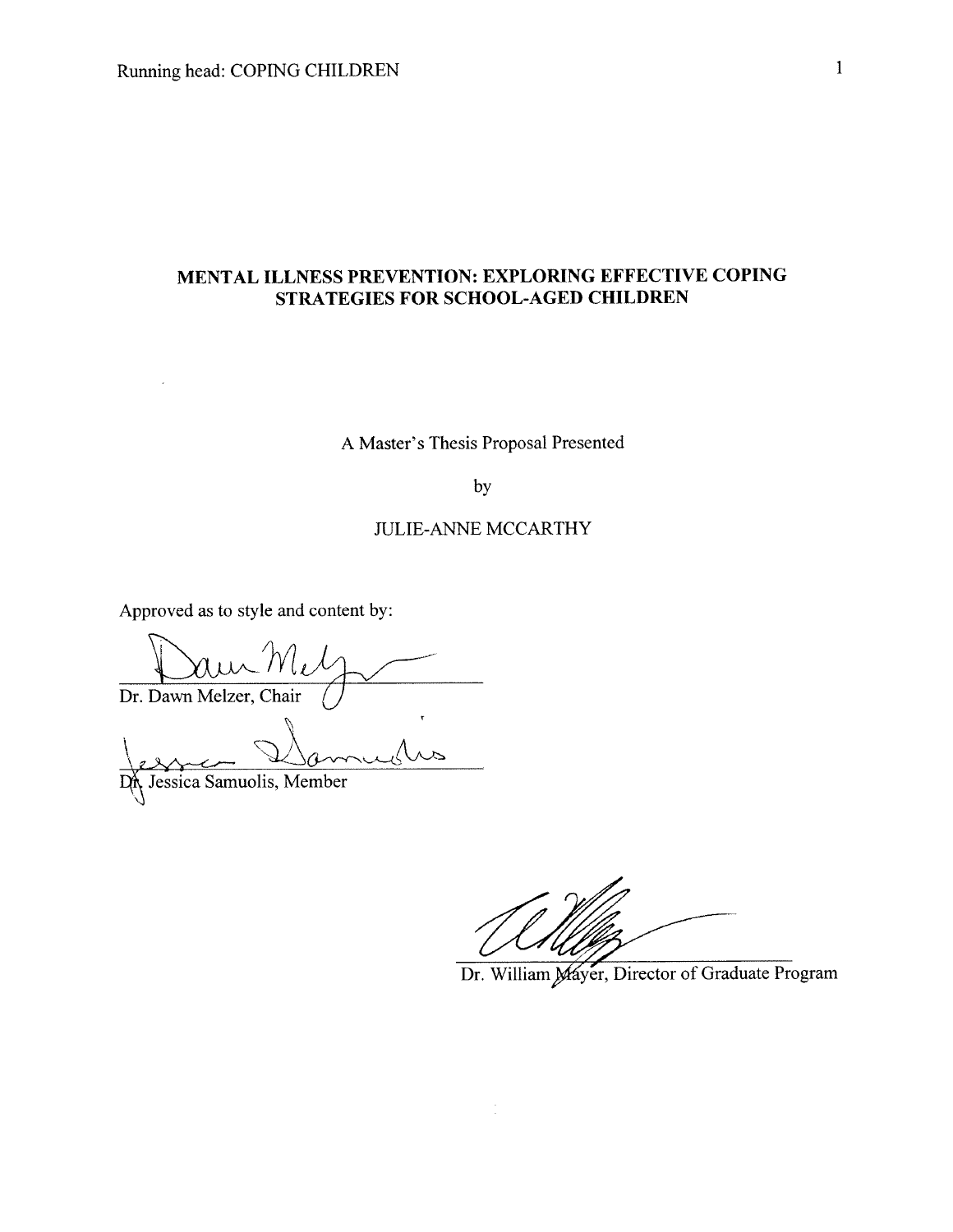Mental Illness Prevention: Exploring Effective Coping Strategies for School-Aged Children Julie-Anne McCarthy Sacred Heart University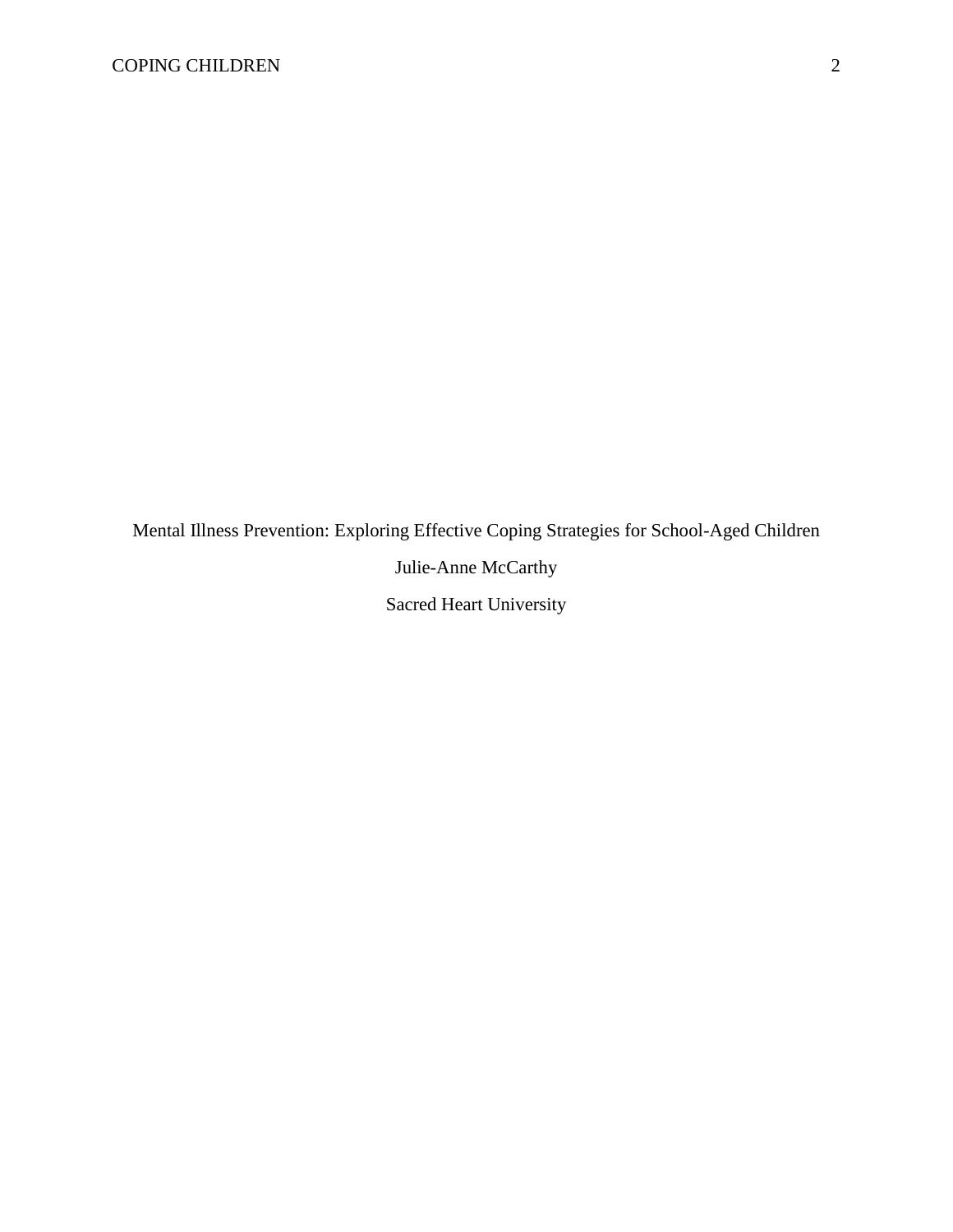#### Abstract

Anxiety Disorders are the most prevalent mental illnesses in Western society, affecting the population in multiple ways. Onset for many anxiety disorders is as early as childhood or adolescence. The earlier the onset, the more chronic or severe it may be; it is important to focus on preventing anxiety disorders before they are developed. Research has shown that adaptive coping strategies can work as a mediator between stress and mental health. The current study explored effective coping strategies for young children in the general population, in an effort to further expand our knowledge about coping in children, and increase the applicability of these coping strategies in real-world settings. Children between five and ten years of age participated in training sessions where one of three types of coping strategies was taught using a therapeutic board game: relaxation, positive self-talk, and coping behaviors. Children's coping abilities were assessed using the Self Report Coping Scale (SRCS) before and after the training sessions occurred. Results revealed that the majority of children used coping behavior types of strategies prior to being trained on new adaptive coping methods, and adopted coping behavior strategies more easily than relaxation or self-talk techniques. Comparisons of the SRCS scores after the training sessions to the SRCS assessment conducted prior to the training revealed that males and females were influenced differently by participation in the training: females increased, and males decreased the likelihood of using certain coping strategies. Future research is needed to continue exploring how gender, and type of coping strategy taught, influence the likelihood that children will adopt new adaptive coping strategies. This vital information will help educators, therapists, and parents to prevent or decrease anxiety in young children.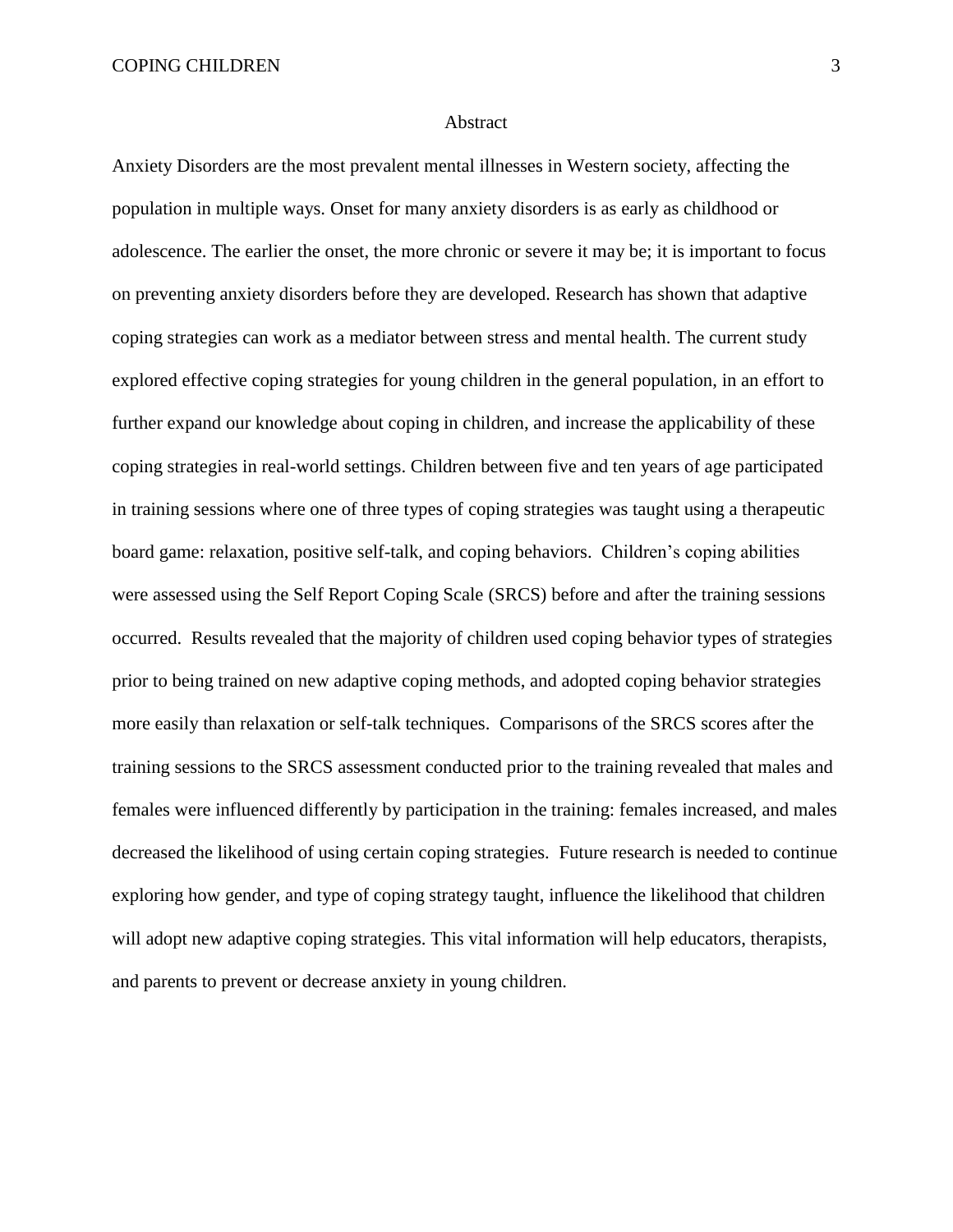#### Mental Illness Prevention:

Exploring Effective Coping Strategies for School-Aged Children

The history of research conducted on diagnosis and treatment of anxiety disorders dates back a few decades (DeLongis, Folkman, & Lazarus, 1988). However, in spite of the efforts and gains made by various researchers, anxiety disorders consistently remain the most prevalent class of mental illness in the population (Center for Disease Control, 2011). According the DSM 5, Anxiety Disorders are a class of disorders "that share features of excessive fear and anxiety related to behavioral disturbances" (American Psychological Association [APA], 2013, p.189). This class of disorders includes illnesses such as panic disorder, generalized anxiety disorder, post-traumatic stress disorder, specific phobias, as well as childhood anxiety disorders such as separation anxiety disorder, and selective mutism (child who is usually able to speak becomes unable to speak in a given situation) (APA, 2013). As described by the National Institute of Mental Health (NIMH), "each anxiety disorder has different symptoms, but all the symptoms cluster around excessive, irrational fear and dread" (NIMH, 2009, p.3). As for the term *anxiety,*  it is generally used in a more global sense to describe a psychological reaction to stressful situations and includes emotional, behavioral and physical symptom, such as fear (emotional), avoidance (behavior) and rapid heartbeat (physical) (NIMH, 2009). Although some level of anxiety is considered to be a normal and adaptive reaction to a perceived stressful situation, and can also work as a motivator to strive towards certain goals, excessive anxiety is maladaptive and can be quite debilitating. For example, anthropologically speaking, the "fight or flight" response that takes place when faced with imminent danger (such as a predator in the jungle or a dark shadow lurking in an alley) automatic symptoms such as fear and rapid heart rate are adaptive stress signals that will help to escape possible threat or death (APA, 2013). Important work deadlines or public speaking events can also have similar effects. However, for some people,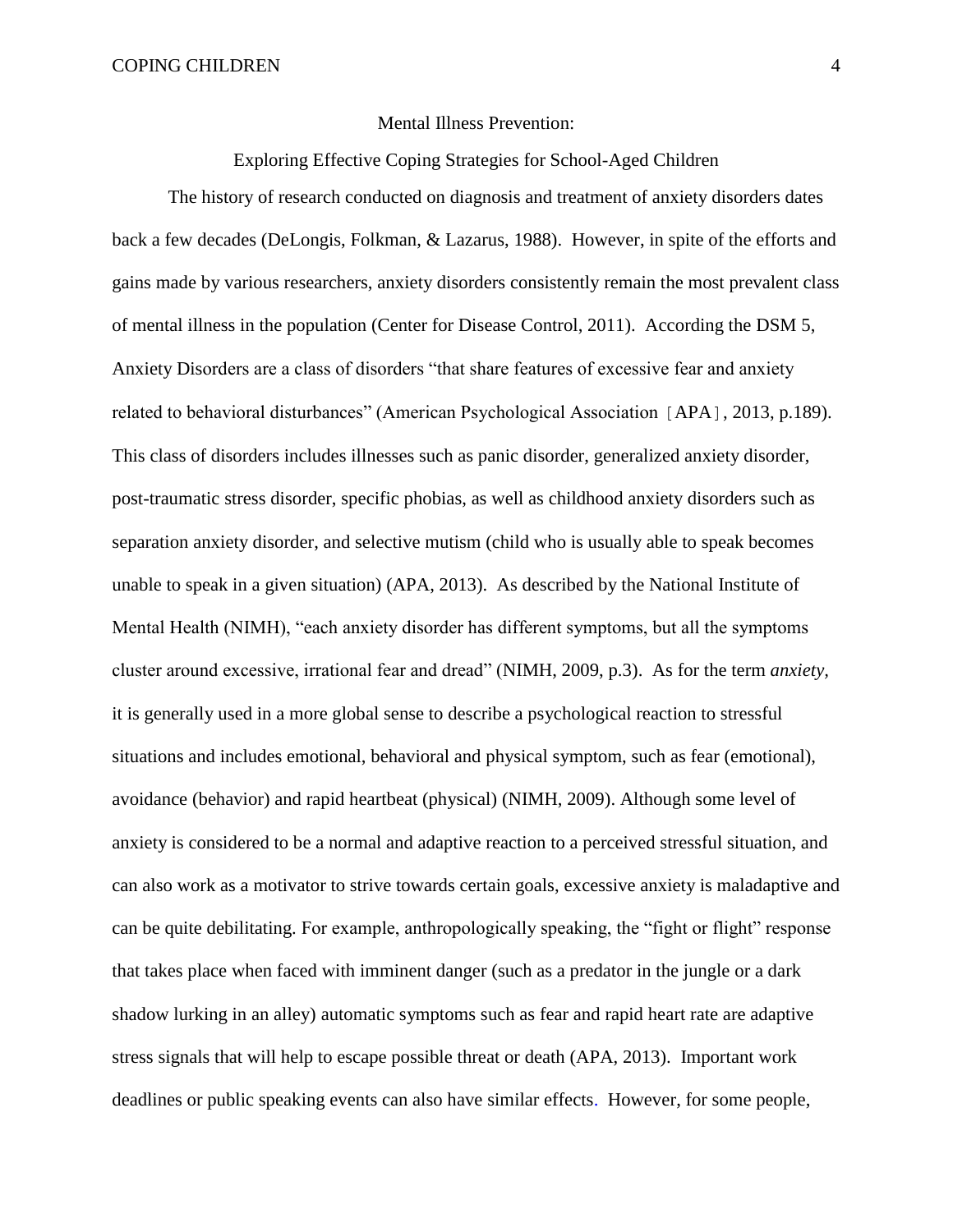this fight or flight response (or anxiety) is always activated, even when there is no real threat, danger, or deadline (APA, 2013; NIMH, 2009).

Unfortunately, the negative effects associated with constant or chronic anxiety are plentiful, impacting the individual, their immediate environment, and society as a whole. For instance, chronic stress has been shown to reduce autoimmune function, making the individual more vulnerable to illness and diseases (Karbassioun, 2011). In turn, national studies conducted in the United States have revealed that anxiety-related disorders cost approximately \$4.1 billion per year due to factors such as absenteeism from work and reduced productivity, in addition to an estimated \$23 billion per year from a frequent and unnecessary use of health care resources (Kessler & Greenberg, 2002). Given these numbers and many other negative consequences associated with stress and anxiety, this is indeed a topic worth investigating and preventing.

#### **Anxiety Disorders in the General Population**

**Prevalence.** A recent study conducted by the World Health Organization (WHO) that looked at average rates of anxiety disorders across several countries, revealed that anxiety disorders have a lifetime prevalence of 15%, a 12-month prevalence of approximately 10-11%, and do exist worldwide (Center for Disease Control, 2011; Kessler, Aguilar-Gaxiola, Alonso, Ormel, Ustun, & Wang, 2009). National studies have also shown that people living in western and developed countries are at an even greater risk of having an anxiety disorder. In fact, according to the research, there is an astounding 31% lifetime prevalence and 19% twelve-month prevalence rate in the general United States population (Kessler et al., 2009). In other words, 1 in 3 people in the US are at risk of developing at least one type of anxiety disorder at one point in their lives. The mere fact that this class of mental disorders affects so many people on a very real and personal level highlights the need to target it at the macro and micro societal levels.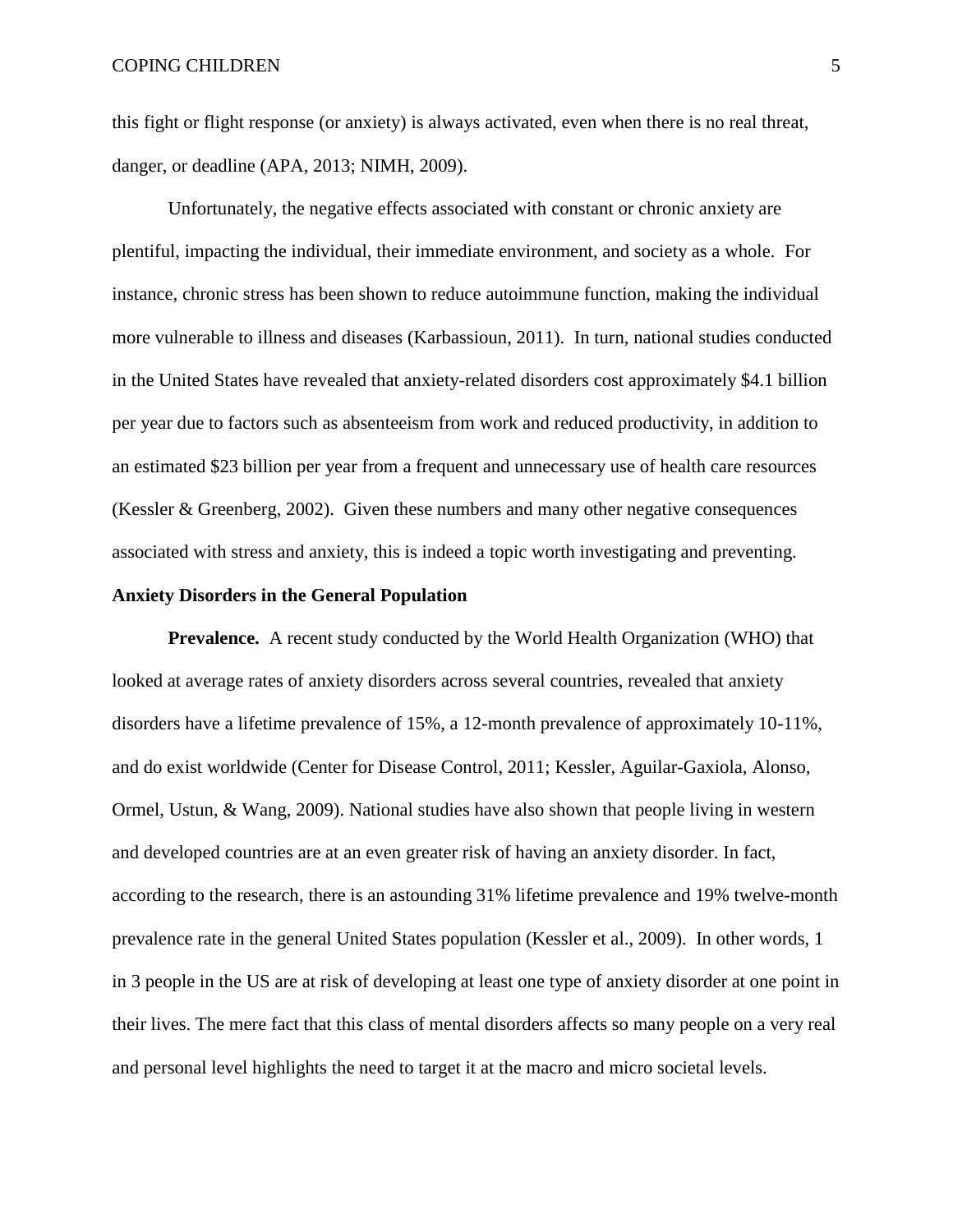Given that many anxiety disorders do begin during childhood and adolescence, some studies have turned their focus to this younger population. A meta-analysis conducted by Cartright-Hatton, McNicol & Doubleday (2006) revealed that, according to the existing literature, prevalence rates during childhood can range from 2.6% to an alarming 41.2%, depending on the type of anxiety disorder that is being addressed. Through their of review epidemiological studies, Beesdo, Knappe, and Pine (2009) found that the lifetime prevalence of anxiety disorders in children and adolescents is approximately 15%-20%. The most common childhood anxiety disorders include separation anxiety, specific phobias, generalized anxiety disorder (GAD) and social phobia (APA, 2013; Cartright-Hatton, et al., 2006; NIMH, 2009). Anxiety disorders which most commonly begin during the later childhood years or teen years include obsessive compulsive disorder, affecting approximately 2.2 million children and adolescents in the US, and panic disorders, which affect an approximately 6 million children and teens (NIMH, 2009). In fact, given that the research on childhood anxieties is still in its infancy, it is possible that many early signs of anxiety issues in younger populations still go undetected (Beesdo, et at., 2009; Cartright-Hatton, et al., 2006). As assessment tools continue to be developed and designed to identify anxiety in children, it is possible that the prevalence rates may even continue to grow. The fact that anxiety disorders are so widespread for children, teens and adults highlights a need to prevent even more anxiety disorders from emerging.

**Comorbidity.** This issue is further amplified by the fact that people who suffer from anxiety disorders are also at risk for developing a number of other mental or physical issues. With regards to mental illness, there are high comorbidity rates between the various types of anxieties, as well as with mood disorders, such as major depression, impulse-control disorders, such as attention deficit/hyperactivity disorders (ADHD), and substance use disorders (Kessler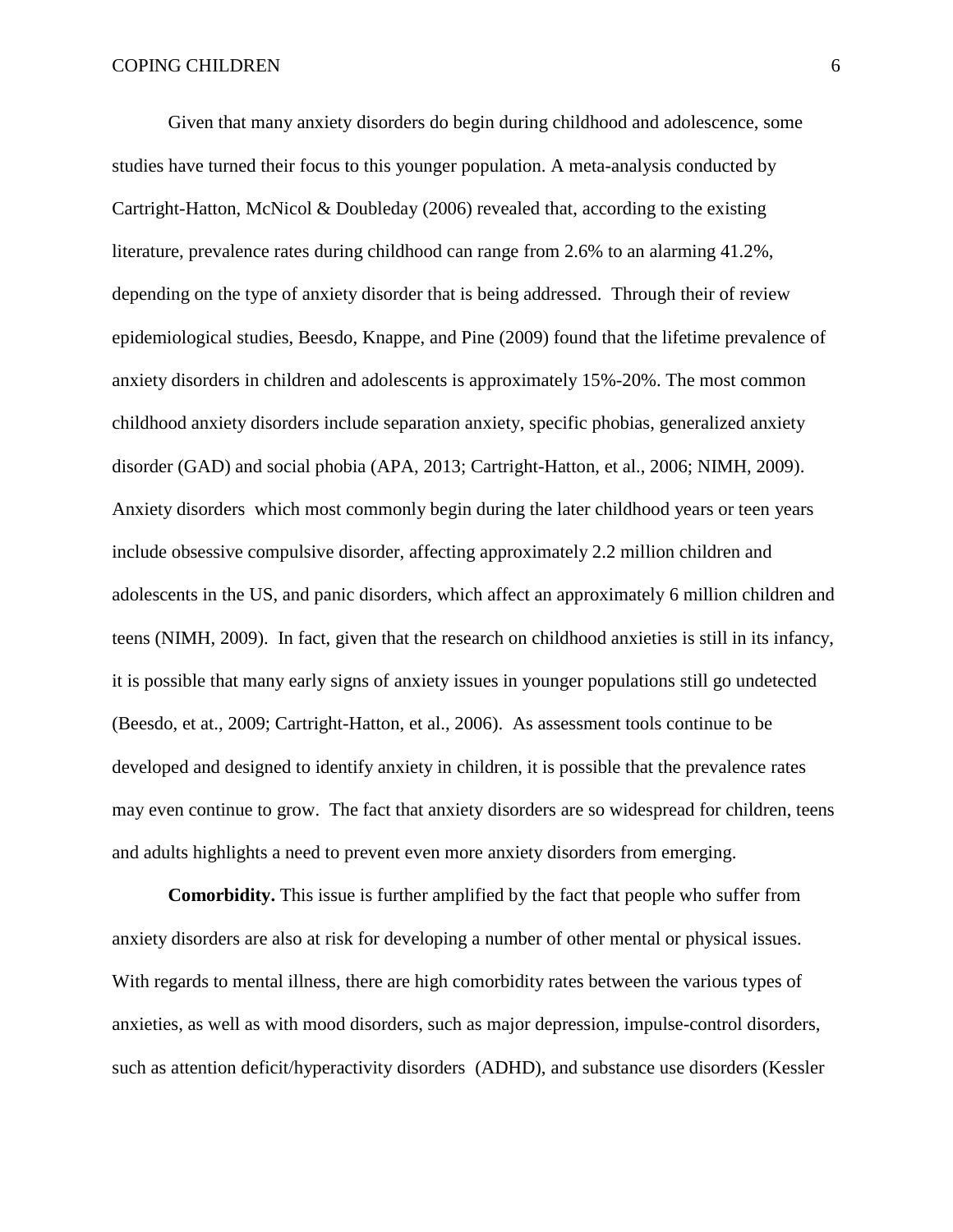& Greenberg, 2002; National Institute of Mental Health, 2005). For example, Hussong and Chassin (2004) revealed an association between anxiety issues during early adolescence and alcoholism in adulthood. Their study provided support for the fact that adolescents who used better coping skills, such as *planful coping* (i.e. thinking about the situation and planning ahead on how to respond) as opposed to *cognitive-avoidant coping* (simply avoiding the situation) did indeed reduce the risk for heavy drug and alcohol use in adulthood (Hussong & Chassin, 2004). Another study revealed that adolescents are increasingly using marijuana as a way to alleviate symptoms of stress and anxiety (Bottorff, Johnson, Moffat, & Mulvogue, 2009). In fact, according to this study, some teens perceived marijuana to be the only available option when they are experiencing stress (Bottorff, et al., 2009). The fact that adolescents are selfmedicating, or feel as though they have no other alternatives is cause for concern and highlights the need to provide other, healthier coping options to young populations.

As for physical illness, research has shown a strong link between high levels of anxiety and a variety of physical issues. For example, pioneer anxiety researchers Delongis, Folkman and Lazarus (1988) found a significant relationship between chronic, daily stress and minor issues such as the flu, sore throat, headaches and backaches. Other studies have also shown a link with more severe health issues, such as vascular conditions, cancer, diabetes, autoimmune diseases, chronic pain, asthma, thyroid diseases, and neurological conditions (Lee, 2011). One of the causes for this comorbidity has been explored by the field of psychoneuroimmunology. It has been found that high or chronic anxiety is indeed linked with a decreased immune response, thus making the individual more vulnerable to an array of physiological and physical problems (Karbassioun, 2011). In fact, in many cases where there is a strong association between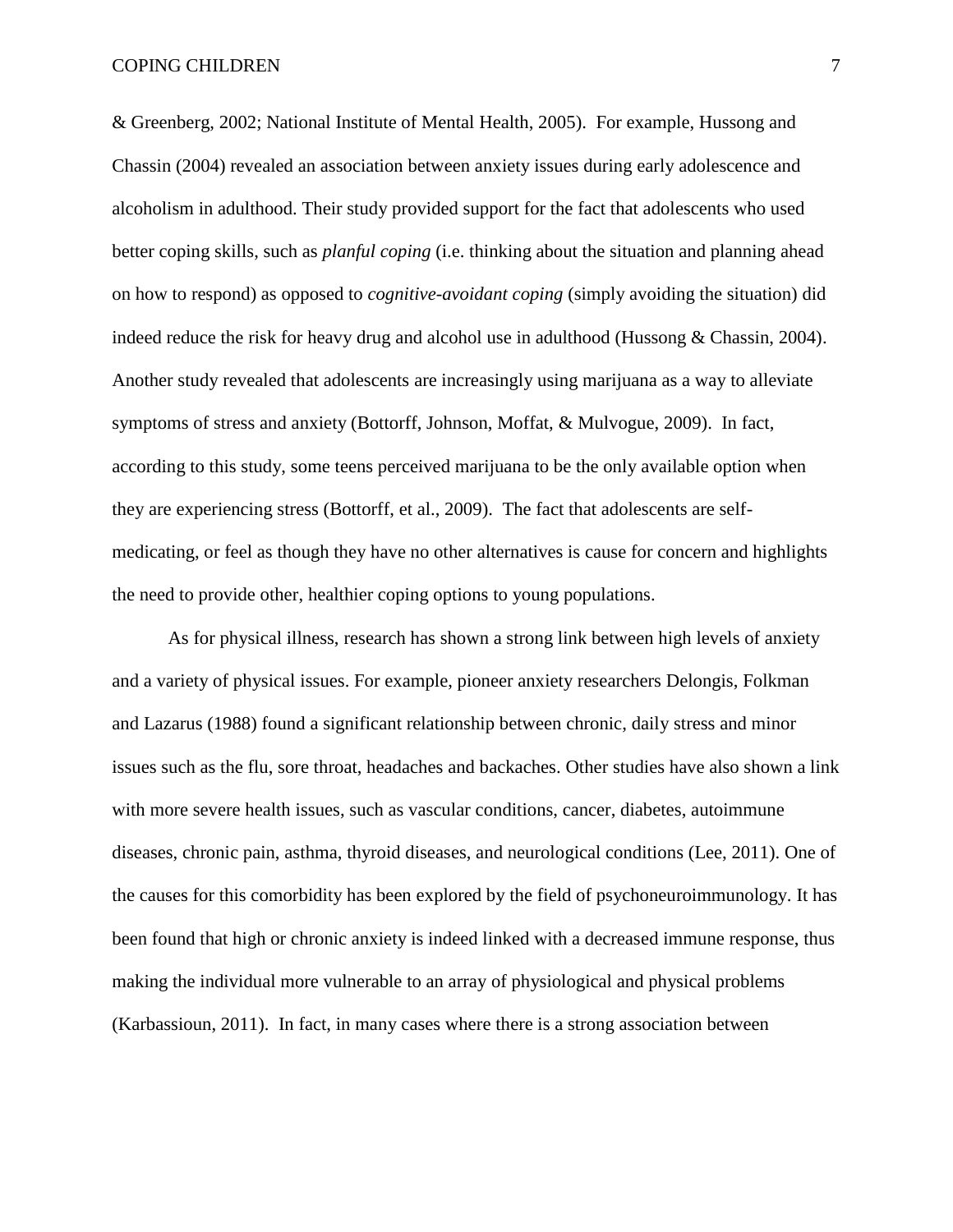psychological distress and physical ailments, therapy aimed at reducing the psychological distress can help reduce, or even remove those physical ailments (Karbassioun, 2011).

**Chronicity.** Another important issue to consider is that anxiety is a chronic illness. Although the course of the illness depends on the specific type of disorder and the individual, anxiety disorders do generally persist for some time. In some severe cases, symptoms of the illness can persist for several decades, especially if they go untreated. In the case of Post Traumatic Stress Disorder (PTSD) for instance, if the traumatic incident was high in severity, duration, and proximity to the individual, or also if the individual had pre-existing conditions that could worsen the impact of the event, such as family history or childhood experiences, then the symptoms of PTSD could "wax and wane" through their lives (American Psychological Association, 2000, p.466). Due to the strong association between age of onset and chronicity or severity, this is an important factor to consider; the earlier the onset, the higher the chances that it will become a chronic illness for that individual (Kessler & Greenberg, 2002)*.* For example, in the case of Obsessive-Compulsive Disorder (OCD), females will generally start showing signs between ages 20 to 29, whereas age of onset for males is as early as 6 to 15 years old (American Psychological Association, 2000) and could persist, at least to some degree, for the better part of that person's life. The average age of onset for many of the anxiety disorders in both Canada and the US is in fact15 years old, and oftentimes, some warning signs appear at an earlier age (Kessler & Greenberg, 2002). In fact, according the DSM 5 "many of the anxiety disorders develop in childhood and tend to persist if not treated" (APA, 2013, p.189). Due to the fact that the unbearable symptoms of anxiety may start early in life, and that these may contribute to other issues, there has been a growing body of research focused on identifying these early signs and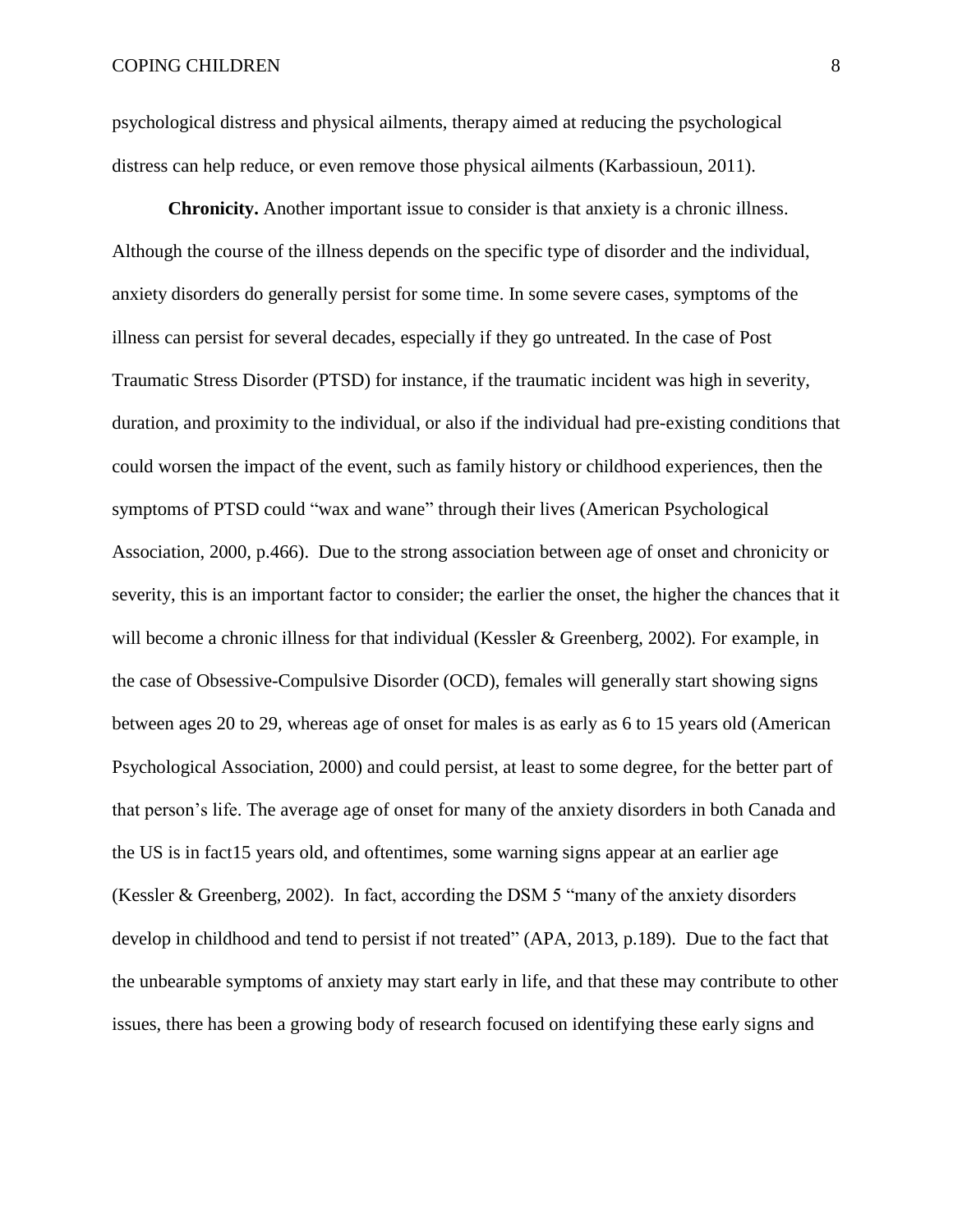determining predictors that may contribute to, or increase the risk of developing an anxiety disorder.

#### **Childhood Stressors and Risk Factors**

Anxiety disorders for children were not recognized as a diagnosable issue until the DSM-IV (Beesdo, Knappe, & Pine, 2009). However, recent studies have revealed that children can and do experience stress and anxiety in a variety of settings. Hooker and Fodor (2008) discussed two aspects of childhood that may explain why onset is so early and why prevalence rates of stress and anxiety in children are so high. Firstly, it was posited that children may generally be more focused on the present than adults making them more attuned to their immediate environment. Secondly, this notion, in combination with the fact that children have a lack of control on their environment, creates a potential vulnerability to daily stress (Hooker & Fodor, 2008).

Based on various self-report studies, the types of stressors identified by children differ greatly with regards to type and severity. Examples of childhood stressors can include interpersonal issues (e.g. bullying) (Blasey, 1995), trauma (e.g. abuse, or death of a close-other), early exposure to mental-illness, or situational and environment factors (such as poverty, immigration, or parental divorce) (Bagdi & Pfister, 2006). Children can even experience stress related to standard or normal life events, such as entering school, going through developmental changes, or having a new sibling (Gershuny, Peterson, Raksin, & Sher, 1997). Ultimately, regardless of the potential severity of a situation as determined by an outside source, the important element is the level of stress perceived by the child, as this will help to determine the level of risk to the child's mental wellbeing (Bagdi & Pfister, 2006; Gershuny, Peterson, et al., 1997). An additional influence on children's perceived levels of stress is their parents' reactions. For example, Badgi and Pfister (2006) compared 5 to 9-year-olds' perceived level of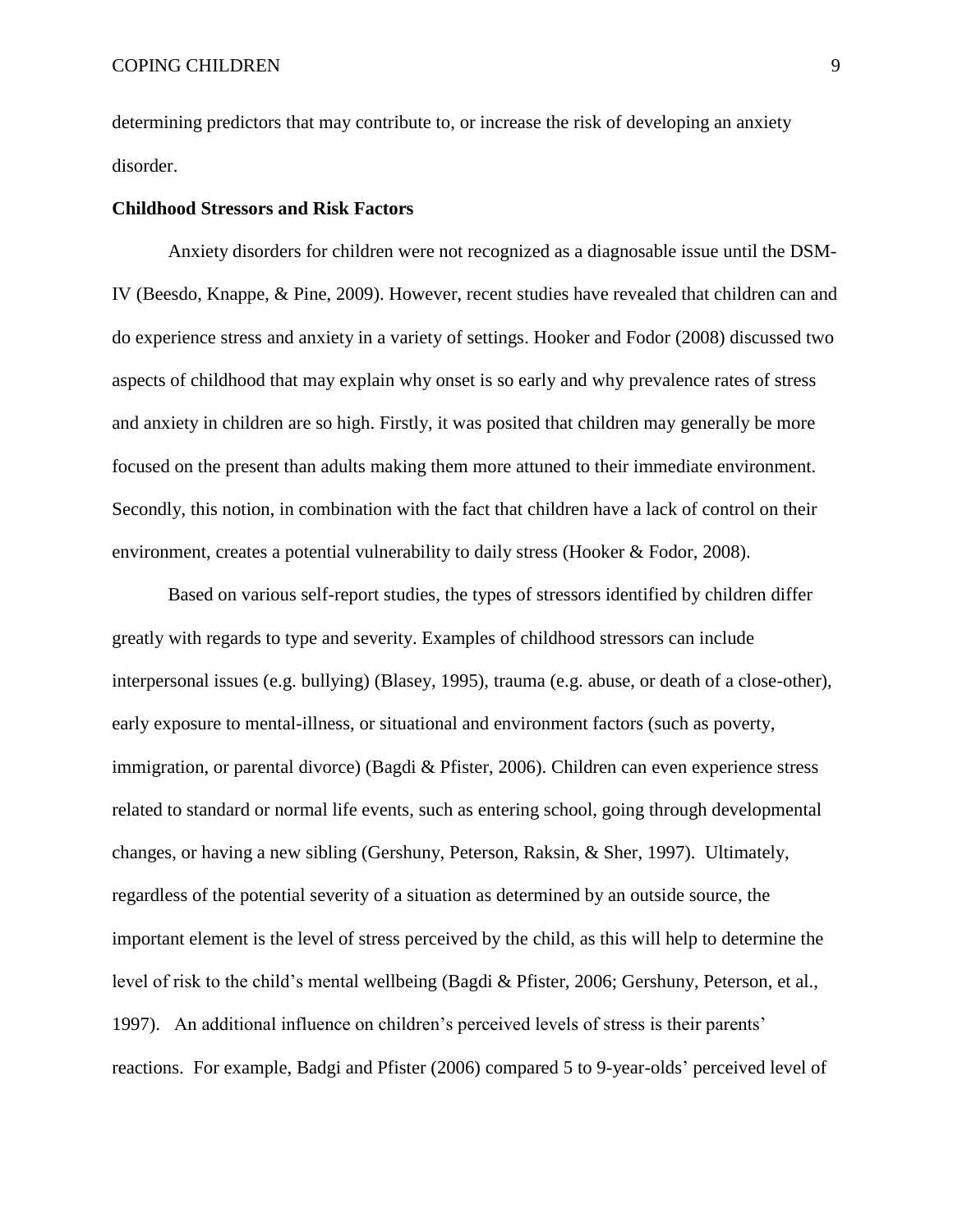#### COPING CHILDREN 10

stress to what parents thought would be stressful for their child. Their findings demonstrated that parents often underestimated the level of stress experienced by their child, and were also often incorrect in guessing which types of situations would actually provoke stress for these little ones (Bagdi & Pfister, 2006). These are important findings to consider because it sheds light on the notion that children do experience stress, and also that adult appraisals of children's stressor may be inaccurate and may lead them to respond inappropriately to their children's fears.

Children often have little control over their environment and may have parents that do not appreciate the high levels of stress that they are experiencing. Therefore an important factor affecting the outcome or manifestation of childhood stressors is their ability to cope with distressing situations.

#### **Coping Strategies Identified in Children**

Lazarus and Folkman have defined *coping* as "constantly changing cognitive and behavioral efforts to manage specific external and/or internal demands that are appraised as taxing or exceeding the resource of the person." (as cited in Hussong & Chassin, 2004, p. 986). Coping *strategies* or *methods* are tools that are actively used by the individual when faced with those internal/external demands (Bagdi & Pfister, 2006). In fact coping methods are arguably the key factor to developing resiliency, because of their role as a mediator between stress and mental health (Federowicz, 1995). Although there are many different types of coping strategies that may successfully alleviate the undesired or stressful feelings associated with the situation, these strategies may not necessarily be healthy or helpful in the long-run. For example, someone who avoids a situation, which can be referred to as distancing (Causey & Dubow, 1992), may merely alleviate the symptoms temporarily, and may not remove the stressful issue altogether. Another person who drinks alcohol when experiencing feelings of anxiety may also temporarily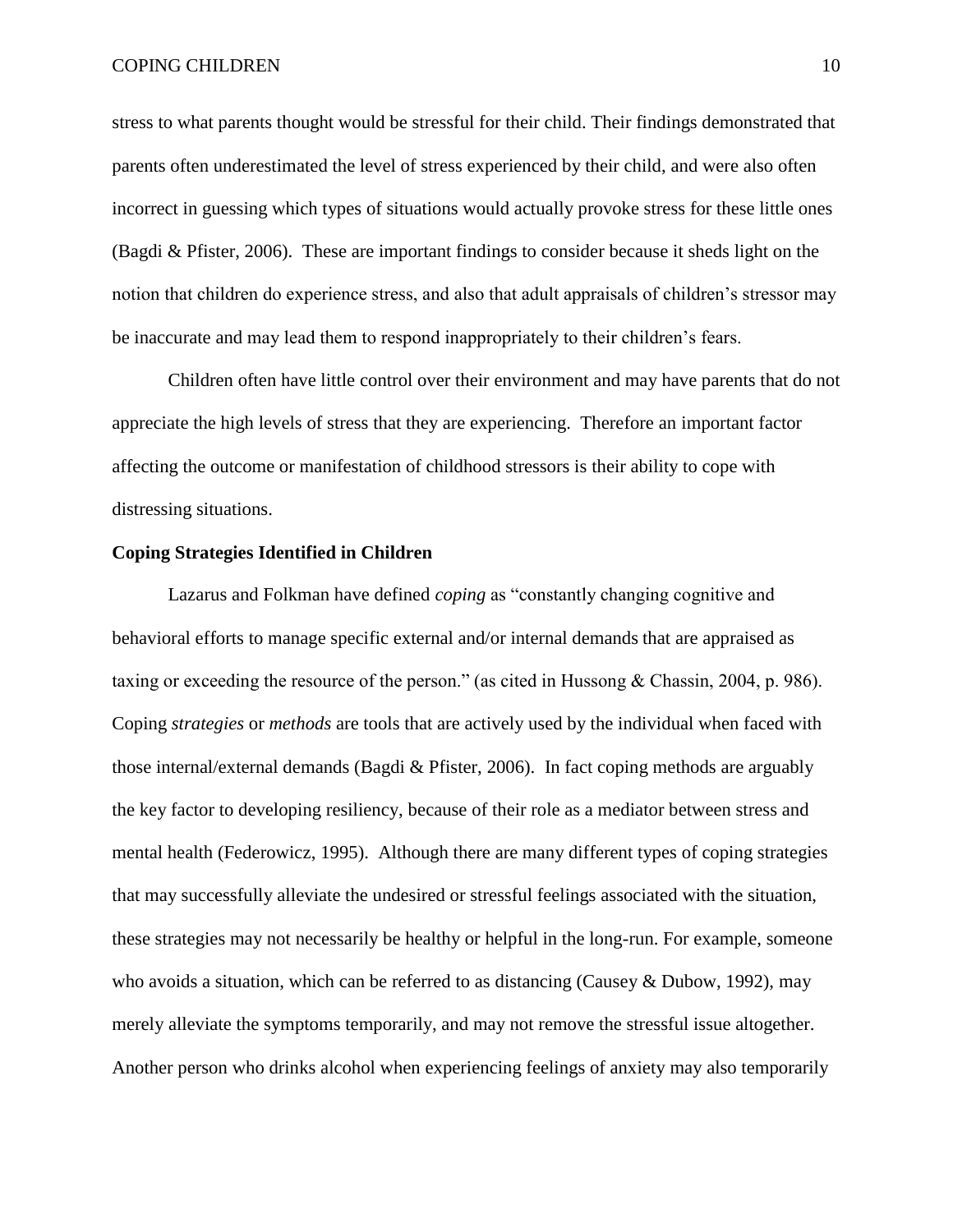reduce the unpleasant feelings, but will likely add more barriers and complexity to the situation (Hussong & Chassin, 2004). On the other hand, if an individual engages in a healthy behavior to reduce symptoms of stress, such as doing yoga (Boeshansz, 2009), than he/she will successfully remove the unwanted feelings without adding more layers of problems to the issue.

Until recently, most of our understanding about coping in children was simply taken from our knowledge of adult coping and imposed on these younger generations. Since the mid 1990s however, much more effort has been given to determine specific types of coping methods that are used during childhood (Federowicz, 1995; Blasey, 1995). As a result, we know that children do use coping strategies which differ somewhat from those used by adults, and that the methods employed during those early years of life can indeed be predictors of later adjustment. Recent literature has shown that the ways in which children handle daily stressors are impacted by their cognitive, social and emotional functioning (Bagdi & Pfister, 2006; Eschenbeck, Heim-Dreger, Tasdaban, Lohaus, & Kohlmann, 2012; Causey & Dubow 1992). As such, it is important that coping strategies taught to children address one of these three areas of functioning; such as teaching a child to seek social support, or help from an adult in a difficult situation, therefore increasing social function in coping behaviors. Although some research has also revealed that the types of coping methods that children use may fall under specific subtypes, the findings are limited and sometimes contradictory. For example, one study conducted with four and five yearolds (Blasey, 1995), found that children's coping strategies could be categorized as either being problem-focused coping styles, which fit under cognitive functioning, or as being emotionfocused coping styles. In that particular study, researchers found ten variations of problemfocused coping strategies, such as confrontational-coping or planful problem solving, and four subtypes of emotion-focused coping, such as self-control strategies or distancing (Blasey, 1995;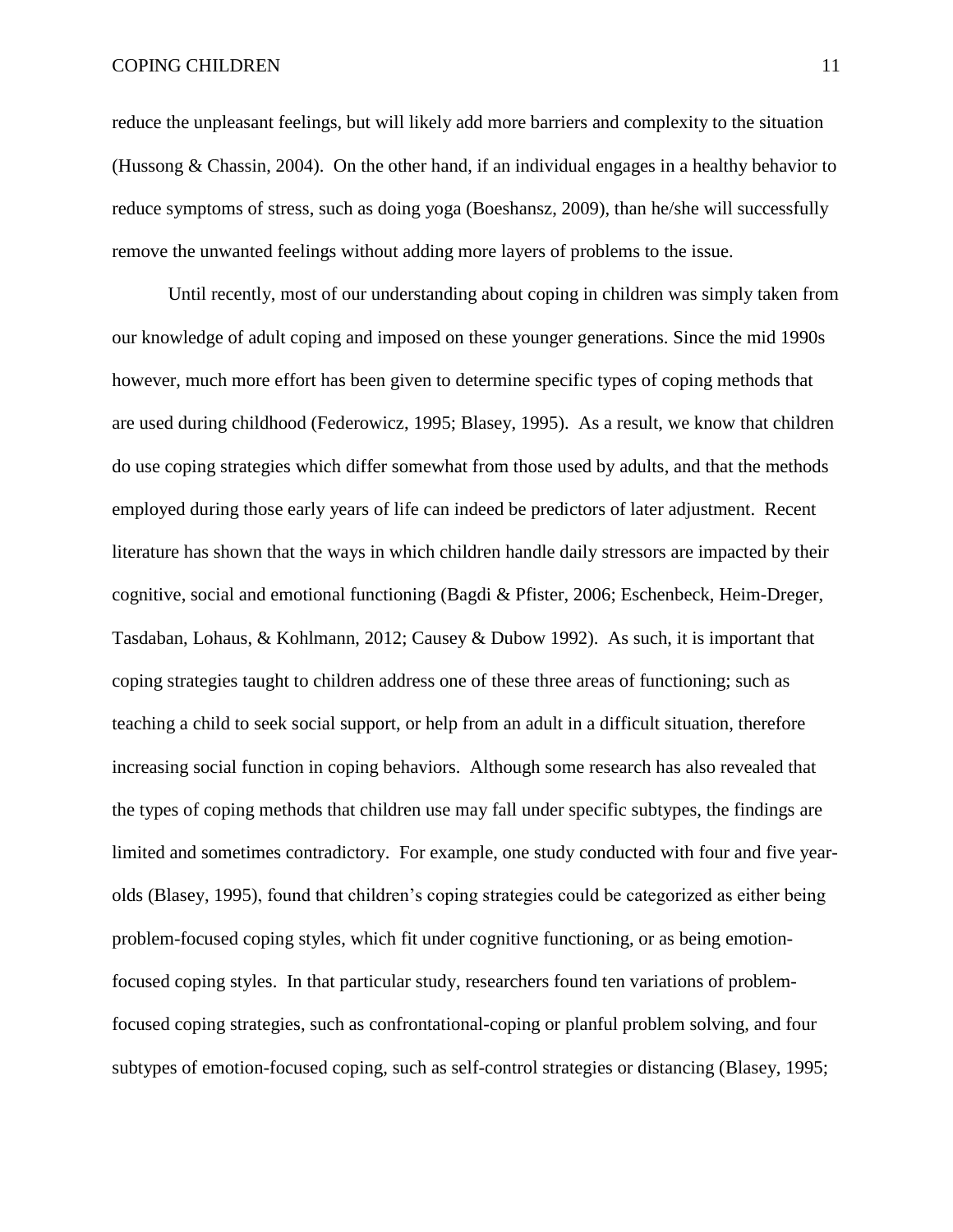Causey & Dubow, 1992). Conversely, another study, conducted by Bagdi and Pfister (2006) found two subtypes of cognitive coping (wishful thinking and problem-solving), four subtypes of social coping (distraction, discussing feelings, taking initiative and seeking support) and six subtypes of emotional coping (comfort seeking, avoidance, crying, aggressive behavior, pouting and using humor). Finally, very recently, Eschenbeck et. al. (2012) posited that palliative emotion regulation, anger-related emotion regulation, and media-use should be added to the list of coping methods in middle-aged children. These variations in our understanding of coping strategies used in children highlight the fact that more research is need to truly get a sense of what children are doing to cope.

A major consistency across studies is that there are definite gender differences with regards to type of coping method used by young children (Blasey, 1995; Causey & Dubow, 1992; Badgi & Pfister, 2006). Generally speaking, girls are more likely to use social support and verbal strategies to cope with stressors and boys are more likely to use either avoidant coping or aggressive behaviors to handle unwanted situations. In addition to this, most studies found that specific there are specific coping methods that are indeed linked with better adjustment. In particular, problem-solving coping methods are reflective of better adjustment and joy, and are seen as being positive strategies, while emotion-focused coping tends to be associated with behavioral problems, poorer adjustment, as well as physical and emotional stress (Eschenbeck et al., 2012; Causey & Dubow, 1992). In order to explore the type of coping employed by children, Causey and Dubow (1992) looked at five overarching categories of coping techniques by creating an assessment tool. Specifically, their research discussed two *approach* strategy types, which involve using a strategic approach to handle the situation such as *social support seeking*  (i.e. asking someone else for help), and *self-reliance* or *problem solving* techniques (i.e. thinking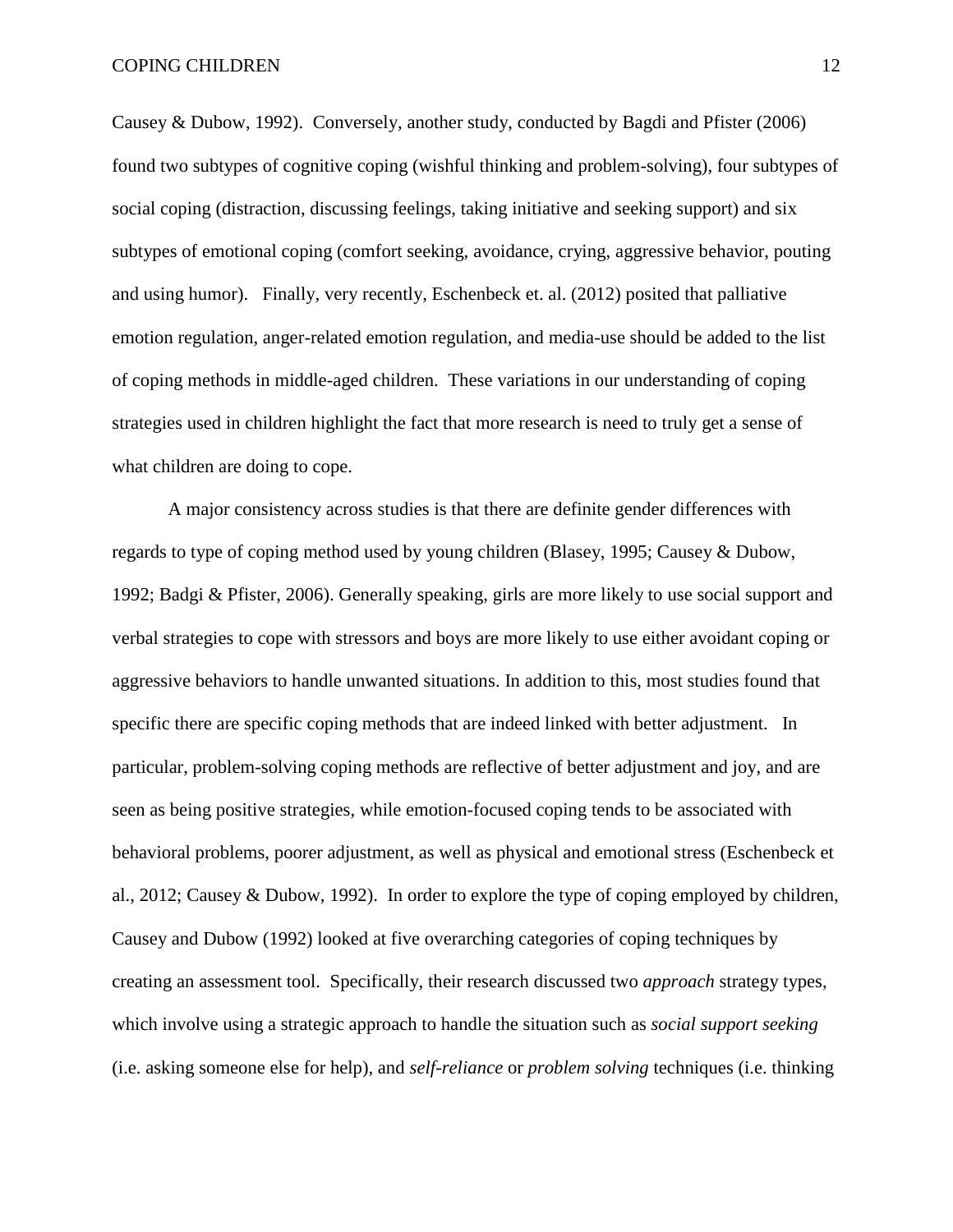about a possible solution and then following through with it) (Causey & Dubow, 1992). They also discussed three *avoidance-strategies,* which involve less focus on planning, and more focus on removal of the self from the situation such as *distancing* (i.e. removing oneself from the situation)*, internalizing* (becoming introspective, or quite to avoid confrontation), or spontaneous emotional reactions, such as *externalizing* (experiencing and engaging in emotional outbursts or reactions).

Overall, the strategies used by children to manage stress are a crucial predictor for health and success throughout life. On the positive side, there is evidence to support that appropriate or adaptive coping strategies can be taught to individuals in an effort to prevent the repeated use of unhealthy strategies, thus preventing the onset of anxiety disorders (Hussong & Chassin, 2004; Folkman & Lazarus, 1988).

#### **Prevention: Teaching Coping Strategies**

When it comes to providing therapy for people who are struggling with anxiety issues, or other mental illnesses that are exacerbated or comorbid with anxiety (such as Depression or Addictions), many forms of treatment will focus, at least in part, on teaching new adaptive coping strategies to deal with the symptoms of stress associated with stressors or triggers. For example, Cognitive Behavior Therapy for adults with a Social Anxiety Disorder (SAD) includes sessions that focus on identifying specific thoughts or behaviors that have helped maintain the disorder over the years. The next few sessions are then used to teach and rehearse different ways to think and behave in the face of the stressful situations (i.e. teaching adaptive ways in which to cope) (Barlow, 2008). Therapies such as CBT and Mindfulness therapy have also been adapted to be used with children who show early signs of psychological distress or issues. For example, Osbern (2002) explored a therapeutic method called Cognitive Behavioral Play Therapy (CBPT)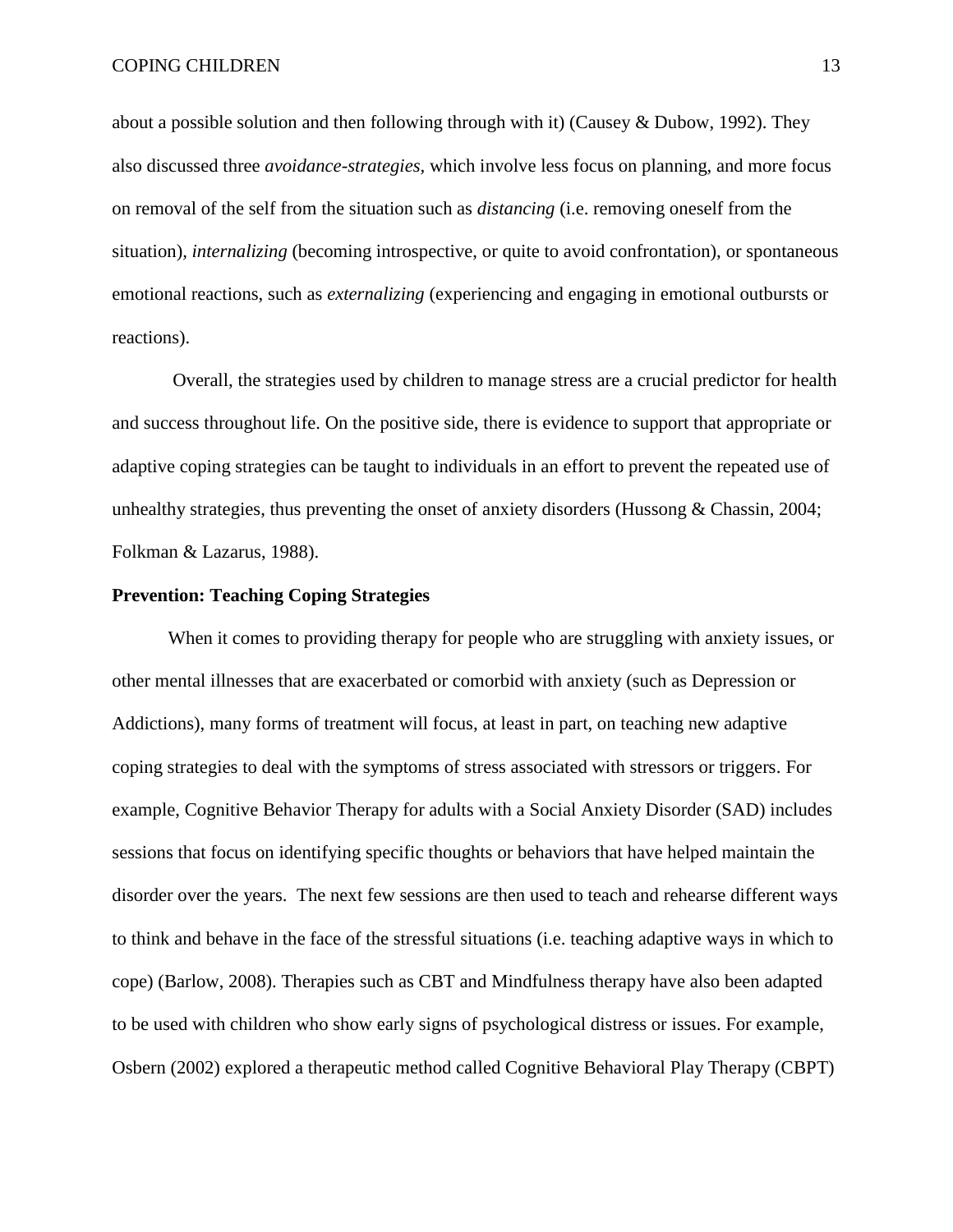for preschool aged children, which includes a component providing opportunity for the child to practice and learn different behaviors and coping strategies. Recent studies have shown that CBPT is only now beginning to grow in popularity. In fact when Osbern (2002) surveyed child psychologists (and members of the Association for Play Therapy) about their opinions and knowledge of CBPT, although most responded optimistically to this form of play therapy, very few had used it in their practice or even heard of it. This highlights the fact that the integration of therapy geared specifically to treating anxiety in children is relatively new, and may still be unknown or unused in child therapy setting.

Some researchers have also turned their attention to prevention. A recent study focused on prevention targeted parents of preschoolers with moderate to severe symptoms of anxiety, by delivering a 10-week intervention on Strengthening Early Emotional Development (Fox, Warner, Lerner, Ludwig, Ryan, Colognori, et al., 2012). Although the study's sample was relatively small  $(N = 16)$ , the results suggested that prevention aimed at teaching parents how to address their child's coping skills did increased the parent's willingness and confidence in guiding their child through stressful situations, in addition to reducing the parents' level of anxiety (Fox, et al., 2012). Other prevention efforts have focused on providing curriculum-based interventions in schools. For example, the FRIENDS prevention program has been developed for school-based curricula and aims to increase socio-emotional competence and reduce emotional and behavioral difficulties in young children, in an effort to help them handle daily stressors (Phal & Barrett, 2007). Studies showing the effectiveness of this program have been replicated in other countries, such as Scotland (Liddle & Macmillan, 2010). Although more research has provided support for the success of this school-based prevention program, it is time intensive, requiring 10 or more 1 ½ hour session and is demanding for teachers and counselor, therefore affecting the likelihood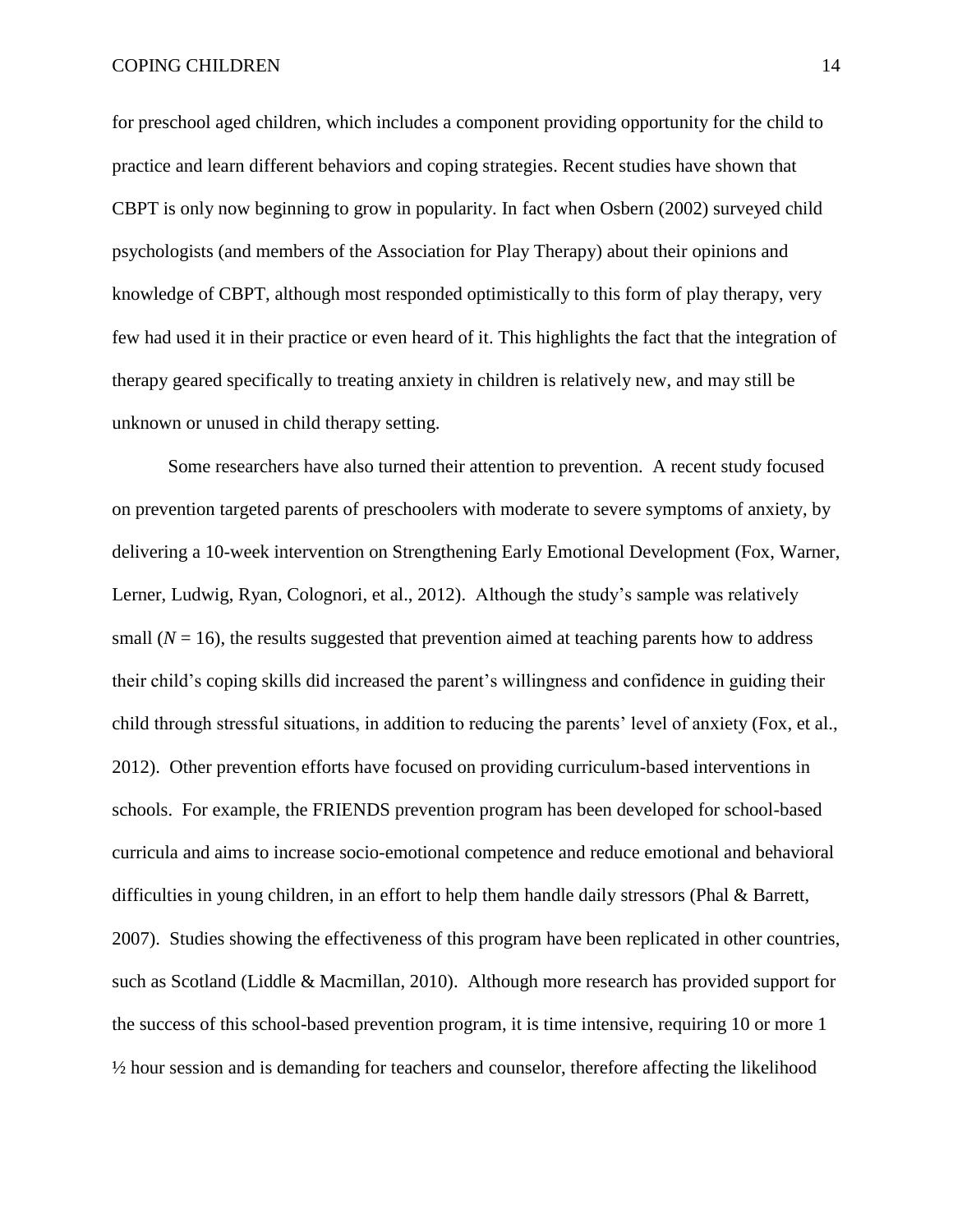that all schools would adopt this type of prevention program. A study looking at brief (six 45 minute group sessions) school-based prevention of childhood anxiety did find that anxiety symptoms were reduced after a six-month follow-up, suggesting that shorter interventions may be sufficient (Balle & Tortella-Feliu, 2010). However, the study also indicated that more research was needed to verify differences in reduction of anxiety symptoms between the experimental group and the wait-list control group (Balle, et al., 2010).

#### **Current Study**

Unfortunately, many new and effective methods developed to help children cope are only accessed by a small portion of those who could benefit from it due to factors such as insurance or financial restrictions, stigma, or lack of awareness. Public education and dissemination is also lacking when it comes to understanding how to raise children in an environment that promotes healthy coping (Boeschansz, 2009). Furthermore, new prevention efforts developed for schools or parents are typically intensive, requiring a lot of time and effort to implement, therefore reducing the chances that schools or parents will fully commit to the process. As a result, many children may continue to go without any guidance in their coping attempts, and may using maladaptive coping strategies to deal with their everyday stressors; continued use of maladaptive coping may indeed lead to the development anxiety disorders by the time these children reach adolescence or adulthood (APA, 2013; Hussong & Chassin, 2004). The present study therefore aimed at looking for simple and effective ways in which we (therapists, parents, teachers, etc.) can teach **all** children how to manage their daily stress, in order to prevent the onset of an anxiety disorder. Specifically, the goal of this study was to explore coping strategies utilized by school aged children, as well the effectiveness of teaching simple coping strategies to children, in order to investigate how easily these students integrated new strategies in novel situations.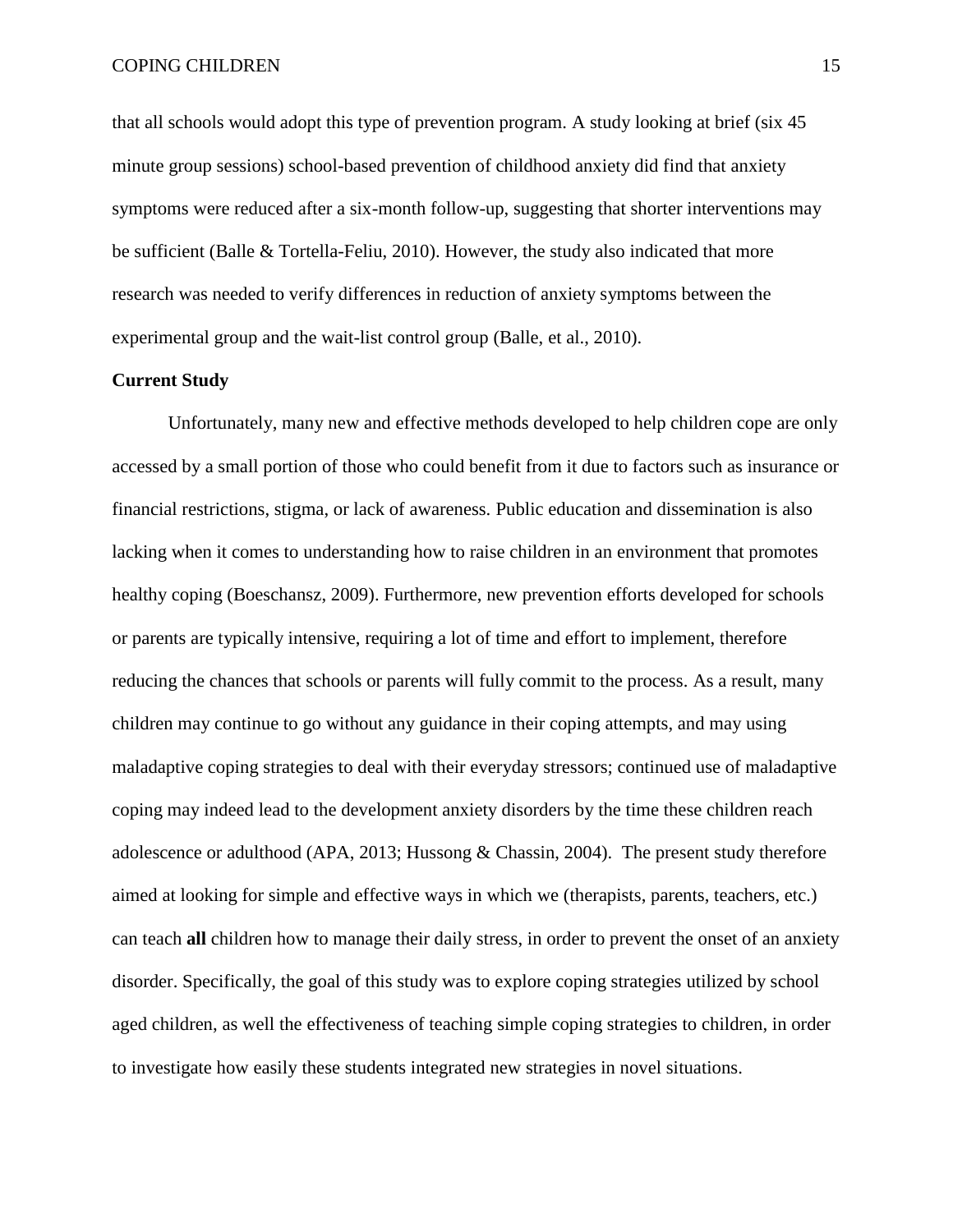**Coping Games.** A challenging aspect about teaching children how to cope is to keep them engaged and interested in adopting these new strategies. Some authors have developed books, such as the *Helping Children to Cope with Change, Stress and Anxiety* collection, as teaching tool for families (Plummer, 2010). Conversely, a great deal of learning can also take place through play, as is the case for many therapies designed for children (Osbern, 2002). As a result, a few researchers have designed board games and card games specifically aimed at teaching adaptive coping strategies to children. Examples of these types of games include: *Dr. PlayWell's Coping With Stress Card Game, Charge Up Your Confidence*, and *The Coping Skills Game* (The Creative Therapy Store, 2010; Childwork/Childsplay, 2012). Not only do these types of innovative tools help to increase the use of adaptive copings strategies, they work at reducing the stigma and normalizing conversations about stress and anxiety (Franklin Learning Systems, 2009). Unfortunately, such tools are not yet commonly used outside of therapeutic settings, and still need to be tested with diverse populations as well as the general public (rather than only with children who already have anxiety issues). In order to address this gap in the literature, the present study employed a modified version of a game currently used in therapeutic settings, in an attempt to teach adaptive coping strategies to children in a real-world setting (i.e. in public schools). This game, called *Bridge Over Worried Waters,* was developed by Franklin Rubenstein (Franklin Learning Systems, 2009) as a way to provide Cognitive Behavior Therapy (CBT) to children suffering from anxiety issues. The game, consisting of problem and solution cards, focused on three major healthy coping styles typically taught through CBT: *relaxation, positive self-talk,* and *coping behaviors* (Franklin Learning Systems, 2009). The relaxation methods, like breathing exercises, are meant to help reduce the automatic physiological symptoms associated with feelings of anxiety, such as muscle tension or rapid heart rate Lohaus,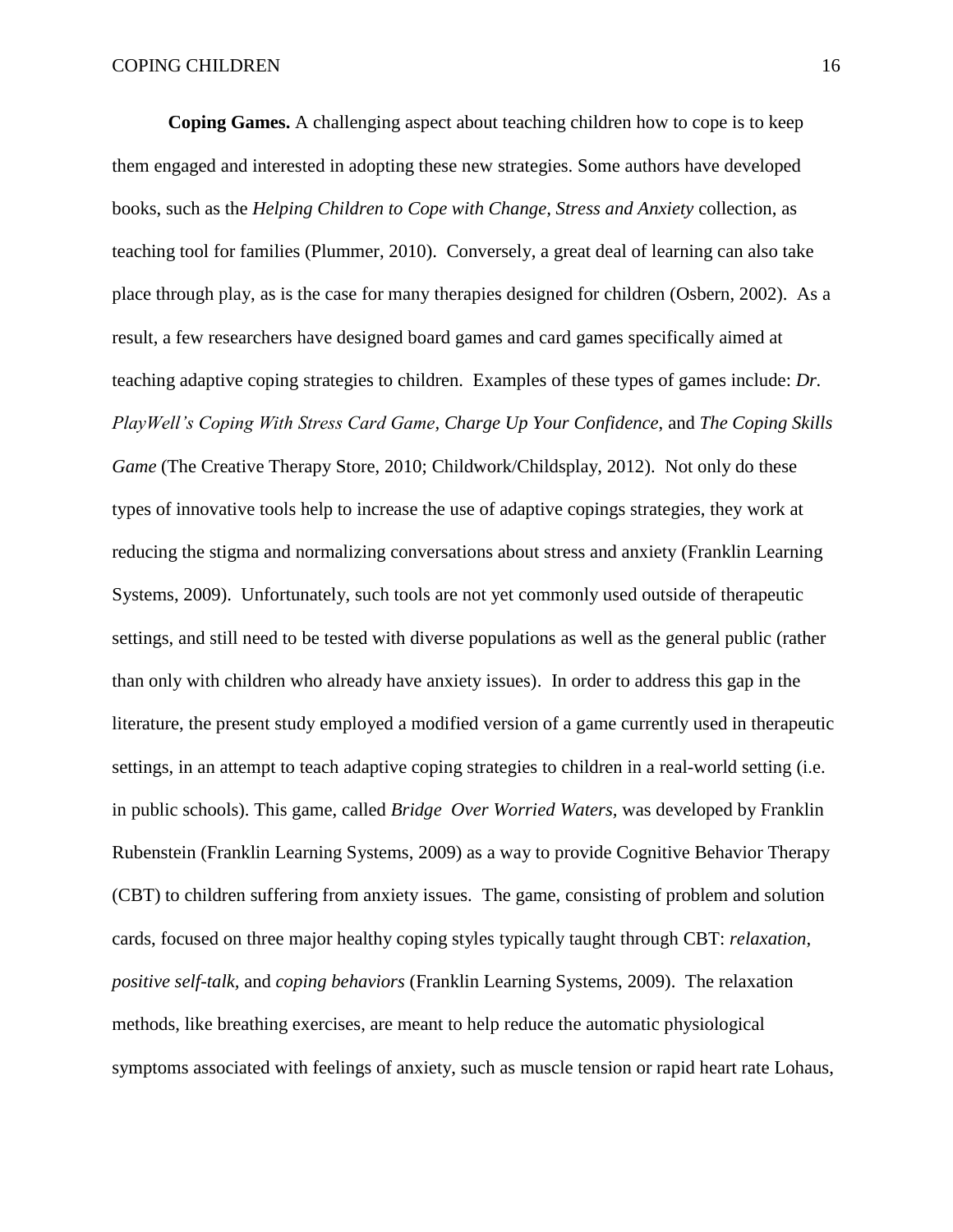Klein-Hebling, Vogele, & Kuhn-Hennighausen, 2001). Positive self-talk techniques involve repeating positive messages to oneself, such as "I don't have to be perfect, I just have to try" (Frankin Learning Systems, 2009) in an attempt to produce cognitive restructuring and counteract internal self-defeating or critical thoughts that may produce or worsen anxious feelings (Kamann & Wong, 1993). Finally, coping behaviors are behavioral strategies that help to handle stressful situations, such as writing or drawing the worry on a piece of paper (Franklin Learning systems, 2009). A total of 30 problem cards and 30 solution cards were selected from the original set problem and solution cards included in the game. These cards were selected based on the likelihood that they would address common anxiety-provoking situations (such as the first day at a new school) and present simple coping strategies (such as taking five deep breaths). Cards that were excluded by the researchers of the present study were determined to be too advanced for the participants, or too specific to children with existing anxiety-disorder, such as "you have a phobia about germs. Someone just sneezed on you and you feel panic-stricken" (Franklin Learning Systems, 2009, Bridge Over Worries Waters problem card).

#### **Executive Functioning**

Some studies have shown that there is a connection between Executive Functioning and children's academic and social success, and general ability to learn new information, such as learning new coping skills (Brocki & Bohlin, 2004; Willoughby, Blair, Wirth, Greenberg, & the Family Life Project Investigators, 2011). The term *executive functioning* (EF) can be described as a constituent of self-regulation (Molfese, Molfese, Molfese, Rudasill, Armstrong & Starkey, 2010). Specifically, EF is an overarching term that encompasses various types of cognitive abilities, such as cognitive flexibility, goal setting abilities, and information processing skills (Willoughby, et al., 2011). Children who have higher levels of EF have been shown to have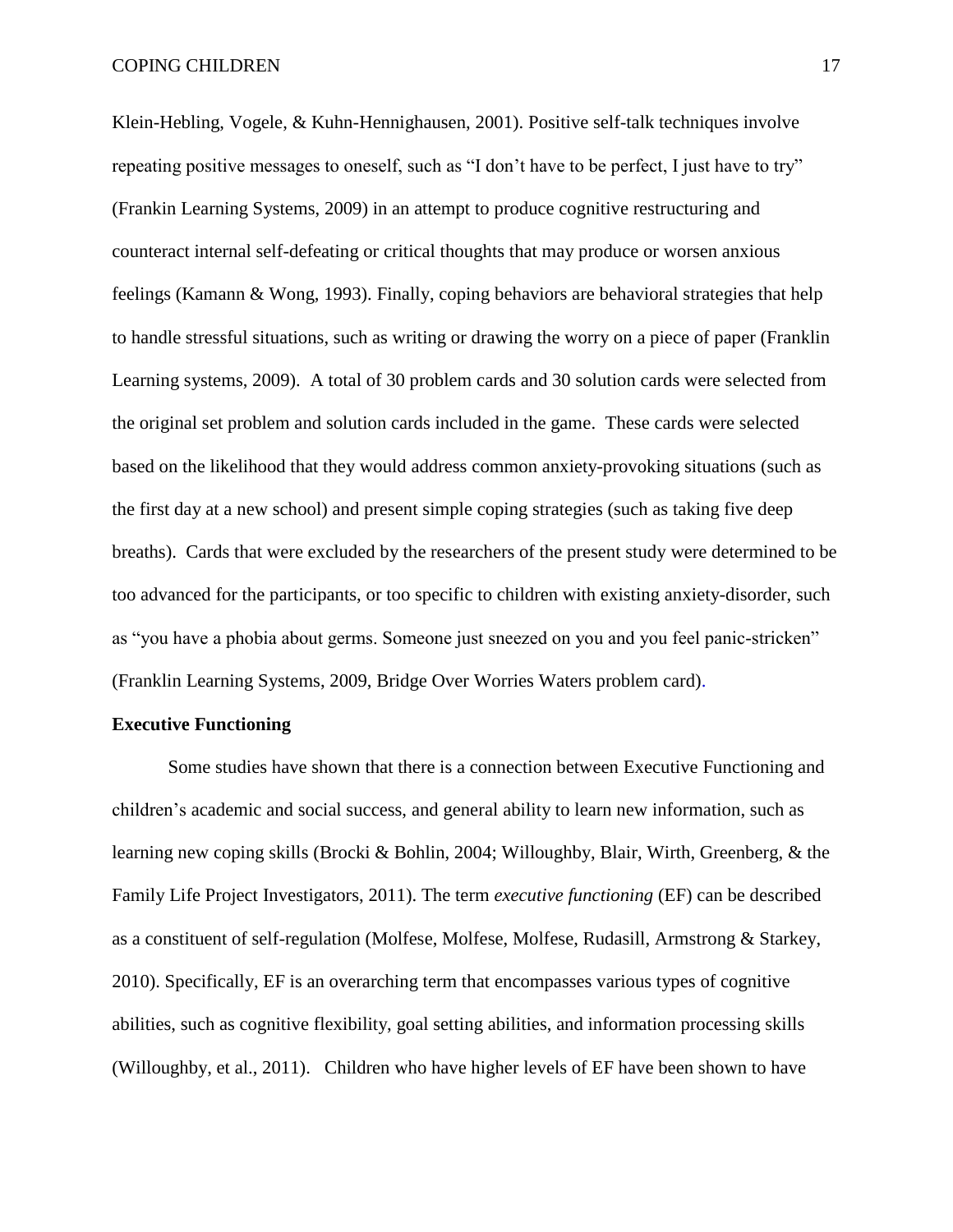#### COPING CHILDREN 18

greater abilities at staying on-task and filtering-out other distracters; children who have lower EF are more easily distracted, and may show more disruptive behaviors in class (Molfese, et al., 2010). Given that EF has been shown to be related with academic and social success, it was included in the present study to explore its relationship with abilities to cope with stressors that arise in school (such as public speaking or taking a difficult test) and social settings (such as getting into an argument with a friend). This was also integrated to explore relationships between ability to do well on executive function tasks, and ability to learn and integrate new coping strategies into novel situations. The Knock-Tap Task (Molfese, et al., 2010) is an EF test commonly used with young children and was therefore selected for this present study. Given that the EF task addresses cognitive abilities and self-regulation, it was that older children would have greater abilities with executive functioning than younger children. Furthermore, it was hypothesized that executive functioning would be related to children's ability to remember new coping strategies and integrate them into novel questions.

#### **Purpose of the study**

Taking into account the prevalence and severity of anxiety disorders in Western society, it is clear that continued prevention efforts are needed to reduce the number of people who develop this class of mental health issues. Although there are some existing tools used to help prevent the onset of an anxiety disorder, our knowledge and development of these tools is still in its infancy. The purpose of the present study was to make use of a previously developed therapeutic tool for anxiety issues in children (i.e. Bridge over Worried Waters) and adapt it to teach all children (not just those with existing anxiety issues) how to use and integrate adaptive coping strategies into their everyday lives. Given that onset for anxiety disorders can be as early as 6 years of age (e.g., obsessive compulsive disorder) (APA, 2013) and with little research on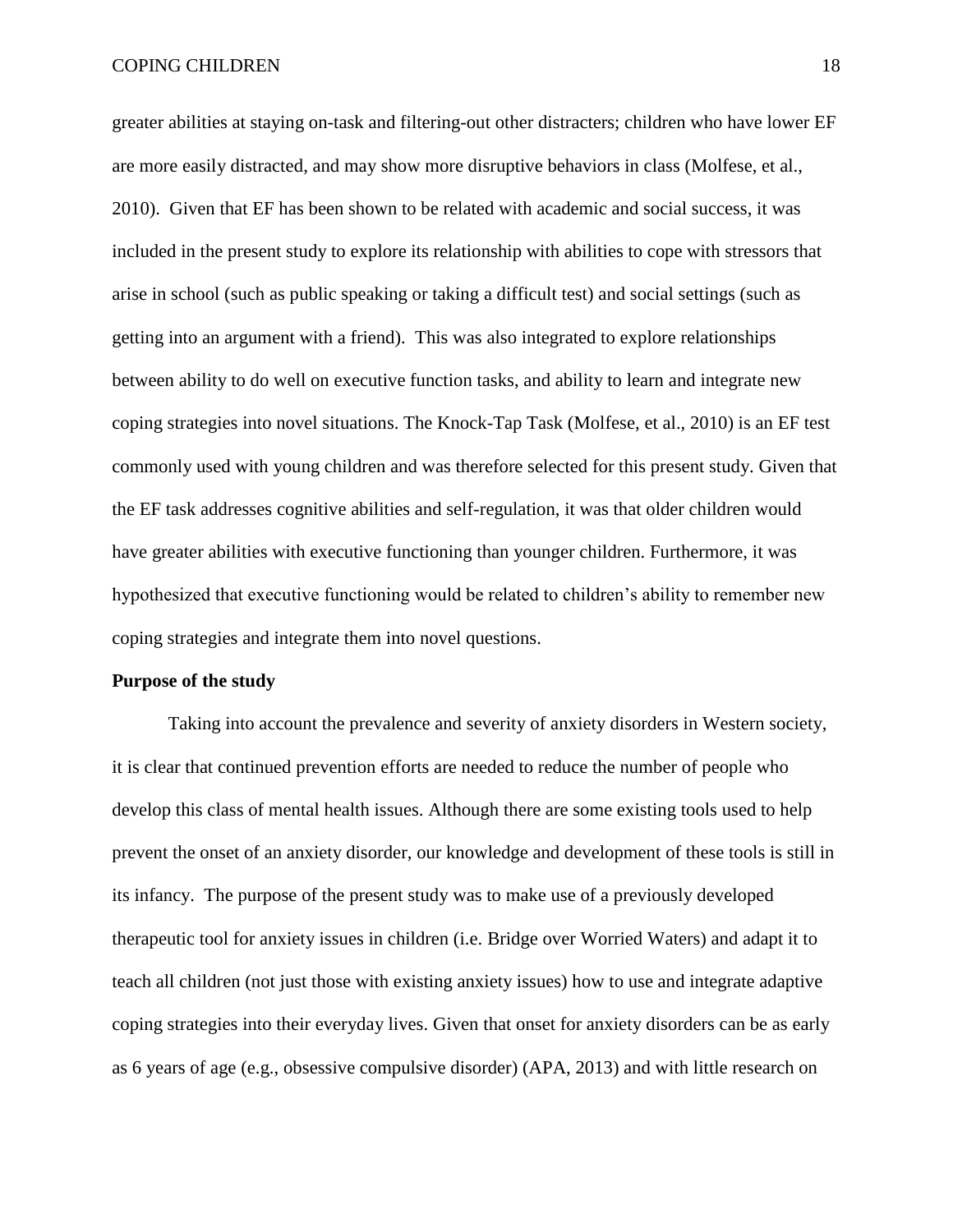#### COPING CHILDREN 19

the usefulness of existing tools with very young children, this study included preschool and school-aged children. It was hypothesized that age differences would exist in the type of coping strategies preferred and adopted by children, when faced with a novel stressful situation. Specifically, it was hypothesized that older children would be more likely to integrate new coping strategies into a novel situation than younger children. It was also the hypothesis that gender differences would exist in the tool's effectiveness on the application of the strategies to novel situations presented to children.

Another goal was to explore age and gender related differences in coping strategies. Using the Self Report Coping Scale originally introduced by Causey and Dubow (1992) we were able to assess the five subcategories of coping strategies employed by children before they were taught any coping strategies in the study and after the training sessions, at the end of the study. It was hypothesized that females would seek *social support* as a coping strategy more frequently than males, or than any of the four types of coping strategies addressed in the SRCS (selfreliance, distancing, internalizing, externalizing). It was also hypothesized that males would report exhibiting *externalizing* coping behaviors more frequently than females, or than any of the four types of coping strategies addressed in the SRCS.

Finally this study aimed at identifying how quickly children are able to recall coping strategies that were newly taught to them in an effort to determine how easily we can introduce adaptive coping techniques into their lives. Therefore, at the end of each session after participants were taught specific coping strategies, they were asked to name their favorite strategy. It was hypothesized that age differences would be found in the number of sessions it took for them to recall at least one of the strategies, namely that older children would remember them sooner and more frequently than younger children. Furthermore, it was hypothesized that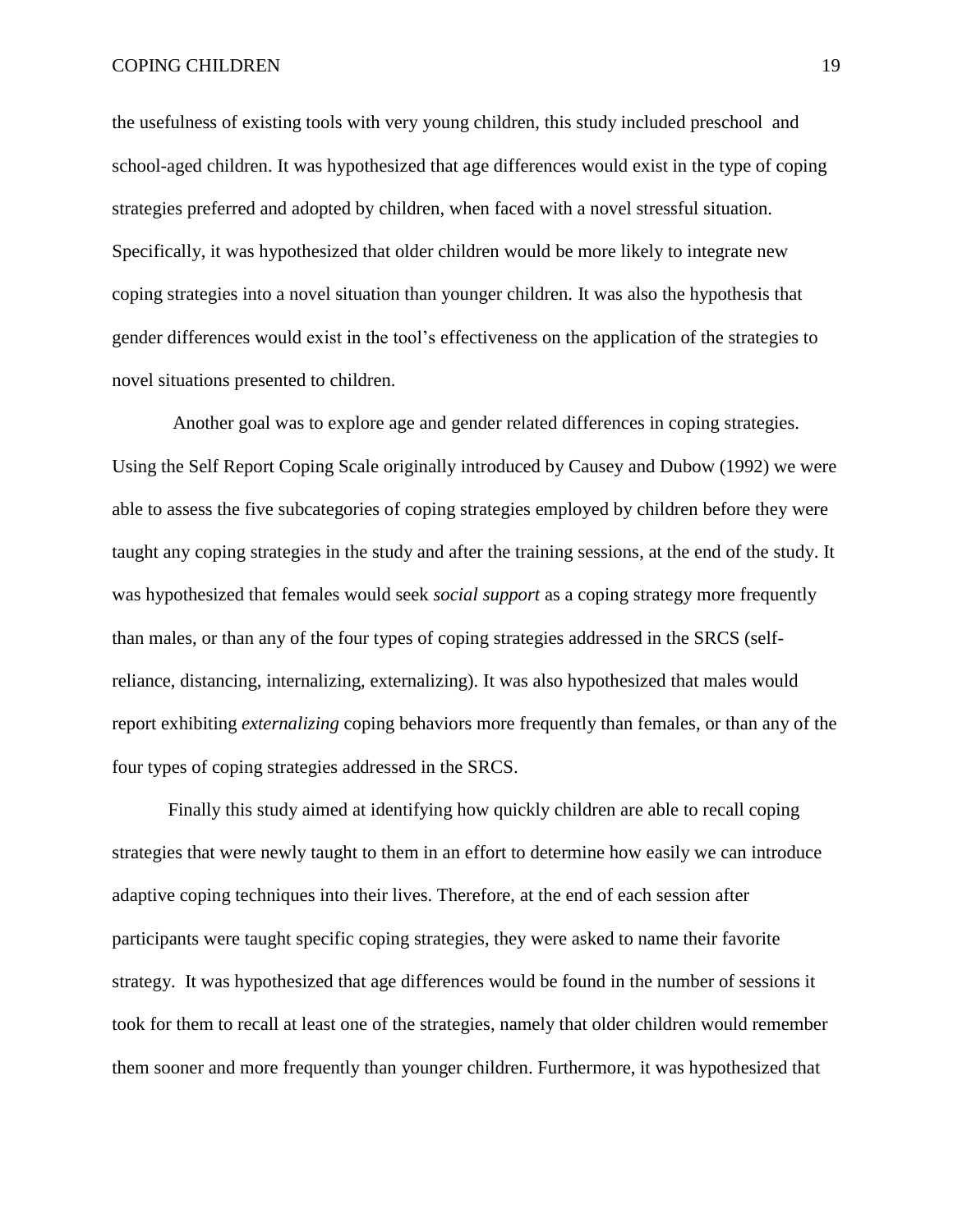age and gender differences would exist in the types of strategies that children named as being their favorite. Children were also presented with a novel situation at the beginning and after all their sessions had been completed to investigate if they integrated the new strategies into their coping repertoire. It was hypothesized that older children would integrate more of the new strategies into their explanations of how they would cope with a novel situation than younger children.

Information collected through this study is aimed at deepening our understanding of coping abilities in today's children, and contributing to the literature in terms of ways in which we can promote adaptive coping in the child-development year. The hope is that healthy coping strategies will eventually be integrated into home and school life in order to build resilience in young children and prepare them to deal with greater stressors later in life.

#### **Methods**

#### **Participants**

Children aged 5 to 10-years-old were recruited through four elementary schools in Eastern Connecticut. Letters and consent forms were sent out to all parents of participating schools; those who signed and returned consent to work with their children were included in the study. Participating students received stickers after every session, as well as an age-appropriate book at the end of their participation in the study. The University Institutional Review Board (IRB) approved all procedures.

Consent forms were returned for 49 children, 25 female and 24 male. One child was noncompliant and was unable to complete all of the required tasks. Forty-eight children between preschool and grade four successfully completed all tasks required for the study (N=48), 24 female and 24 male. The mean age of the participants was 7.2 years (*SD =* 1.31, range 5.00 –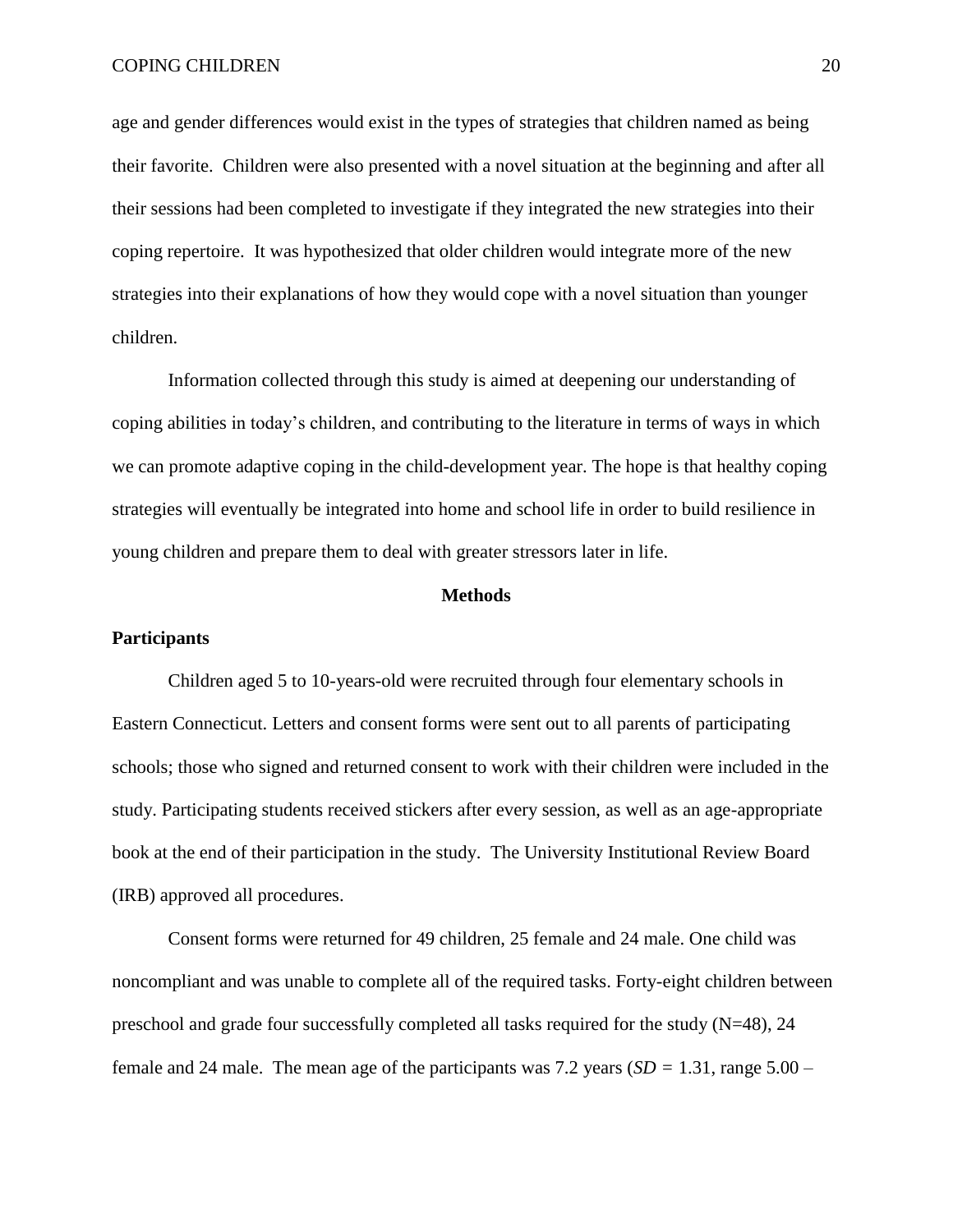10.03 years). Mean age in preschool (*n*=2) was 5.02 years (*SD =* .02*)*, in Kindergarten (*n*=9) was 5.6 year (*SD =* .49), in grade 1 (*n*=10) was 6.6 years (*SD =* .49), in grade 2 (*n*=15) was 7.4 years (*SD =* .45), in grade 3 (*n*=11) was 8.9 years (*SD =* .59), and in grade 4 (*n=*1) was 9.1 years.

#### **Materials and Measures**

**Demographics.** A Parent Survey, which contained questions pertaining to demographic information, was sent to parents along with the consent form. Parents were instructed to complete the Parent Survey and return it with the signed consent form to their child's school (see Appendix A). The demographic information was used to explore factors or characteristics, such as parent education, that may be influencing coping in children.

**Novel Question.** Participants were asked to answer a Novel Question at the beginning of the first session (Time 1), and at the end of their final session (Time 2). Specifically, the researcher asked the following question to participants: "You watch a movie that scared you with your friends, and now you can't fall asleep, what can you do?". This question was developed by the research team and was based on problem situations presented to participants during the study (see Appendix B). Participant answers were recorded and were used to explore whether participant-answers changed from Time 1 (baseline) to Time 2 (post-test) to include any of the coping strategies that were taught during the study, and were also used to see the type of coping strategies children used prior to being taught new coping strategies.

Coding for answers was determined according to their relevance to the three types of coping strategies taught during the study, *relaxation, self-talk,* and *coping behavior.* Answers on the Novel Question Time 1 were classified as either being *Relaxation, Self Talk, Coping Behavior, Not relevant to any strategies,* or *No answer*. For example, a response such as "I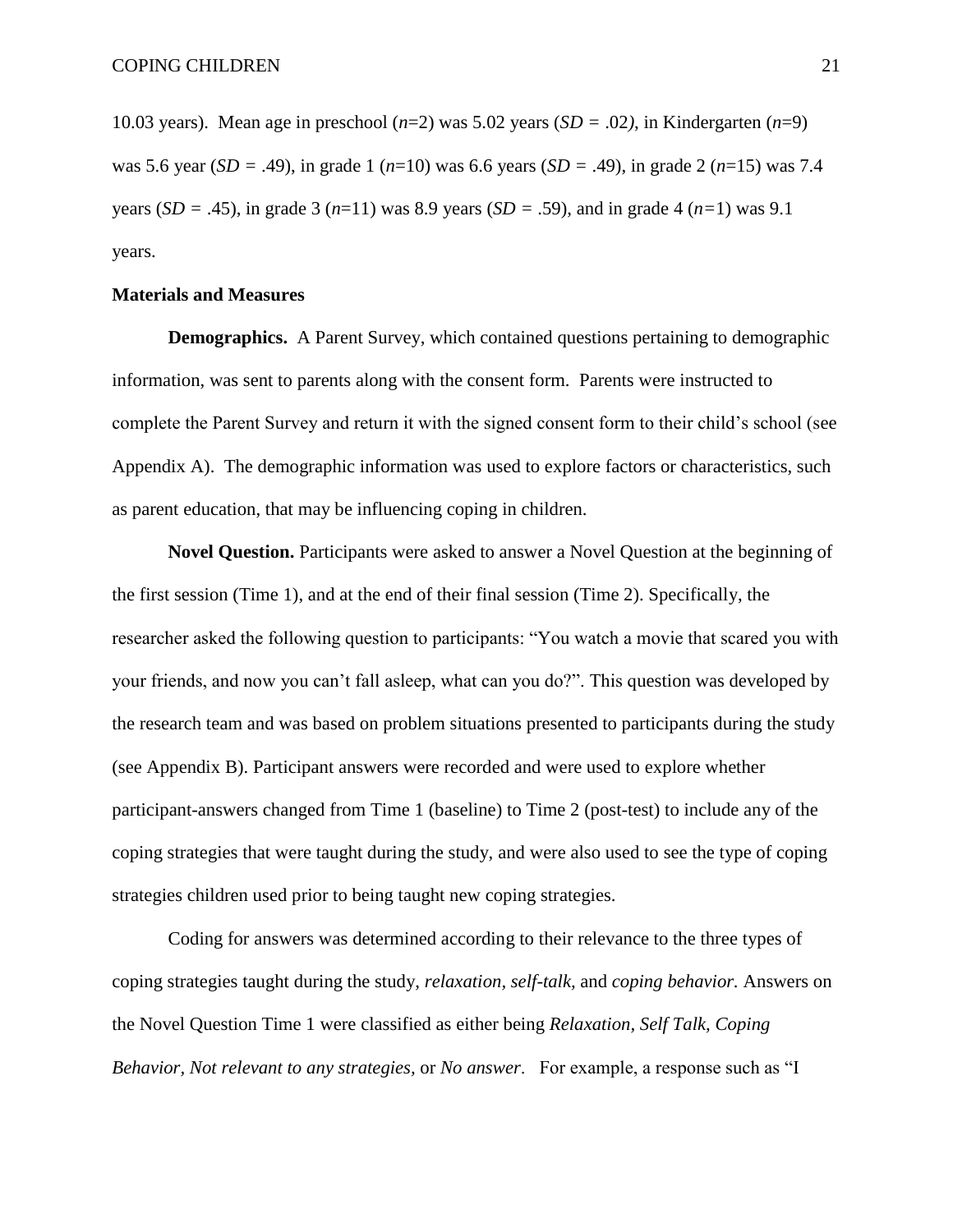would try to think of something silly" was coded as a *Coping Behavior* strategy. Answers on the Novel Question Time 2 were coded similarly to those of Novel Question Time 1 but additional categories were added to account for children's responses that had integrated coping techniques they had learned during the training sessions. For example, if the child in the *relaxation* group responded "You could imagine your favorite place" to cope with being afraid after watching the scary movie, that response was coded as a *relaxation* technique that was related to one taught during the study due to its similarity to the strategy "Close your eyes and imagine being at your favorite place. Think about the sights, sounds, smell, and feel of that place" (see Appendix E).

**Knock-Tap Task.** The Knock-Tap Task is a method used to measure executive functioning in children aged 5 to 12 years old (Molfese, Molfese, Molfese, Rudasill, Armstrong & Starkey, 2010). Researchers provided participants with specific instructions to follow through two series of 15 rapid movements. In the first series, if the researcher knocked on the table, the participant was instructed to tap on the table as quickly as possible, if the researcher tapped, the participant had to do the opposite and knock (see Appendix B). In the second series, a third rule was added to the original two stating that if the researcher pounded his/her fist on the table, the participant had to withhold any movements (i.e. do nothing) (see Appendix B). This third instruction measured participants' ability to inhibit their action (Molfese, et al., 2010). Any mistakes made by participants during both series were recorded. Children received a score from 0 to 15 on each of the series of the Knock-Tap Task Time 1 and Time 2. They received one point for every successful trial they completed. The Knock-Tap Task was conducted on the first (Time 1) and last (Time 2) session to assess whether there were any major differences in executive function between sessions or between children of varying ages, and to explore whether participants' Executive Functioning was related to their ability to learn new coping skills.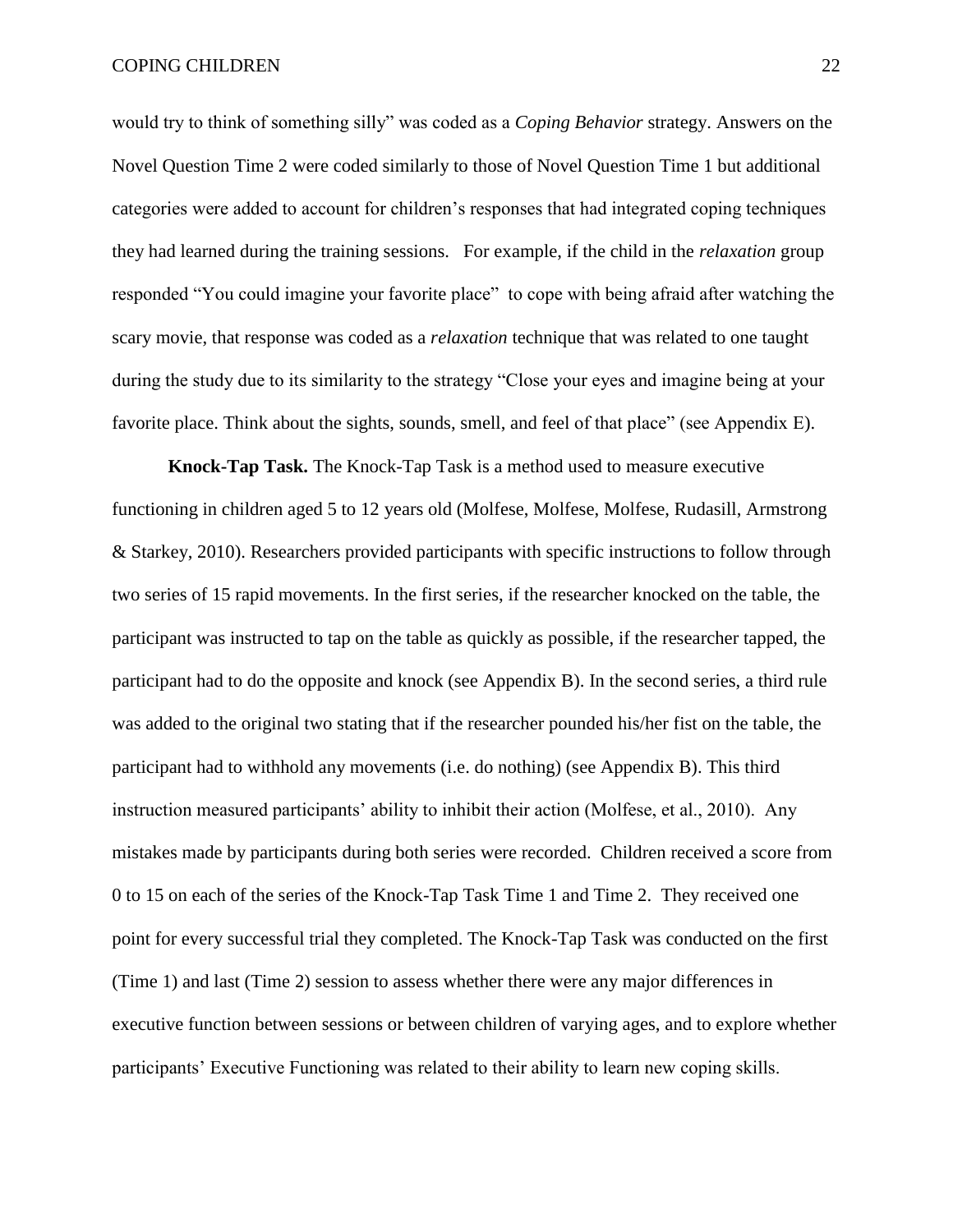**Self Report Coping Scale.** Students completed *Situation B* (see Appendix C) of the Self-Report Coping Scale (Causey & Dubow, 1992) at the beginning of the first session, and at the end of the final session. The Self-Report Coping Scale (SRCS) is a 34 item measurement (see Appendix C) designed to measure five different coping strategies in school-aged children, including approach strategies - social support seeking, self-reliance/problem solving - and avoidance strategies - distancing, internalization, and externalization/emotional reaction. The validity and reliability of the SRCS has been tested with elementary school children (Causey & Dubow, 1992). Internal consistencies in test-retest showed reliability for the five coping subcategories. Validity was supported through significant correlations for children's self-report and peer ratings of their use of types of coping strategies (Causey & Dubow, 1992). Situation B was selected based on its applicability to children of all ages (i.e. having a fight with a friend), as opposed to Situation A, which dealt with academic success and was mostly relevant to older children. The researcher read Situation B aloud to the participants, as well as the thirtyfour items related to Situation B. Items included questions such as "I usually tell a friend or family member what happened." Answers were provided on a 5-point Likert scale, 1= None of the time, 5= All of the time. Each participant received mean scores (by adding up the Likert scale scores on all their answers related to a specific coping category and finding the average for each category) on each of the following categories during the child's first and last session: *Social Support, Self-Reliance, Distancing, Internalizing,* and *Externalizing* for a total of ten scores (i.e. five scores for Time 1, and five scores for Time 2). Higher mean scores on a category indicated that the child frequently engaged or made use of that particular coping method; for example, a high score for the *Social Support* category would indicate that this child often seeks social support to cope with the issue of having had a fight with a friend. Time 1 mean scores were used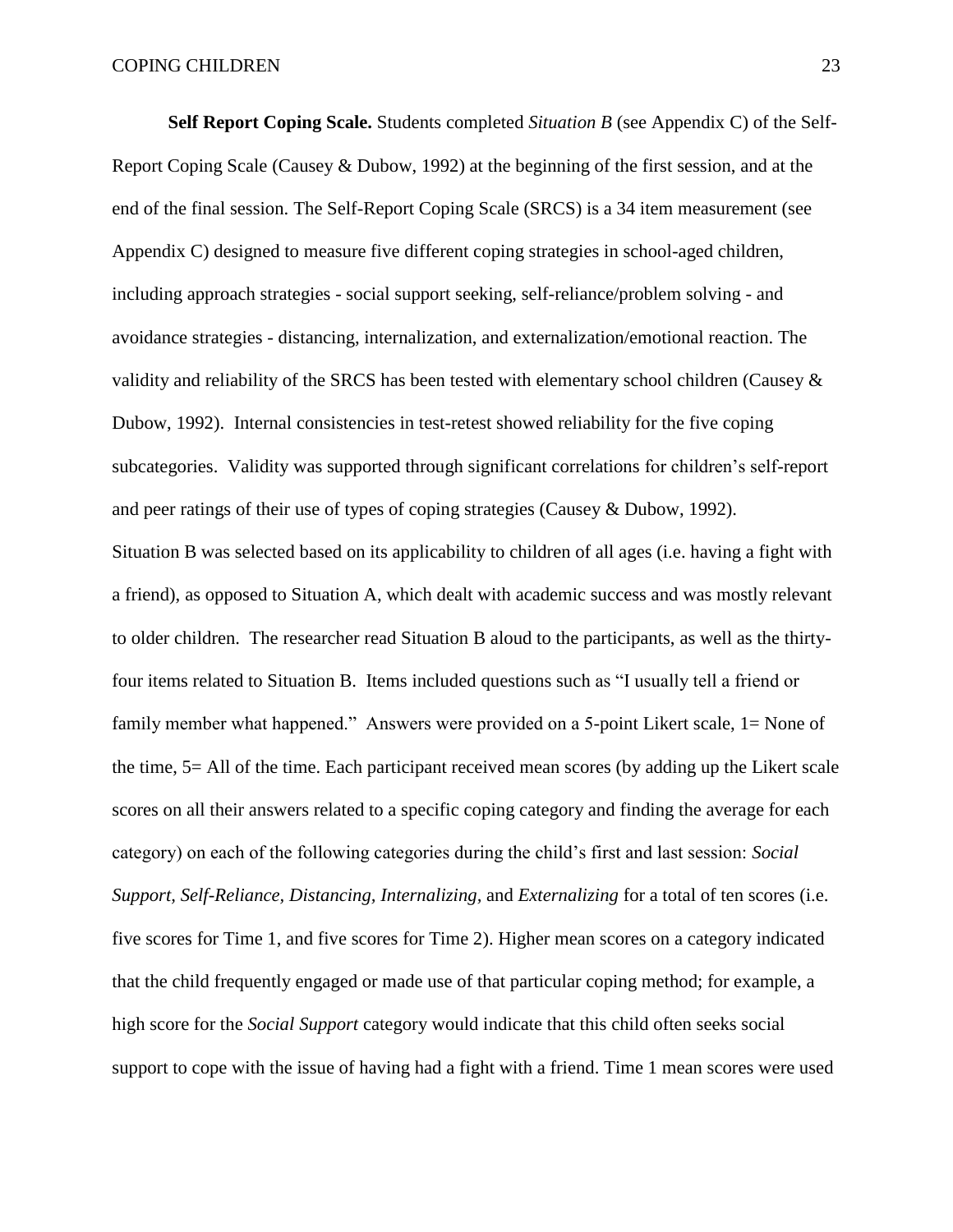as baseline information, and Time 2 mean scores were used as post-test information to investigate the influence of the coping strategies taught during the study.

**Bridge Over Worried Waters.** The participating children were presented with a revised version of the board game *Bridge Over Worried Waters* (Franklin Learning Systems, 2009). This game was developed by a team of psychologists and social worker to provide Cognitive Behavior Therapy (CBT) to young children suffering from anxiety issues. The three categories of coping strategies are based on components of CBT, namely, relaxation techniques to reduce muscle tension, positive self-talk to produce cognitive restructuring, and coping behaviors to distract children from their anxious feelings (Franklin Learning Systems, 2009). The game consists of problem cards that present typical childhood stressors, such as "You won an award and in a few minutes you will have to go on stage in front of the school to receive it. You feel nervous. What can you do about your feelings?" ( for the complete list, see Appendix D). Solution cards then instruct the players to engage in a specific type of coping strategy that is either based in relaxation/mindfulness, positive self-talk, and behavioral coping to address the problem presented, such as "Take five deep breaths, in through your nose and out through your mouth. Imagine blowing out stressful feelings" (for complete list, see Appendix E). For the present study, ten cards were selected from each of the three coping categories according to their appropriateness for all types of children and situations, and ability to address everyday stressors in the general population (not just for situations or problems relating to children with anxiety issues). Thirty problem cards were then selected based on their compatibility with the 30 chosen solution cards.

In order to play the game, the players had to successfully build a bridge with the solution cards, to cross over a picture of a river. The cards had the solutions on one side, and a picture of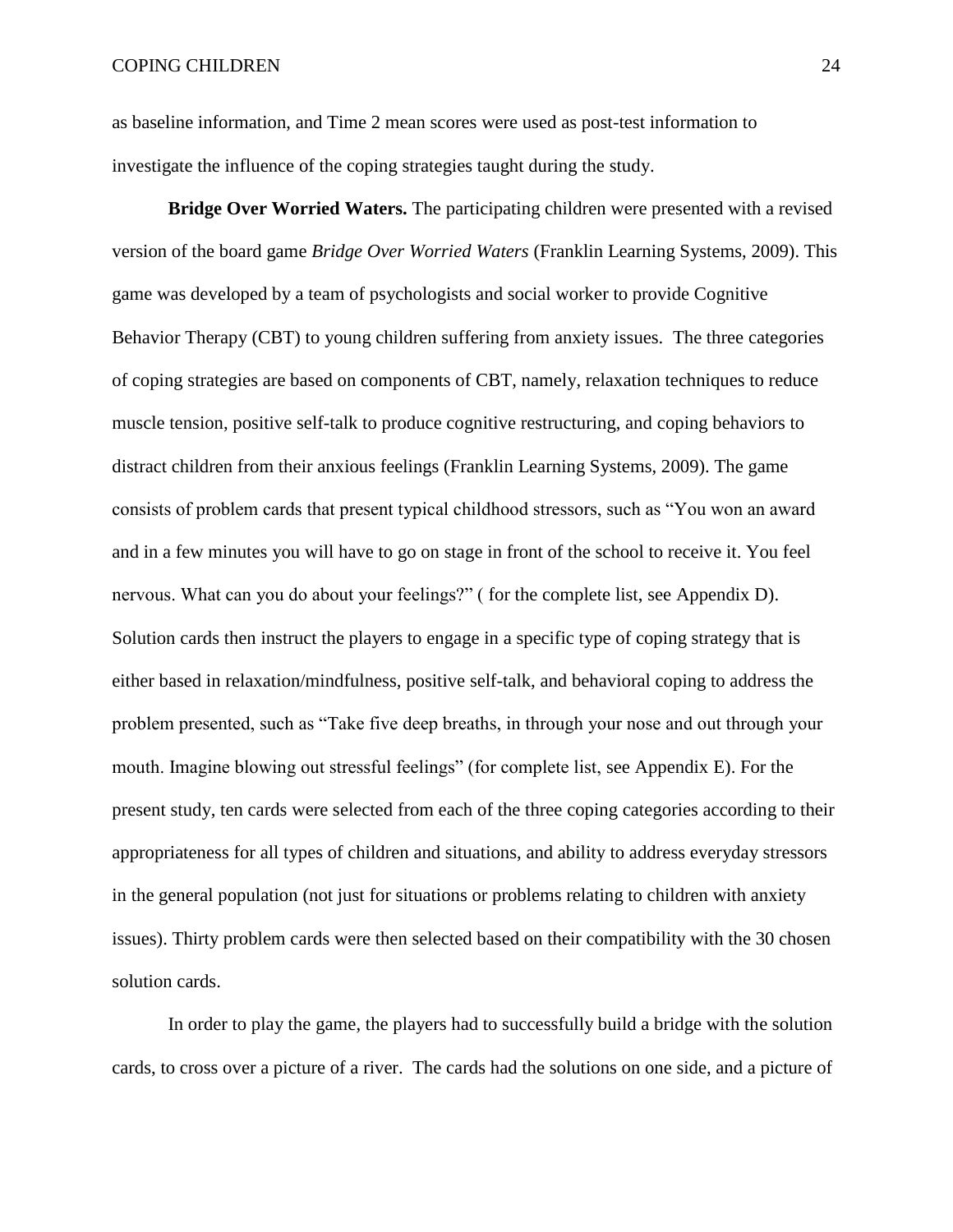a piece of a bridge on the other. In order to obtain cards to build the bridge, each player had to take turns reading the problem cards and solution cards out loud. Once the solution was read, every player was required to correctly perform the coping strategy written on that card (e.g., taking 5 deep breaths, in through the nose and out through the mouth). The solution card could then be added to the bridge (with the help of plastic base holders). After the bridge was completed children were given a toy car to drive over it and play.

**Participant Feedback.** After each of the sessions, participants were asked to name their favorite strategy that was taught through the game Bridge Over Worried Waters. Answers were recorded verbatim and were used to determine how frequently children remembered the strategies that were taught, and which strategies children preferred.

Participant answers on the Participant Feedback were coded according to their relevance to the three types of coping strategies taught through the game Bridge Over Worried Waters (*relaxation, self-talk,* and *coping behavior*). Given that many of coping strategies taught to the participants had similar activities associated with them, data for the original 30 coping strategies were collapsed into 20 coping strategies to respond to the generalizations in the responses provided by participant. For example, in the *coping behavior* group, three of the strategies began by asking the children to "write down or draw their worry on a piece of paper", and two strategies in the *relaxation* group instructed children to close their eyes and imagine their favorite place (see Appendix E). Data on the Participant Feedback was used to explore trends in number of sessions that it took to recall strategies and types of strategies that received most popularity amongst children.

#### **Procedure**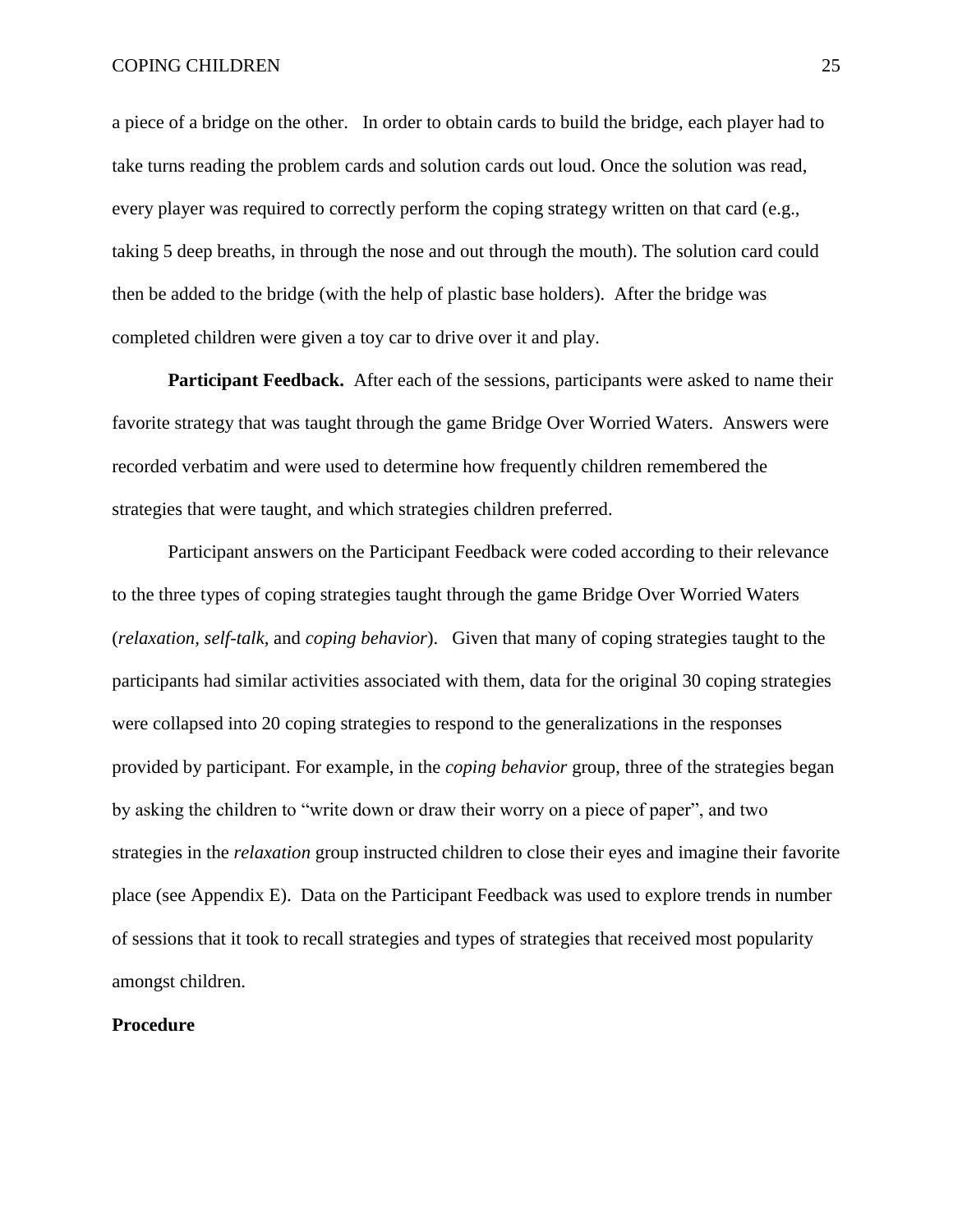Prior to beginning the study, children were randomly assigned to one of three conditions for the duration of their participation of the project: the *relaxation* group*,* the *self-talk* group*,* and the *coping behavior* group. More than half the children completed 4 sessions of coping training  $(n = 28)$  but due to time constraints some children  $(n = 20)$  only received three sessions. All three or four sessions were delivered over 2 weeks' time; groups of participant received training every few days (e.g. Monday, Wednesday, the following Monday, and Wednesday). The *relaxation* group were taught ten specific relaxation/mindfulness strategies (see Appendix B) for a total of three  $(n = 5)$  or four sessions  $(n = 10)$ . The *self-talk* group were taught ten specific positive self-talk strategies on three  $(n = 9)$  or four sessions  $(n = 9)$ . The *coping behavior* group were taught ten specific adaptive behavioral coping strategies during three  $(n = 4)$  or four sessions ( $n = 11$ ). Groups consisted of 2 or 3 children of the same grade and from the same school. Once children were assigned to a group, this remained their group and they were never exposed to any of the other types of coping strategies presented in the study. The study took place in the students' respective schools, during regular school day hours, or

during afterschool programs. Once participants were assigned to specific groups, the principal investigator recruited the children within a group from their classroom. After introducing themself to the children, the principal investigator told the children the purpose of the study and children were told they could go back to their classrooms at any time if they did not want to participate. If they agreed to participate, children 7 and older were asked to provide their assent on a consent form to participate in the study. The principal investigator, the research assistant (present only during some sessions) and the children then settled down on the hallway floor, across from the children's classroom, in a classroom or in the school's library.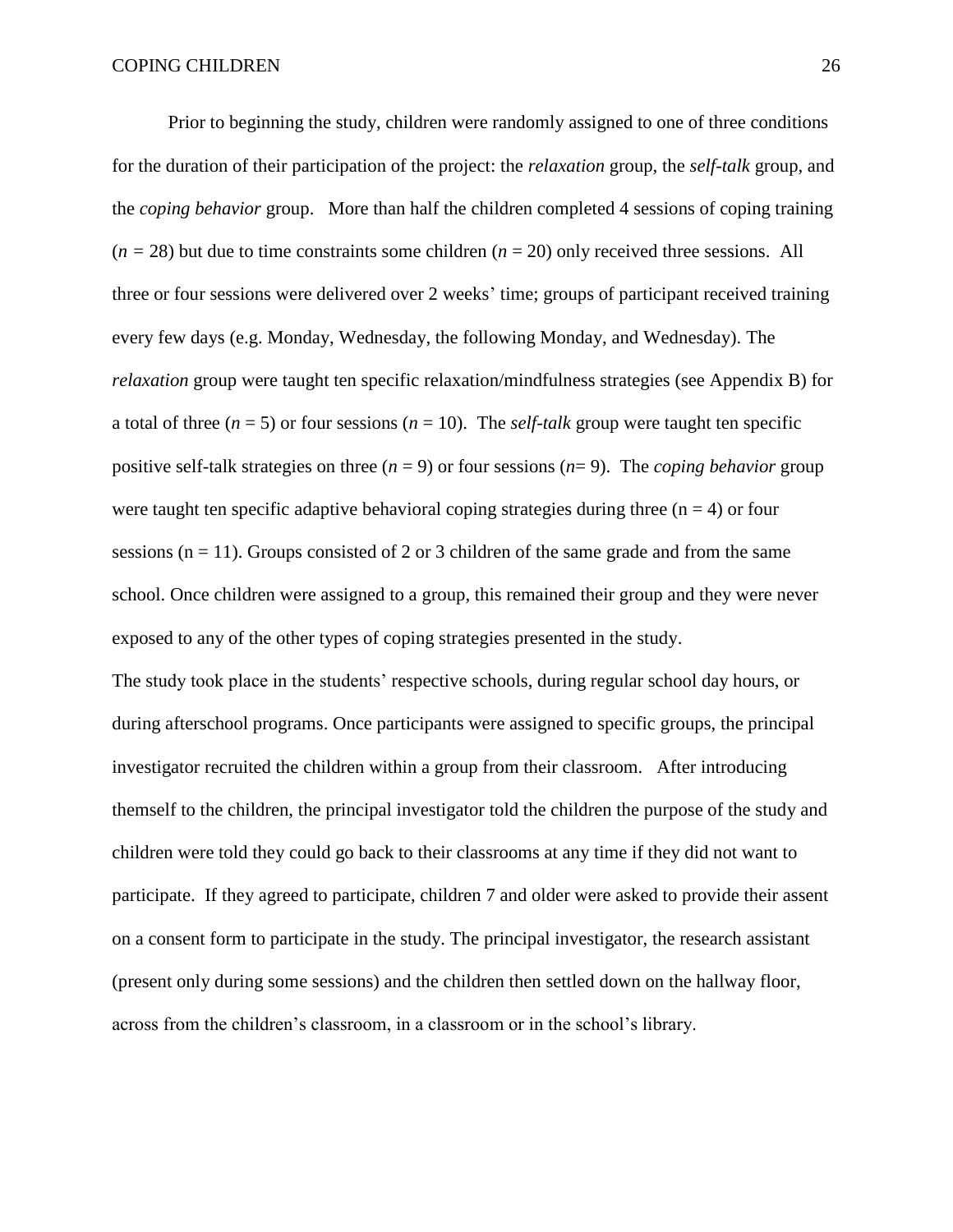**Session 1.** The first session took an average of 15 to 20 minutes from the time the children were taken out of their classroom to the time they returned. Each child was assigned to one of the research assistants to complete the Novel Question (Time 1), the Knock-Tap Task (Time 1), and the Self-Report Coping Scale (Time 1). For sessions during which there were no research assistants, the principal investigator recruited one child at a time from their classroom. Researchers began by asking the Novel Question and recorded all answers provided by that child. Researchers then conducted the Knock-Tap Task with participants and recorded any errors on each of the series. Following the Knock-Tap Task, the researcher explained the goal of the Self-Report Coping Scale (SRCS) (see Appendix C) and read *Situation B* out loud to the child. Following the completion of the SRCS, children and researchers came back into a group in order to play the game Bridge Over Worried Waters. The Principal Investigator provided instructions on how to play the game, and its purpose. For example:

The way it works is that I'm going to read a card from this pile. These cards have short stories about things that we don't necessarily like; like when you trip and scrape your knee. Has that every happened to you? On the other side, of these cards, there are things you can do when things don't work out the way you want.

In order to play the game, participants were required to read aloud the problem and solution cards (assistance was provided to children who had difficulty reading), and actively engaged in the solution stated on the card. For example, if a *self-talk* solution card said "Say to myself: I don't have to be perfect, I just have to try" all participants (including the principal investigator) playing the game were required to participate in the activity proposed on the card. Once all participants had correctly performed the task on a solution card, that card would be used to build a small bridge to cross over the picture of a river (on the board). After all ten problem cards and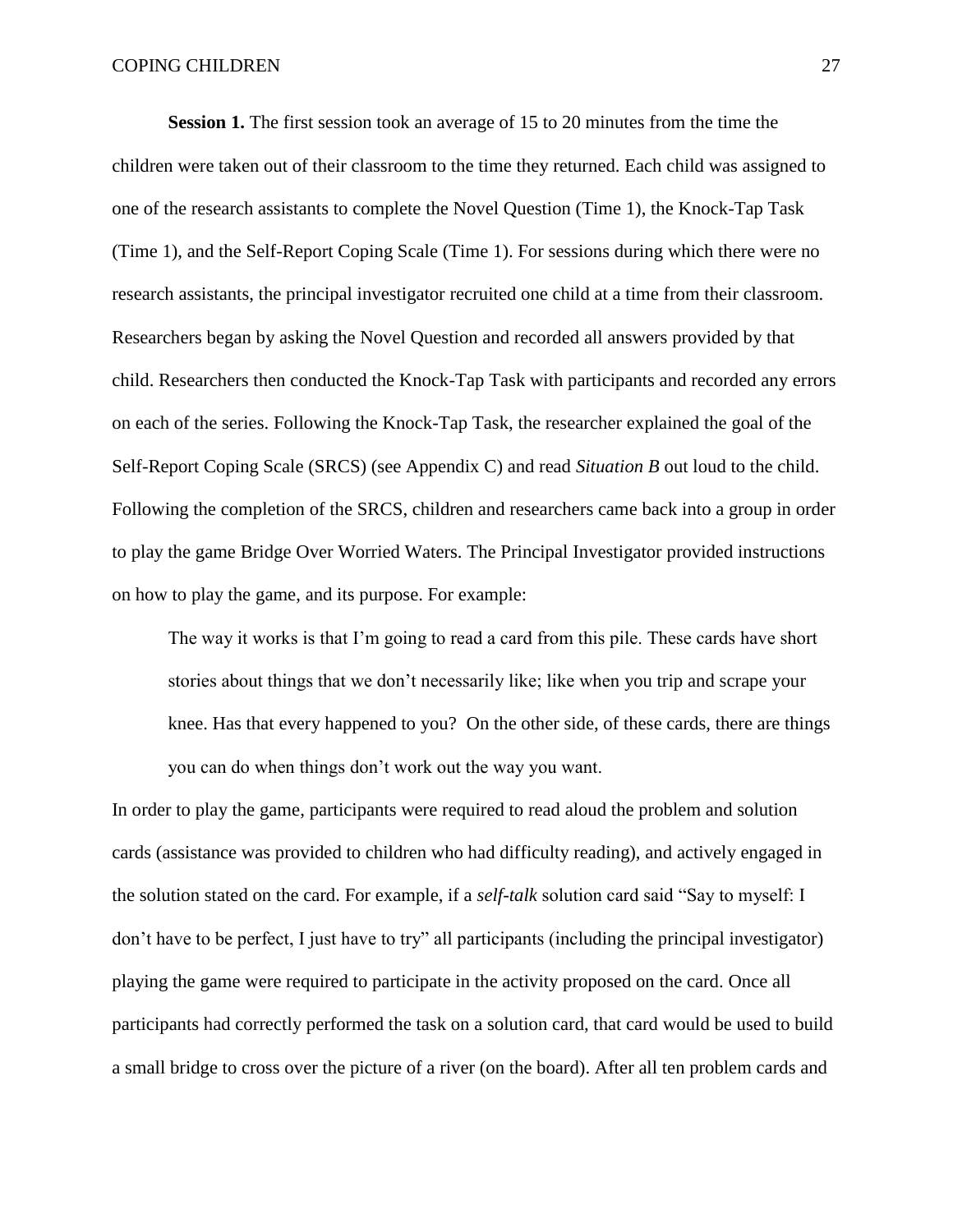#### COPING CHILDREN 28

strategies were read out loud and performed, and the bridge of cards was built (using the solution cards), children were able to play with toy cars to drive over the bridge. The principal investigator then asked each child "What was your favorite strategy or bridge card that we just did?". Participant answers were recorded as Participant Feedback. Each child selected a sticker for their participation and the researchers then brought the participants back to their classroom.

**Session 2.** The second session took approximately 10-15 minutes from the time the children were taken from their classroom to the time they returned. The principal investigator gathered the same 2 to 3 participants from their classroom to create the same group as Session 1 and settled in the same place as Session 1; if any of the participants were not at school, the second session was postponed to another day. The second session only consisted of playing the game Bridge Over Worried Waters. Children were reminded of the rules and purpose of the game. After the bridge was completed children were then asked to name their favorite strategy; answers were recorded as Participant Feedback. Each child selected a sticker for their participation, and the researchers brought them back to their classroom.

**Session 3.** For children who received a total of 4 sessions, the procedure for Session 3 was identical to Session 2. For children who only received a total of 3 sessions, the procedure can be found in the next section ("Final Session").

**Final Session.** The final session took an average of 15 minutes. The principal investigator would retrieve the children from their classroom and the children would individually complete, with the principal investigator or research assistant, the Knock-Tap Task for the second time (Time 2) as well as the same SRCS for the second time (Time 2). Everyone (2 to 3 children and the researchers) would come together to play Bridge Over Worried Waters for one final time. At the end of the game children were once again asked what their favorite strategy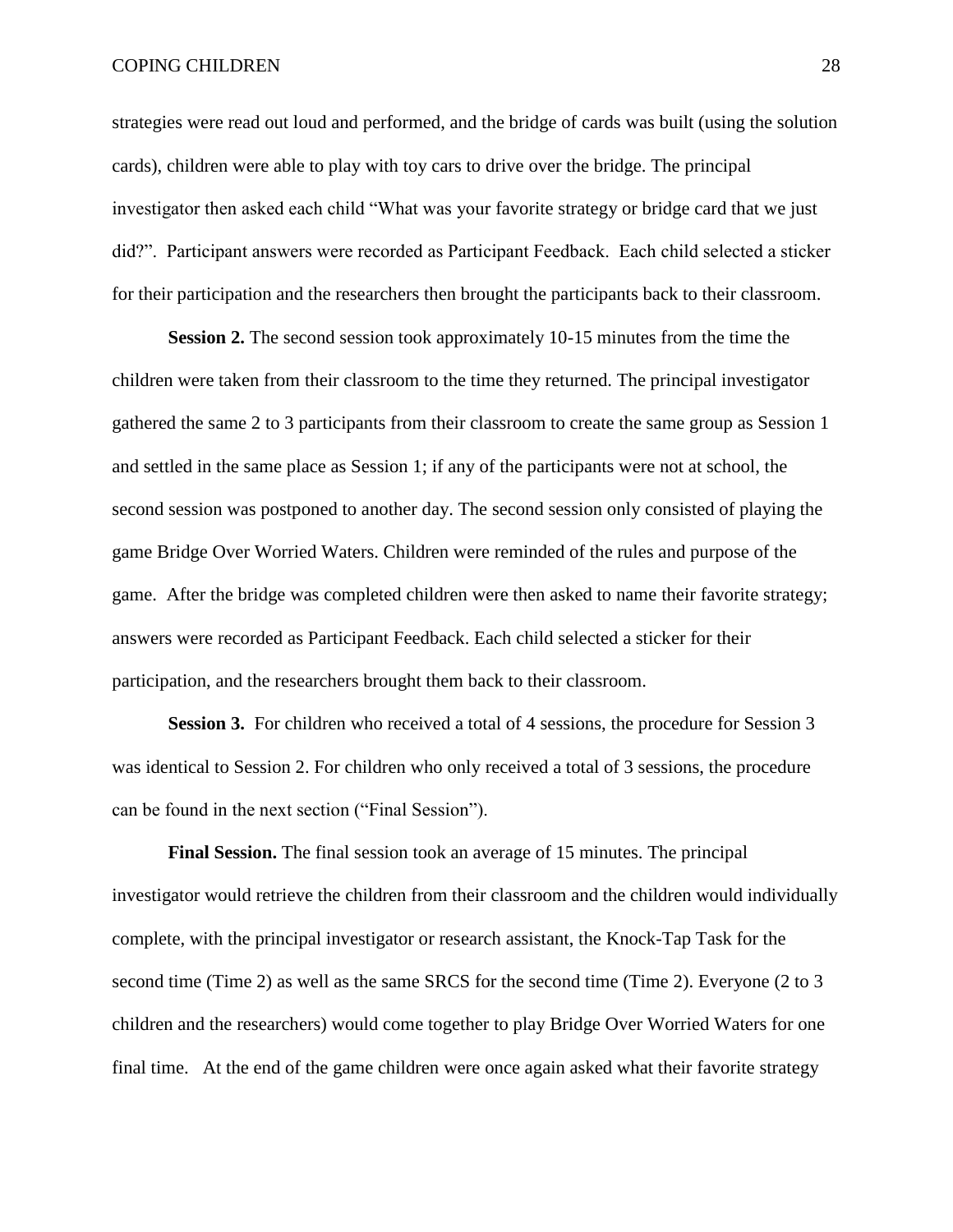was and it was recorded as Participant Feedback. Each child was then asked the same Novel Question for the second time (Time 2) and answers were recorded. At the end of the final session, children received an age appropriate book to thank them for their participation.

#### **Results**

Due to the limited number of children representing each age group it was difficult to compare performance on each task according to this variable. Instead, age was controlled for during the analyses, and the focus was placed on gender, and the coping group to which the children were assigned during the study.

#### **Executive Function**

**Knock-Tap Task.** There were no significant differences in the results of the knock-tap task with regards to age, grade, or gender due to a ceiling effect. Average scores on the knocktap task during the first test session were 14.25 (*SD =* .96) and 14.6 on the second test session (*SD* = .895) out of a possible 15. Average scores on the knock-tap task during the final session were 14.23 (series 1, *SD* = .96) and 14.36 (series 2, *SD* = .895) out of a possible 15.

#### **Children's Coping Strategies**

**Novel Question (Time 1- Baseline).** A chi-square for goodness of fit showed that the difference between the frequencies of types of coping strategies children reported they would use during the first presentation of the novel question was significant X 2 (4, N = 48) = 41.58 *p* <.01. Over half of the children  $(n = 25, 51\%)$  used coping strategies in their response to the Novel Question that would be characterized as *coping behaviors* prior to being taught any strategies. Thirteen children (26.5%) reported that they would use a strategy similar to the *relaxation*  category, and only one child reported using a *self-talk* strategy. Eight of the remaining children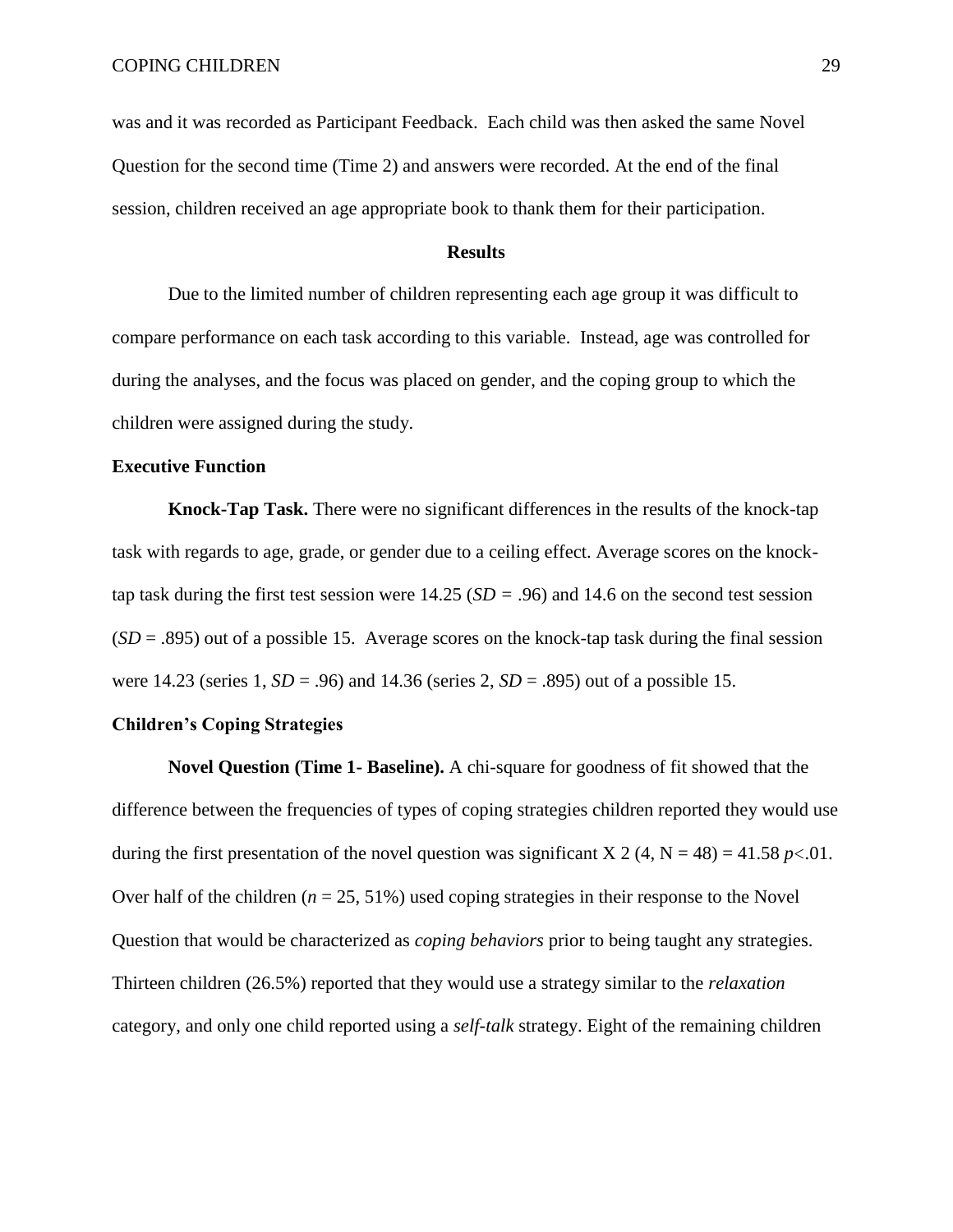provided answers that were not similar to any of the three categories adaptive coping strategies taught during the study, and one child did not provide any answer.

No gender or age differences were found with regards to children's answers on the Novel Question Time 1; data for Time 1 on gender and age was collapsed over the variables listed above.

**Novel Question (Time 2- Final Session).** Pearson chi square tests for independence were performed to look at the relationship between type of coping strategy taught to participants, and whether they integrated these new strategies in their answer to the novel question. The relationship between these variables was significant  $X^2$  (2,  $N = 48$ ) = 11.082 *p* <.01. Results revealed that 35.4% of participants included a new coping strategy when responding to the novel question on the final session. When looking at each independent coping method group, it was found that children in the *coping behavior* group integrated a new strategy more frequently (66.7%) than in the *relaxation* group (33.3%) and the *self-talk* group (11.1%) (see Figure 1).

No significant gender or age differences were found with regards to children's answers on the Novel Question (Time 2) after having been taught new coping strategies; data for Novel Question Time 2 on gender and age was collapsed over the variables listed above. Therefore the hypothesis that gender or age differences would be found in the way children integrated the coping strategies in their answer to the Novel Question Time 2 was not supported by the data.

#### **Self Report Coping Scale (SRCS)**

Mean scores for each of the five categories of coping techniques on the SRCS (*social support, self-reliance, distancing, internalizing, externalizing*) according to gender and coping group they were assigned to can be found in Table 1. A series of 2 (Time 1 vs. Time 2) X 3 (coping strategy condition) X 2 (gender) mixed design ANCOVAs with repeated measures on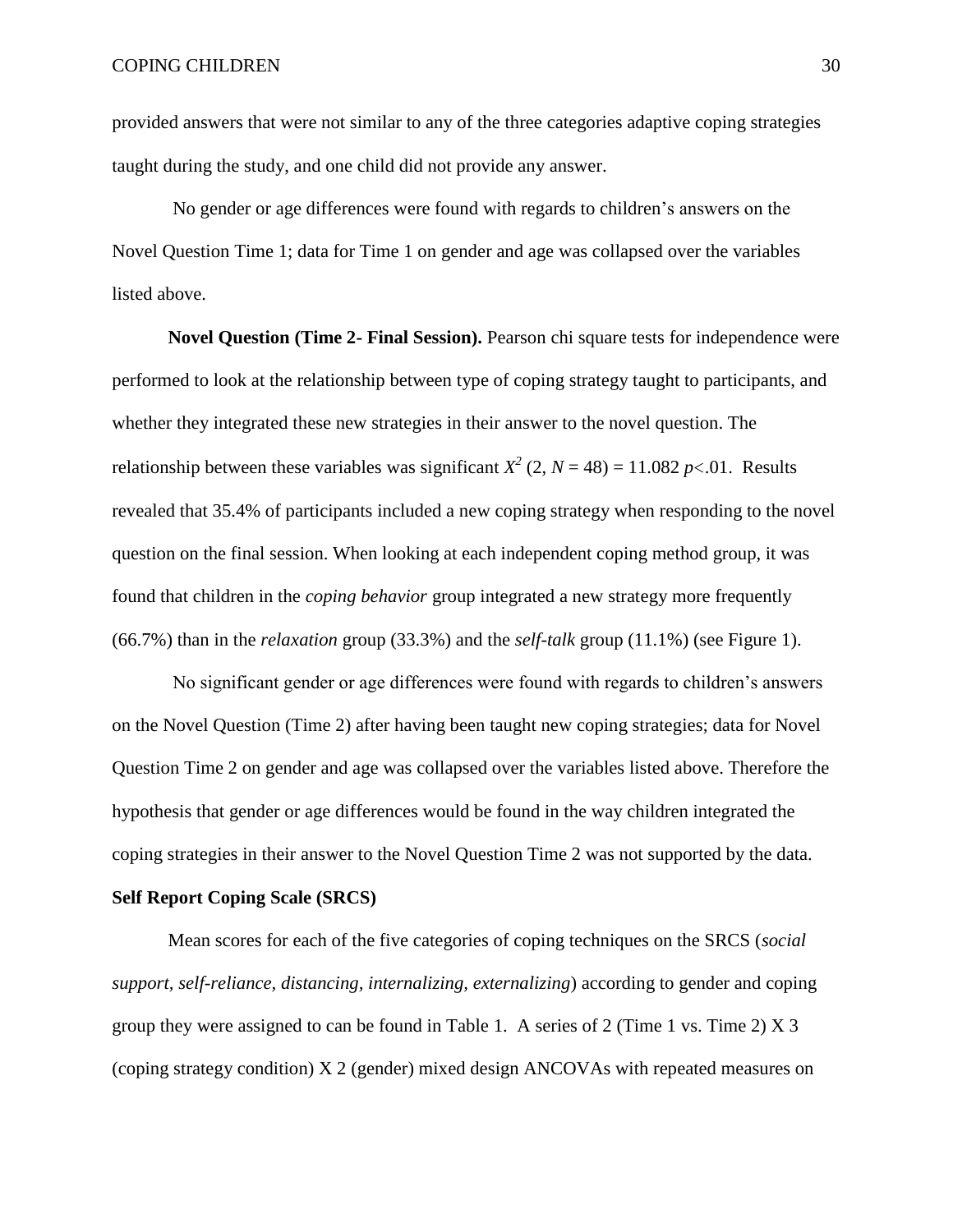the first factor, were conducted for each of the Self Report Coping Scale (SRCS) subcategories, controlling for age.

**Social Support.** The 2 (Time 1 vs. Time 2) X 3 (coping strategy condition) X 2 (gender) mixed design ANCOVA revealed significant differences in Social Support scores from Time 1 to Time 2 when collapsed across all factors  $F(1,41) = 4.869$ ,  $p = .033$ ,  $2^2 = .106$  and these differences were related to the child's gender  $F(1, 41) = 4.161$ ,  $p = 0.48$ ,  $r^2 = .092$ . Scores at Time 1 were higher than scores at Time 2. No significant main effect for coping group was found for differences in scores from Time 1 to Time 2. To further investigate the effect of gender a one-way ANCOVA was performed on the mean differences between Time 1 and Time 2 scores based on gender. A significant main effect of gender was found  $F(1, 41) = 4.16$ ,  $p = .048$ ,  $n =$ .092. On average, males' scores on the Social Support category decreased by .24 (*SE* =.13) points and females' scores increased by .13 (*SE* = .13) after they participated in the coping training sessions.

**Self-Reliance.** The 2 (Time 1 vs. Time 2) X 3 (coping strategy condition) X 2 (gender) mixed design ANCOVAs revealed differences in scores for Self-Reliance from Time 1 to Time 2 were significant when collapsed across all factors  $F(1,41) = 4.245$ ,  $p = .046$ ,  $2^2 = .094$  and significantly affected by the child's gender  $F(1, 41) = 4.0951$ ,  $p = 0.50$ .  $= .091$ ) (see Figure 3). Scores at Time 1 were higher than scores at Time 2. The mean differences between Time 1 and Time 2 scores were calculated for Self-Reliance and a one-way ANCOVA was conducted, controlling for age to look at the effect of gender. A marginally significant main effect of gender was found  $F(1, 41) = 4.10$ ,  $p = .05$ ,  $= .091$ . On average, males' scores on the Self-Reliance category decreased by .28 (*SE* = .13) points and females' scores increased by .13 (*SE* =.13) after they participated in the coping training sessions.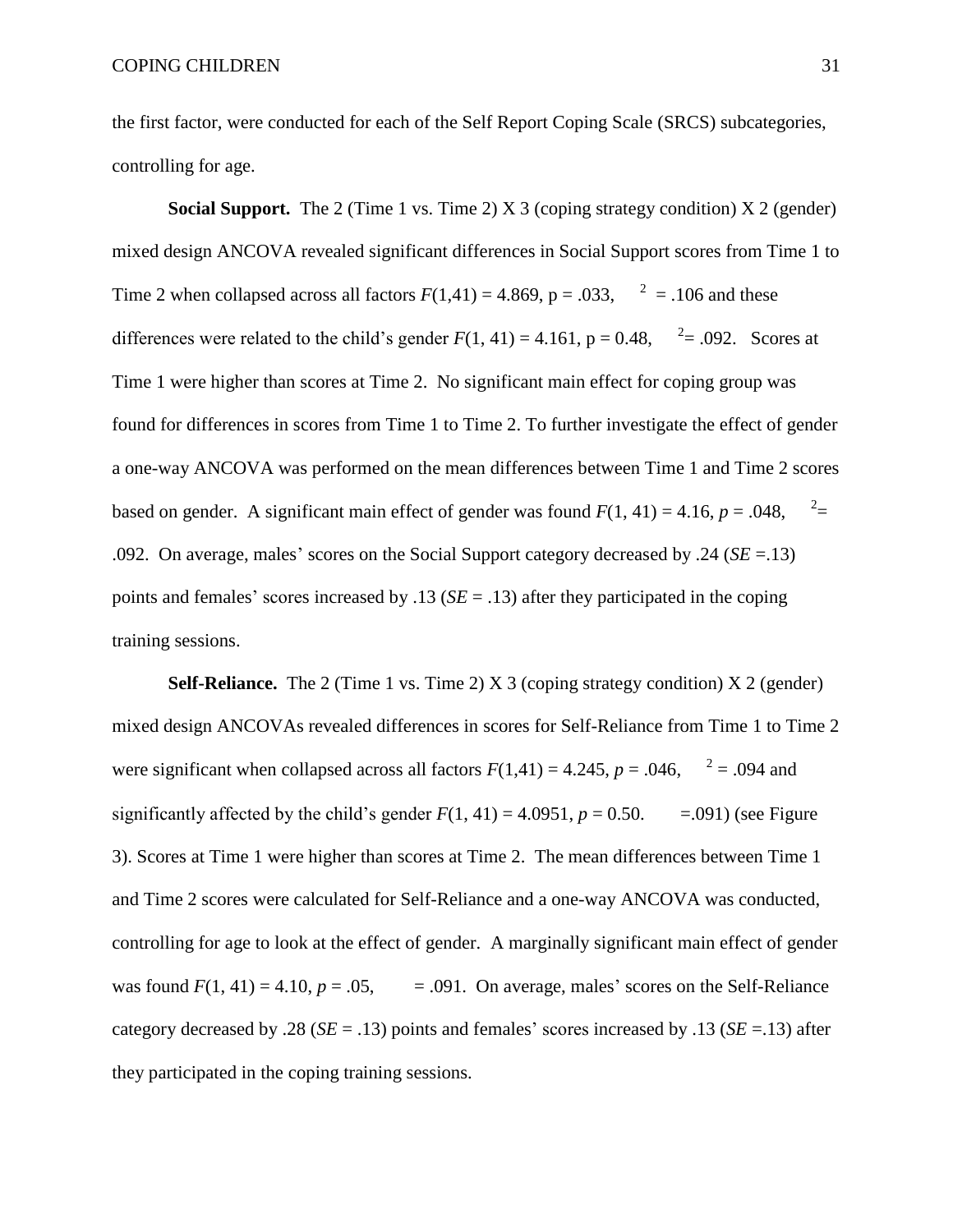**Distancing.** The 2 (Time 1 vs. Time 2) X 3 (coping strategy condition) X 2 (gender) mixed design ANCOVAs revealed differences in scores for Distancing from Time 1 to Time 2 were not significant and there were no significant effects of gender or coping group on differences in scores.

**Internalizing.** The 2 (Time 1 vs. Time 2) X 3 (coping strategy condition) X 2 (gender) mixed design ANCOVAs revealed differences in scores for Internalizing from Time 1 to Time 2 were not significant. Differences in scores from Time 1 to Time 2 were also not affected by gender or coping group.

**Externalizing.** The 2 (Time 1 vs. Time 2) X 3 (coping strategy condition) X 2 (gender) mixed design ANCOVAs did not result in significant differences in scores for Internalizing from Time 1 to Time 2. There was a marginally significant interaction of gender X coping group X difference from Time 1 to Time 2,  $F(2,41) = 3.03$ ,  $p = .059$ , (see Figures 4, 5, 6, & 7). To further investigate the interaction, a 2 (gender) X 3 (coping group) ANCOVA was conducted, controlling for age. The mean differences between Time 1 and Time 2 scores were calculated for Externalizing and although no main effect of coping group was found, a marginally significant interaction was found for gender X coping type taught  $F(2, 41) = 3.03$ ,  $p =$ 0.059, 129. On average, males' scores on the Externalizing category decrease by .15 (*SE =* .18) points and females' increased by .15 (*SE =* .18) after the coping training sessions.

Parent Education and SRCS Performance. Scores on the Self Report Coping Scale Time 1 were significantly correlated to mothers' education on all five of the SRCS categories, Social Support (*r* = -.309, *N* = 46, *p* = .037), Self Reliance ( *r* = -.327, N = 46, *p* = .027), Distancing ( $r = -0.298$ ,  $N = 46$ ,  $p = 0.045$ ), Internalizing ( $r = -0.291$ ,  $N = 46$ ,  $p = 0.05$ ), and Externalizing ( $r = -.294$ ,  $N = 46$ ,  $p = .048$ ). No correlations were found between mother's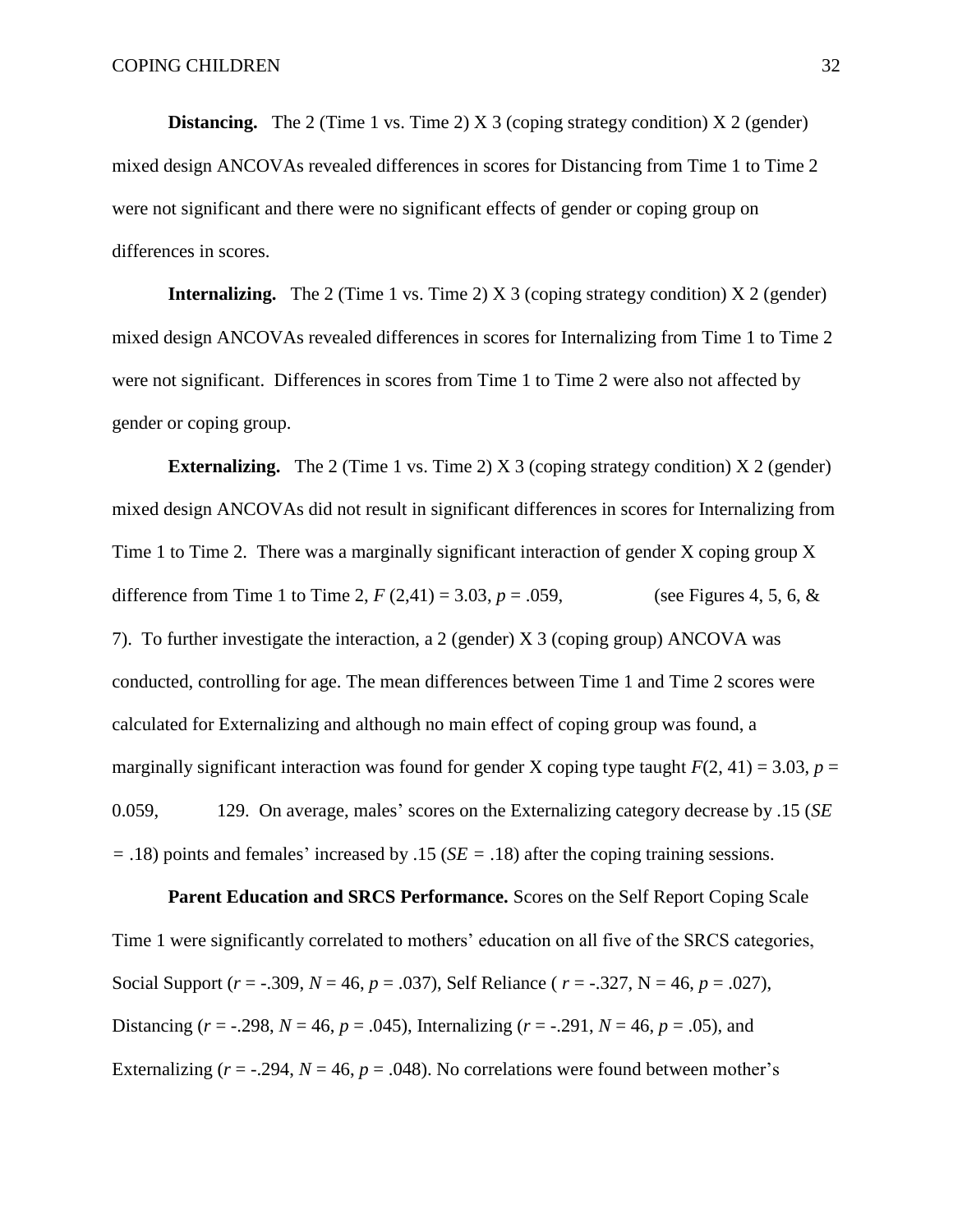education and scores on the SRCS Time 2. Father's education was not correlated with any of the scores on the SRCS Time 1 or Time 2.

#### **Participant Feedback**

At the end of each session, children were asked to name their favorite strategy; their answers were recorded as *Participant Feedback.* Participant Feedback responses were not recorded for 12 participants during the first session and eight children during the second session due to a lack of consistency in the way participant feedback was recorded in the early stages of data collection. This participant feedback revealed that many children (over  $26.5\%$  out of  $n = 37$ ) had difficulty recalling any of the strategies taught during the first session, even though they were asked immediately after the end of the game. By the second session, all but three (out of *n*   $= 41$ ) were able to recall at least one strategy when asked to name their favorite. This remained consistent through the remaining sessions.

When collapsed into 20 coping types versus the original 30, some trends were found. Strategies that received the most popularity overall were those involving "writing or drawing the worry on a piece of paper" (see Figure 2). Taking into account answers during all four sessions, results indicated that the preferred strategy in the *relaxation* group was related to imagining a favorite place, or imagining being on a cloud. In the *self-talk* group, the preferred strategy was to say out loud "relax, relax, relax." One child specified that she enjoyed saying "relax" out loud "because it gives me energy and makes me smarter." In the *coping behavior* group, the majority of participants reported liking the strategies that involved writing or drawing their worries on a piece of paper. The hypothesis that age and gender differences would exist in the types of strategies children named as their favorite was not supported.

#### **Discussion**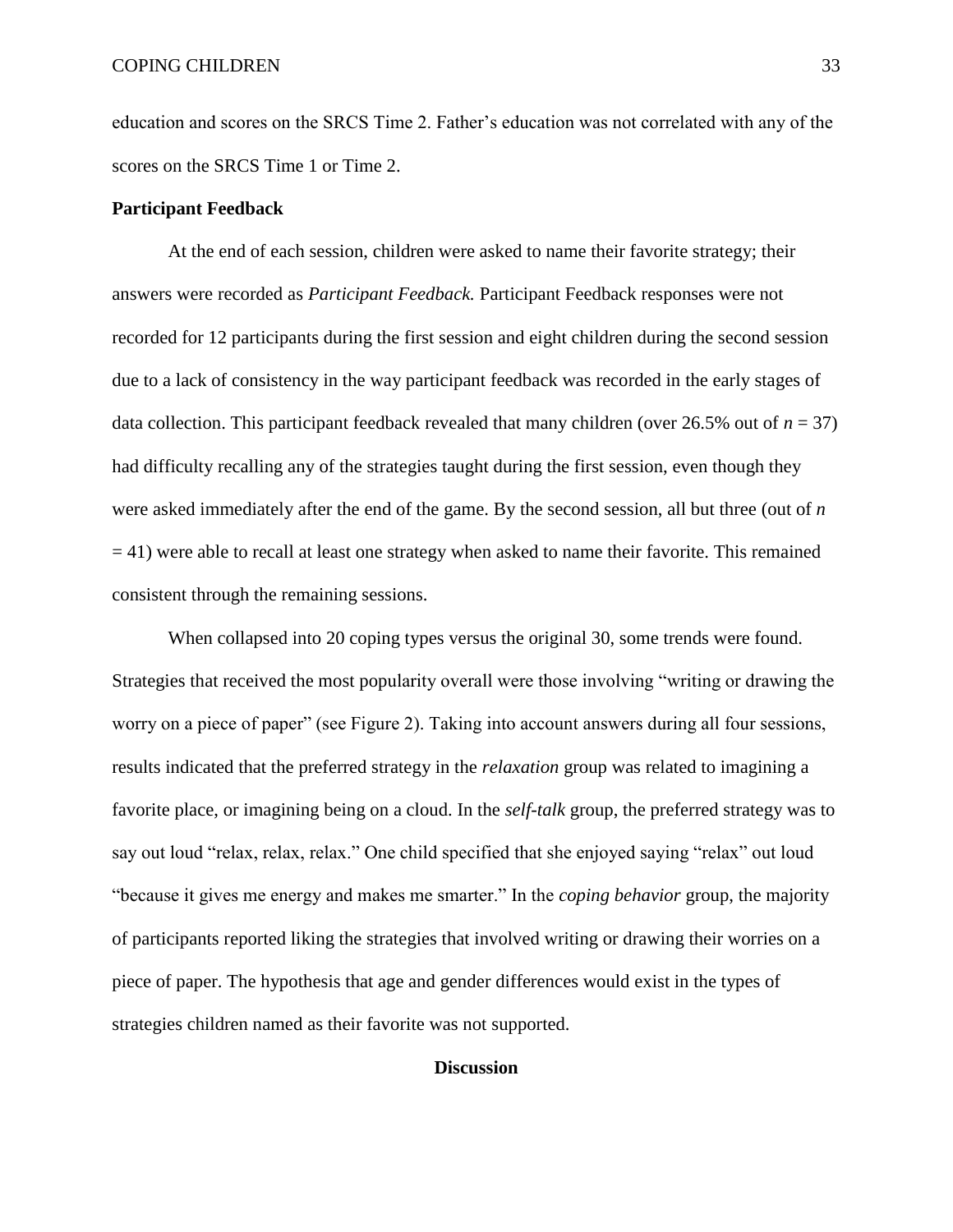Anxiety disorders consistently remain the most prevalent class of mental illnesses in the population (Center for Disease Control, 2011). Research has shown that many disorders start early in a person's life, as early as six-years-old in some cases (American Psychological Association, 2013). That being said, research has also shown that anxiety disorders are preventable and symptoms of anxiety can be decreased if the person engages in adaptive coping strategies (APA, 2013; Barlow, 2008; Folkman & Lazarus, 1988; Osbern, 2002). It is therefore important for a person to have healthy coping skills in their repertoire from the time they are children in order to reduce the negative consequences associated with anxiety and prevent further issues, such as depression, from developing (Hussong & Chassin, 2004; Kessler & Greenber, 2002; National Institute of Mental Health, 2005). Unfortunately, there are many gaps in the literature with regards to coping in children. The present research explored trends in school-aged children's coping abilities, in addition to investigating the ability for young children to learn and adopt new adoptive coping strategies.

**Teaching Coping to Children.** The overarching aim of this study was to teach adaptive coping strategies to school-aged children in order to explore factors that can facilitate this process. The focus was placed on teaching three specific types of coping methods that have been shown to help prevent or reduce anxiety: *relaxation, positive self-talk* and *coping behaviors*  (Franklin Learning Systems, 2009).

The Novel Question provided insight into how many children would integrate one of the new coping strategies in their answers to the Novel Question, and what factors may affect whether or not they do adopt the new strategies. Results revealed that after only three to four sessions and two weeks-time, 35.4% of children did indeed adopt a new coping strategy when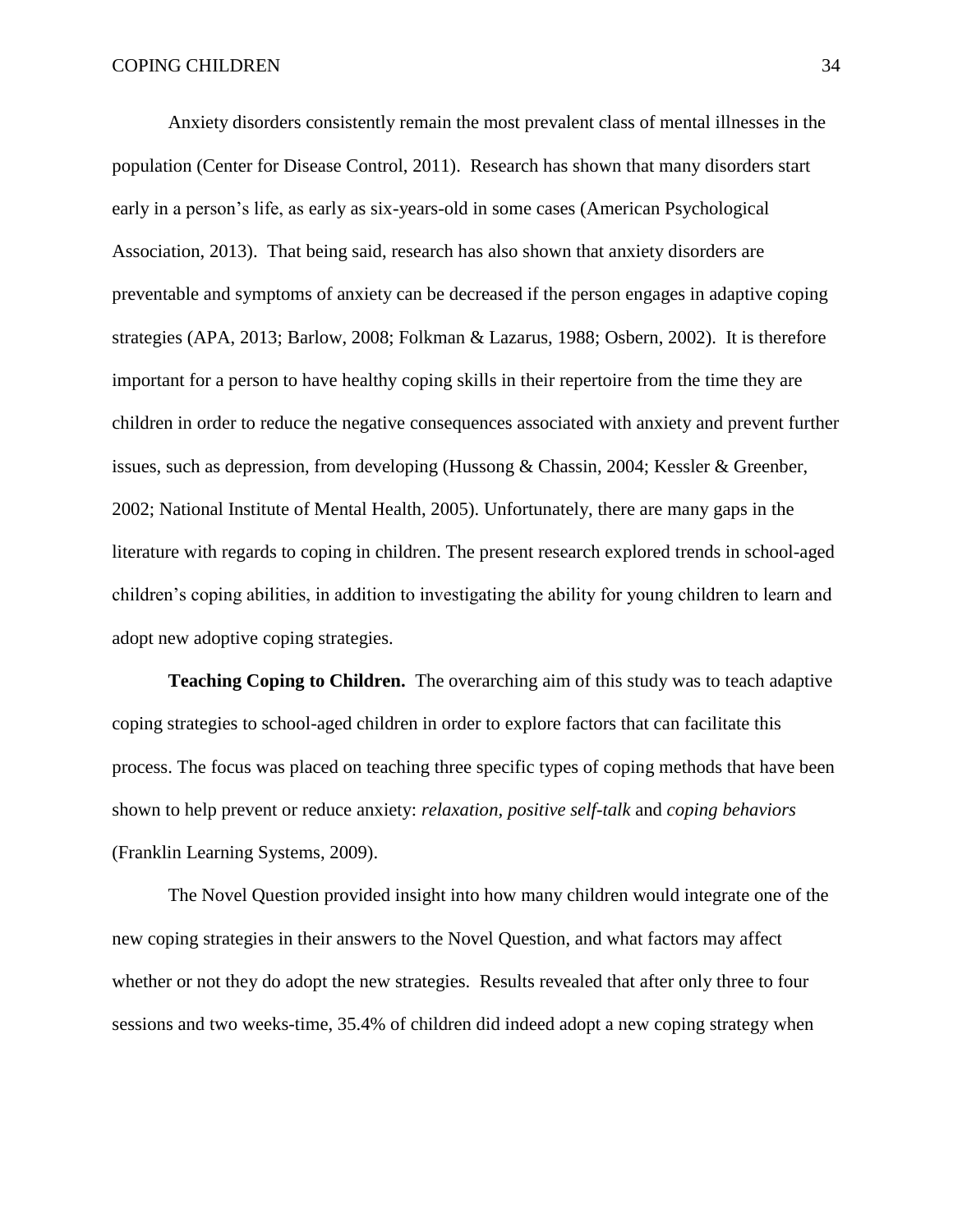describing how they could cope with having watched a scary movie. One of the factors affecting whether or not they adopted a new strategy was the type of strategy that was being taught.

Children who were in the group that was taught behavioral coping strategies were more likely to integrate a new strategy that they had newly learned when reporting how they would cope with a stressful situation than those who were in the relaxation or self-talk groups. In fact, 67% of children in the *coping behavior* group mentioned a new strategy learned through the study, whereas a third of the children in the *relaxation* group integrated a relaxation strategy into their answers, and only 11% of those in the *self-talk* group mentioned a self-talk strategy. Given that the present study included children as young as five years old to 10 year-olds, it was hypothesized that older children would be more likely to integrate new strategies in their responses to the novel question than the younger children, however, no age differences were found. This may have been due to the overall small sample size. It also may be possible that age did not have as great an impact in this population as a whole, based on the fact that all children may be more likely to understand and enjoy coping strategies that involve movement and action (such as putting on lively music and dancing until you're exhausted) than more abstract or internal strategies such as telling yourself "Relax, Relax, Relax" (see Appendix E). However, no research to date has been conducted on exploring this notion; future research could further investigate this theory. A possible explanation for the low rates of integration of self-talk strategies into answers on the Novel Question Time 2 may be related to fact that it may take longer for this particular coping strategy to become integrated into child's coping repertoire. Lee (2011) found that seven to eight year olds did eventually internalize positive self-talk and saw positive differences in children's ability to cope with cognitive and socio-emotional stressors, but only after continued efforts to engage them in various forms of self-talk. Further research is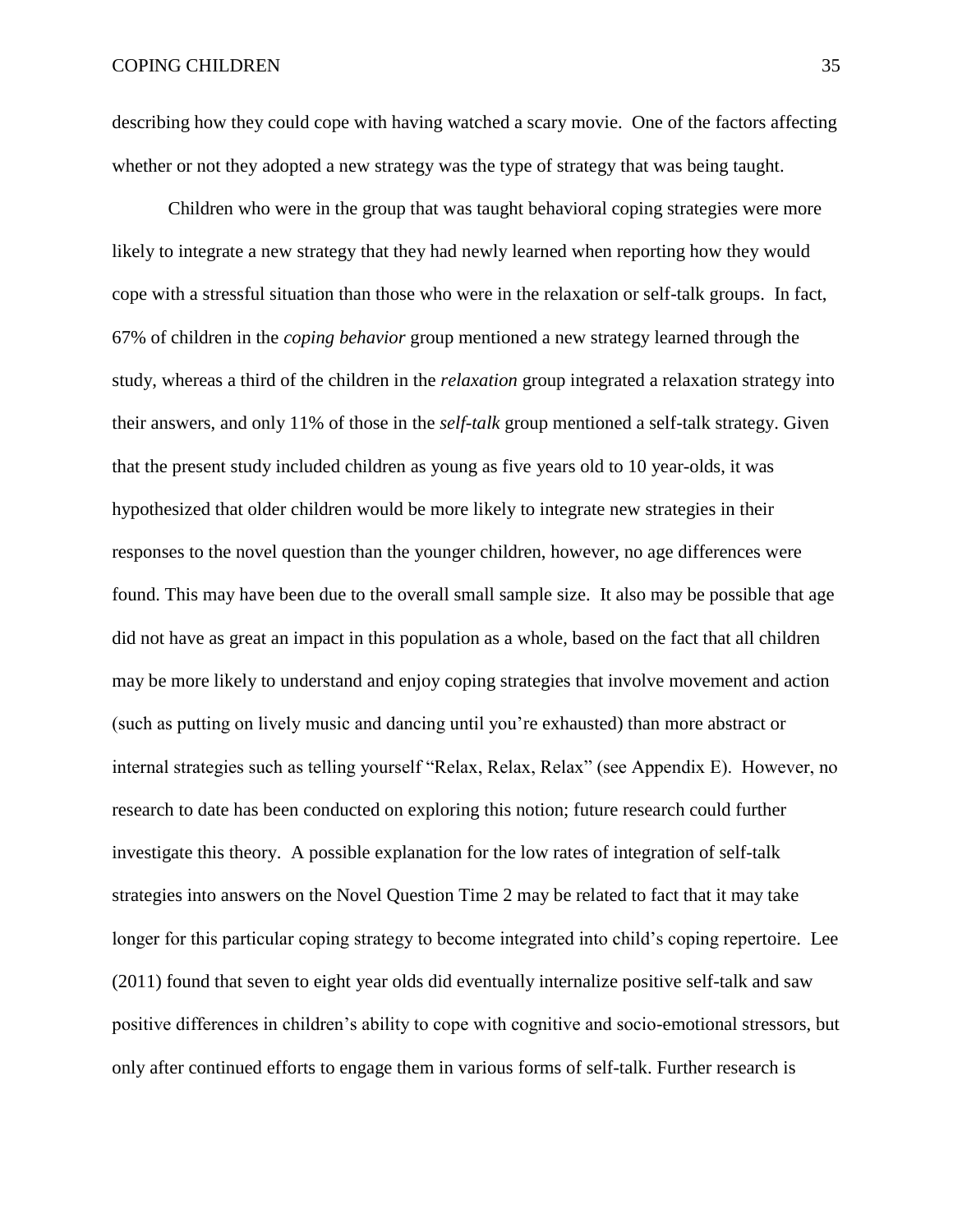needed to look deeper at whether there are age differences in the frequency and type of strategy that school-aged children will adopt into their coping repertoire.

Interestingly, trends were also found in terms of types of coping strategies children used prior to learning any new ones. When children were asked the Novel Question at the beginning of the study, over half of their answers (51%) included a coping strategy that contained similar elements to the *behavioral coping* strategies. The fact that this is the type of coping that children already do engage in may have contributed to their ability to combine these new behavioral coping techniques with their pre-existing strategies. This factor may also facilitate implementation since children were already familiar with this particular coping style; therapists, teachers or parents may have more success teaching young children to literally draw out their emotions, or engage a in physical activity (like dancing or running) when they are anxious rather than concentrating on positive self talk or relaxation techniques. More research is needed to further explore the type of coping strategies that have most impact and success with young children.

Overall, the findings provided by participants' answers to the Novel Question before and after they received training on new adaptive coping strategies has highlighted the fact that it may not take a great deal of time or effort to teach children how to cope with their stress in a healthy and adaptive way. After only three or four sessions, many children were already beginning to apply what they had learned. Further research may look at returning to ask the participants how they would cope with an imagined novel situation a few weeks or months after the study, in order to explore how many children retain what they have learned, and for how long.

**Self Report Coping Scale.** The SRCS is a survey tool that assesses coping styles in school-aged children based on five discrete categories: *social support seeking, self-reliance,*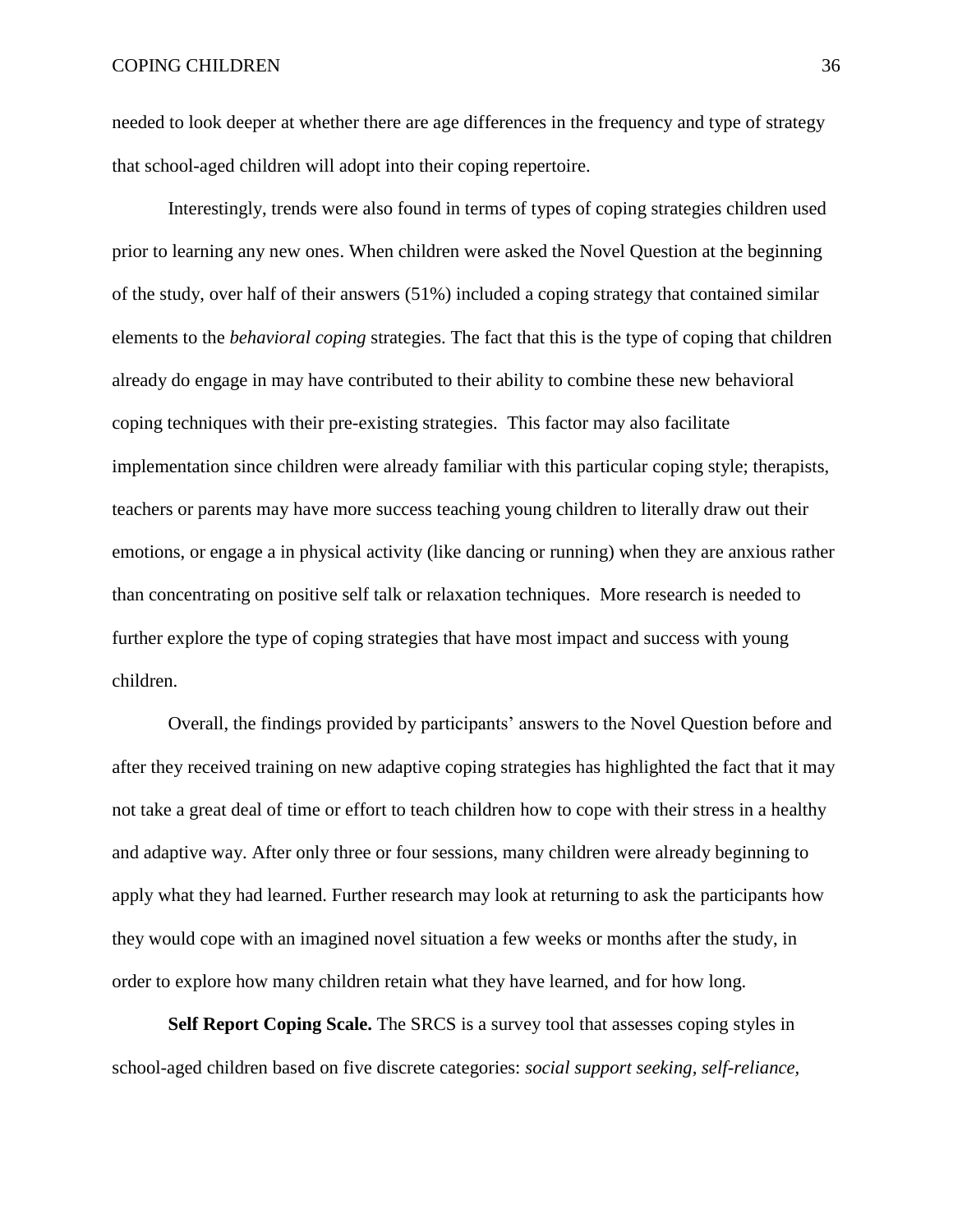*distancing, internalizing,* and *externalizing* (Causey & Dubow, 1992). Differences in scores between the SRCS that was completed prior to the training sessions (Time 1) and after the coping training sessions (Time 2) were not due to the type of coping strategy group children were assigned to, except on one category, but instead were due to how males and females responded to the training. Males reported seeking less social support and using less self-reliance the second time they completed the SRCS than the first time, whereas girls reported seeking social support more frequently and more self-reliance the second time they completed the SRCS. Finally, a similar pattern was found for the questions relating to externalizing behavior, however, this was dependent on the type of coping strategy they had been taught. Males in the *relaxation* and *self-talk* groups scored lower on externalizing between the first and second time they completed the SRCS, whereas males in the *coping behavior* group scored higher on the externalizing category. Opposite patterns were seen for females, scores for those in the *relaxation* and *self-talk* groups increased for externalizing, and scores for those in the *coping behavior* group decreased.

Increases on the externalizing behavior scores for males in the *coping behavior* group in particular may be attributable to the fact that the strategies taught through the study all involved external behaviors, such as exercising, or throwing a piece of paper in the garbage, which may have especially appealed to the male population and therefore increased their reporting of externalizing behaviors on the SRCS. Whereas males in the *relaxation* and *self-talk* group were taught less active coping strategies, and this may have influenced the decrease in their reporting externalizing behaviors. As for females in the *coping behavior* group, perhaps externalizing behaviors appealed less to them than the males, and that those in the *social support* and *selfreliance* groups were more affected by the fact that those particular strategies promote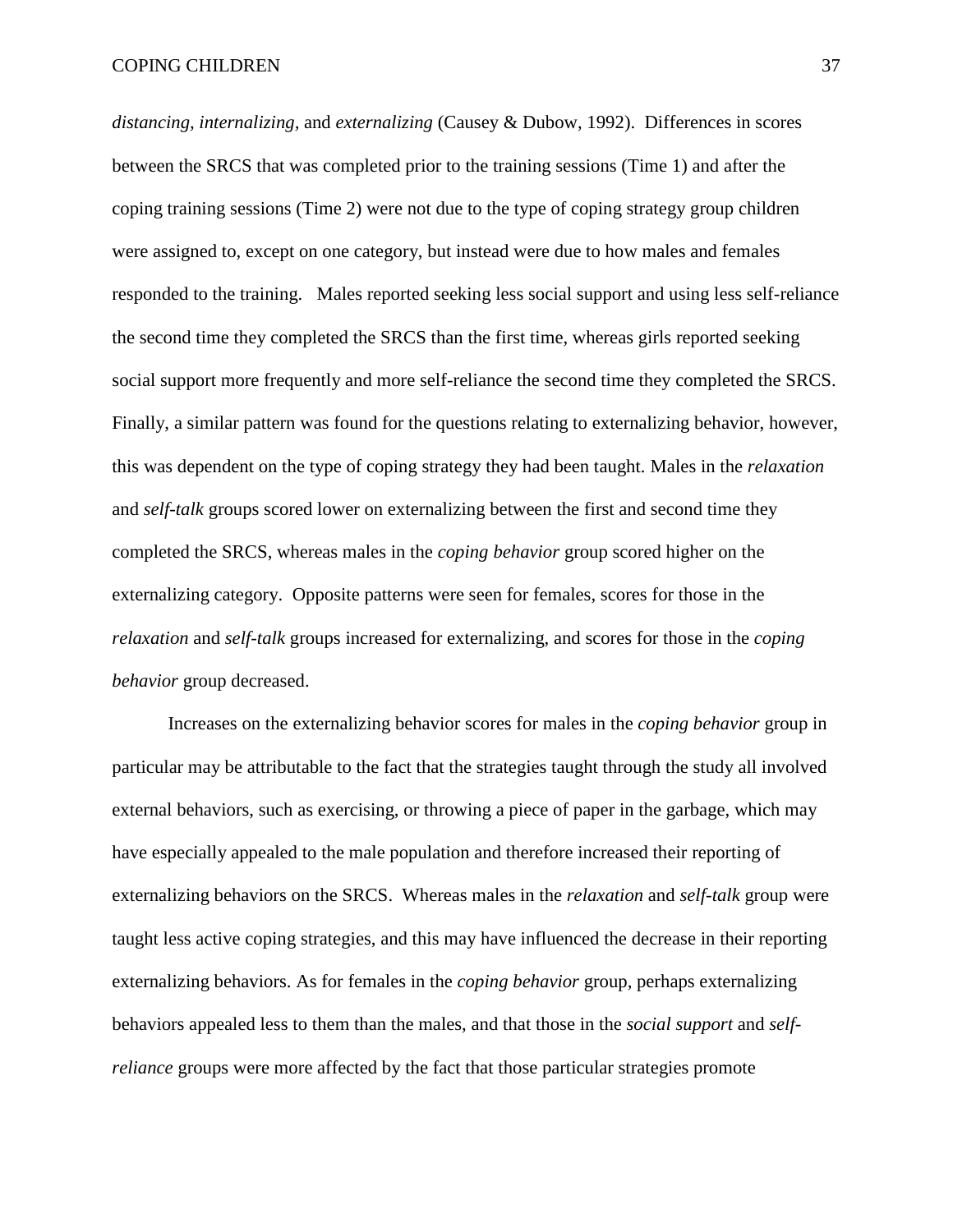#### COPING CHILDREN 38

verbalizing or externalizing emotions (such as giving yourself positive things out loud), which lead them to report higher use of externalizing behaviors in those two groups. Further research is needed to explore this unique interaction between gender and type of coping strategy taught.

With regards to distancing and internalizing, neither category had significant changes in scores between the first and second completion of the SRCS. The fact that all three coping strategy types taught through the game *Bridge Over Worried Waters* involved some type of covert or external action may explain why changes in internalizing coping were not found. The game also focuses on team work and collaboration, which is opposite to distancing type of coping; this may therefore be responsible for the lack of change on the distancing category as well. Finally, increases in scores on the social support and self-reliance for females may simply be attributable to the fact that they were more attuned to the study's coping strategies that emphasized these two categories, whereas perhaps males felt as though the newly learned strategies reduced their likeliness to engage in social support seeking or self-reliance. In any case, these results do provide support for the fact that the training that children received through the study did have an impact on the way they report they would cope with stressful situations. Furthermore, the results indicated that the level of impact that the training has on the children is dependent on that child's gender and for externalizing behaviors, the type of coping strategy that he or she is being taught.

The hypotheses that females would score higher on the *social support* category than males, or than on any of the other four coping style categories, and that males would score higher on the *externalizing* category than females, or than on any other category were not supported due to the fact that no gender differences were found for overall scores in SRCS. Additional research is needed to further explore gender differences in children's self-reported coping styles.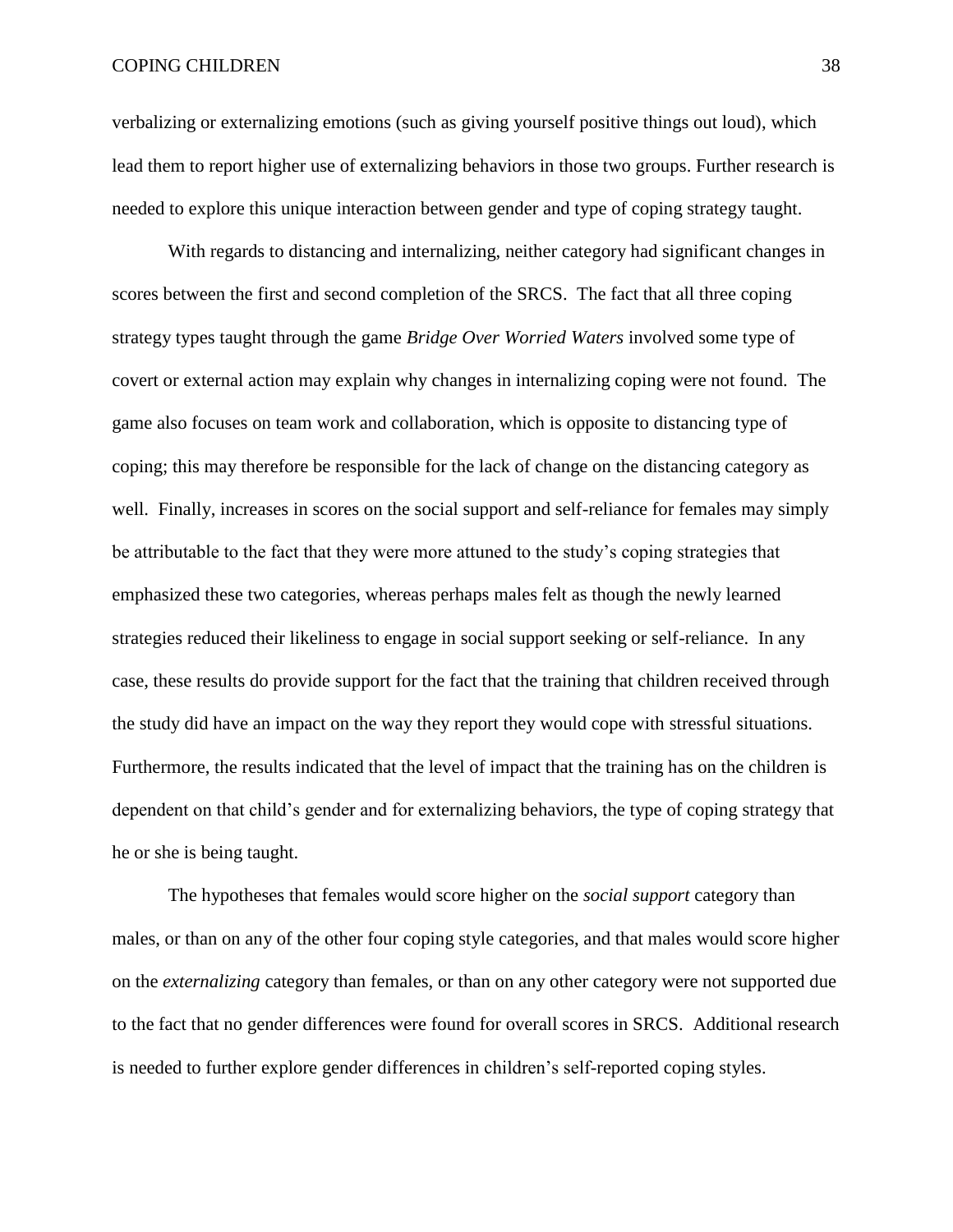**Parent Education.** An interesting finding, that was not hypothesized, is that there was an association between children's coping-styles and their mother's education level. The greater the number of years of education the mother completed, the higher the scores were for her child on the SRCS, but only for Time 1. Mother's education was not related with children's scores after they had been taught new coping strategies through the study. Father's education was not related with any of the children's scores on the SRCS before, or after the study took place. This may be a reflection on the fact that younger children typically spend more time with their mothers than their fathers in the early years, and therefore that the mother's coping style has a higher influence on the child's coping style.

This suggests that what they had learned during the training sessions may indeed have influenced the way they reported coping with stressors. Perhaps this lies in the fact that the current study involved systematic training on concrete coping methods, repeated over a short period of time, which was not likely being countered by any other systematic exposure to coping techniques, and therefore may have made an impact on their general awareness of coping during this time. Additional research may be conducted to further explore this trend and the impact that the mother's level of education may have on whether or not the child develops healthy ways of coping.

**Participant Feedback.** At the end of each session, children were asked to name their favorite strategy out of the ten that were taught during that session. Their feedback was used to explore how long it would take the participants to start remembering any of the strategies, and also to determine which of the strategies received most popularity overall. Results revealed that on average, most children had difficulty remembering a strategy after the first time they learned them. By the second session however, the majority of children were able to name their favorite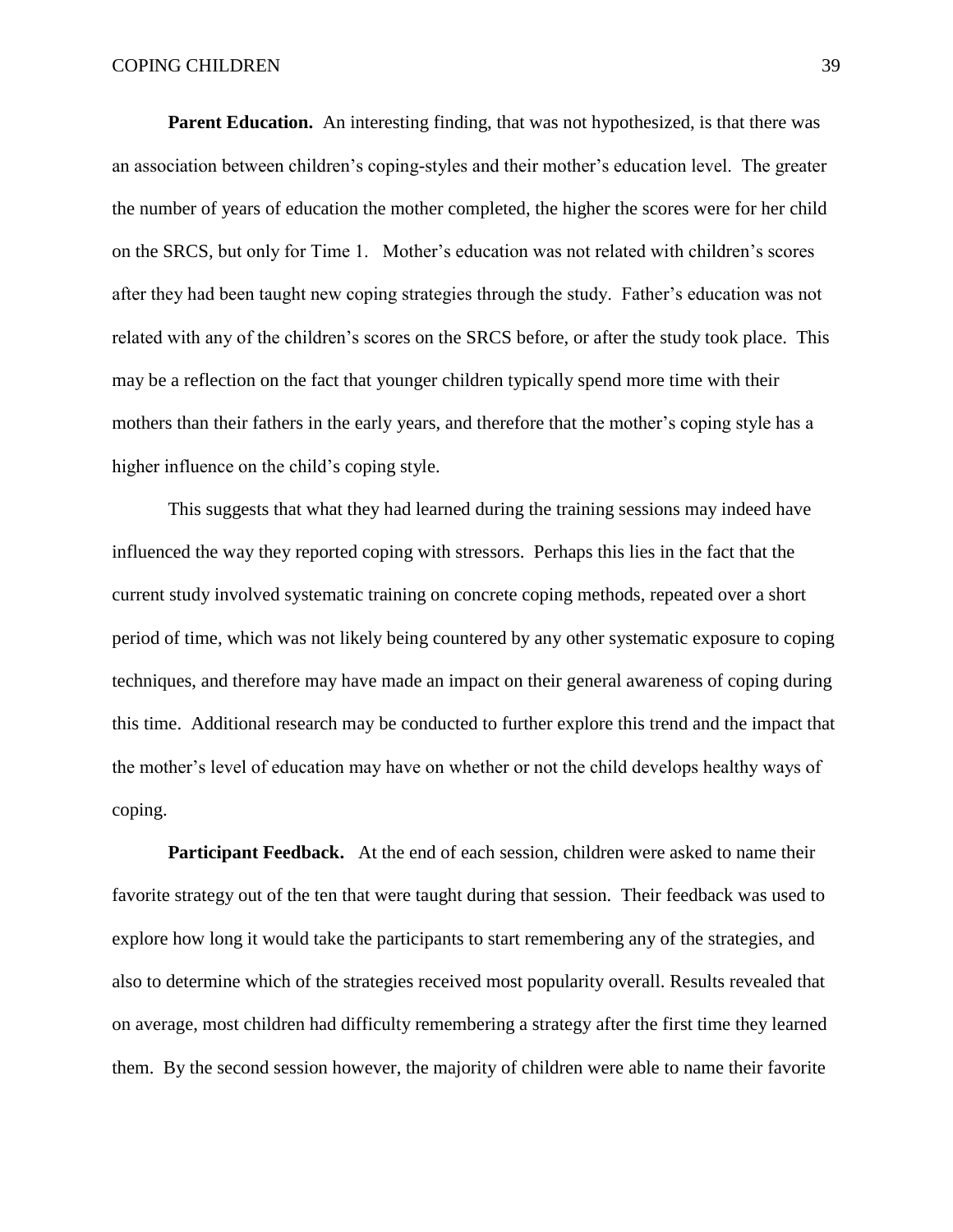#### COPING CHILDREN 40

strategy by memory, without having to refer to the pile of cards containing the strategies; no age differences were found in the number of sessions it took for children to begin recalling strategies. The hypothesis that older children would be able to recall coping strategies sooner than younger children was therefore not supported. However, the results do suggest that although repetition is needed, these particular strategies were simple enough for children as young as five years of age to be able to name at least one strategy after the second session.

Within each of the three categories, one specific coping strategy was selected more frequently than any of the other strategies within that group. In the *relaxation* group, the strategies that instructed the child to "imagine a favorite place" were reported most frequently as favorite strategy. In the *self-talk* group, saying to oneself "relax, relax, relax" was named the most, and in the *coping behavior* group, the majority of participants reported that strategies involving writing or drawing the stressful situation were their favorite coping strategies. It is possible that children favored imagining their favorite place more than the other relaxation strategies given that this particular method was more engaging and entertaining than other relaxation methods, like doing finger exercises or squeezing a stress ball. As for self talk, children seemed to enjoy saying "relax"; frequently, this particular strategy made participants laugh. Finally, the fact that the favored coping behavior strategies involved drawing may be a reflection of the fact that school-aged children often do engage in arts and crafts (in school, at birthday parties or in during festivals) and may therefore associate this strategy with happy occasions. Additional research would be needed to systematically address and investigate the reasoning behind the participants' feedback. Further research is also needed to observe variations in age and gender differences in the type of coping strategies favored as this may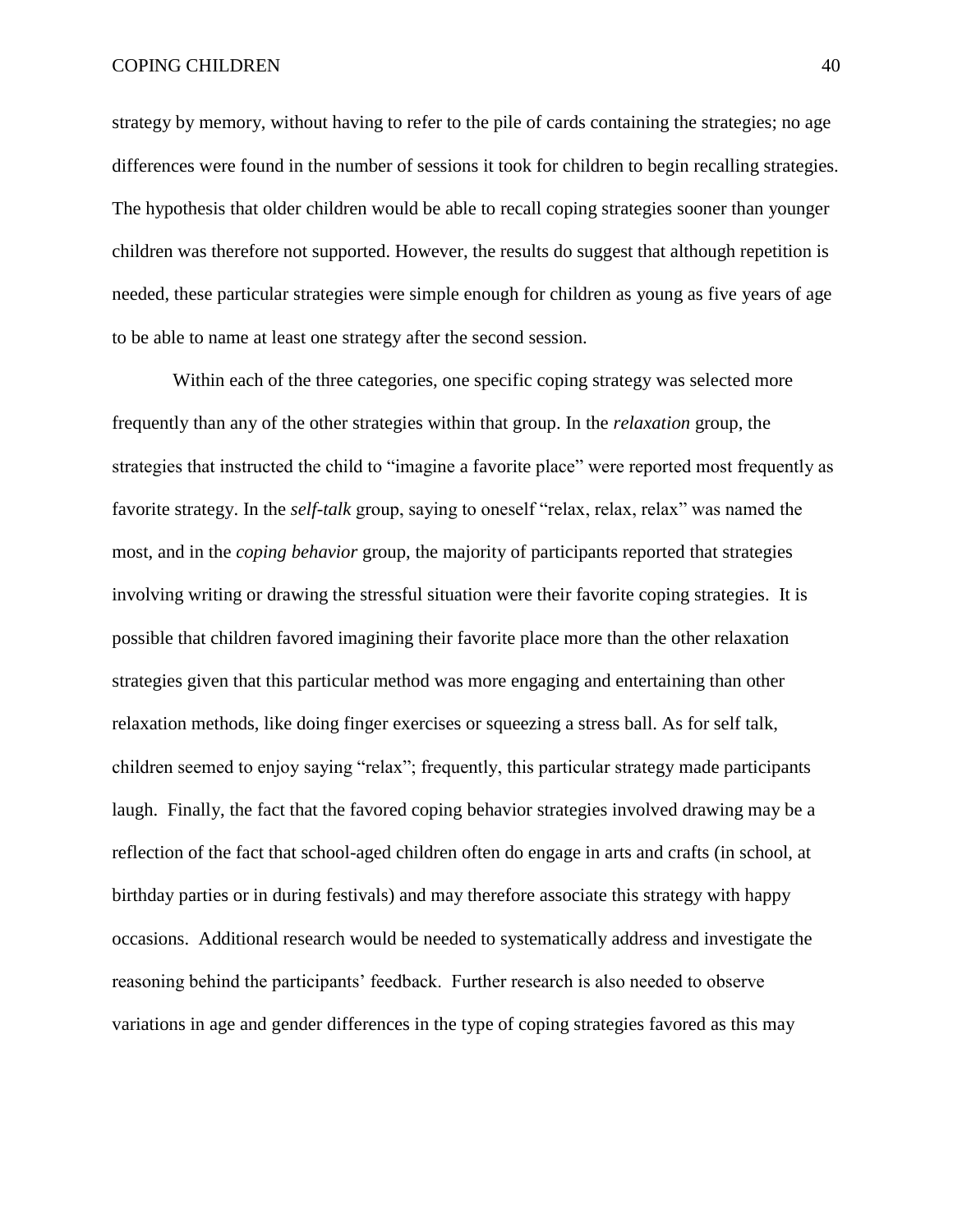further contribute to our understanding of strategies that will be readily adopted by children at different cognitive levels.

**Executive Functioning.** Executive function (EF) was included in the present study to explore whether EF was also related to children's coping abilities. Although the Knock-Tap Tsk has been designed and tested for the same age population as the children in the present study, a ceiling effect was noticed through the analyses. All children, regardless of age or gender, received high scores on all four series of the Knock-Tap Task conducted during this study. As a result, no relationship was found between children's EF and their coping abilities. Given that the population for this study was relatively homogenous (children came from similar SES, educational and cultural backgrounds to one another), future research should include a larger sample, as well as a more diverse population. More sophisticated tools to assess children's responses on the Knock-Tap Task, such as using a device to time their responses may also help to reveal greater differences in their EF abilities.

#### **Limitations and Future Directions**

**Sample Size.** The sample size in the present study was a limiting factor. Specifically, no significant differences were found for age, grade, or schools perhaps due to the small number of participants in each of these discrete categories. One of the aspects contributing to this small sample was access to the students. Three schools who had originally agreed to participate in the study failed to follow through on their commitment, such as ceasing communication with the research team when the time came to deliver letters to parents, or losing consent forms that were returned. The fact that fewer schools participated also limited the diversity of the sample in terms of socioeconomic status, cultural backgrounds, and age. Furthermore, the fact that the study was conducted near the end of the school year minimized the length of opportunity for data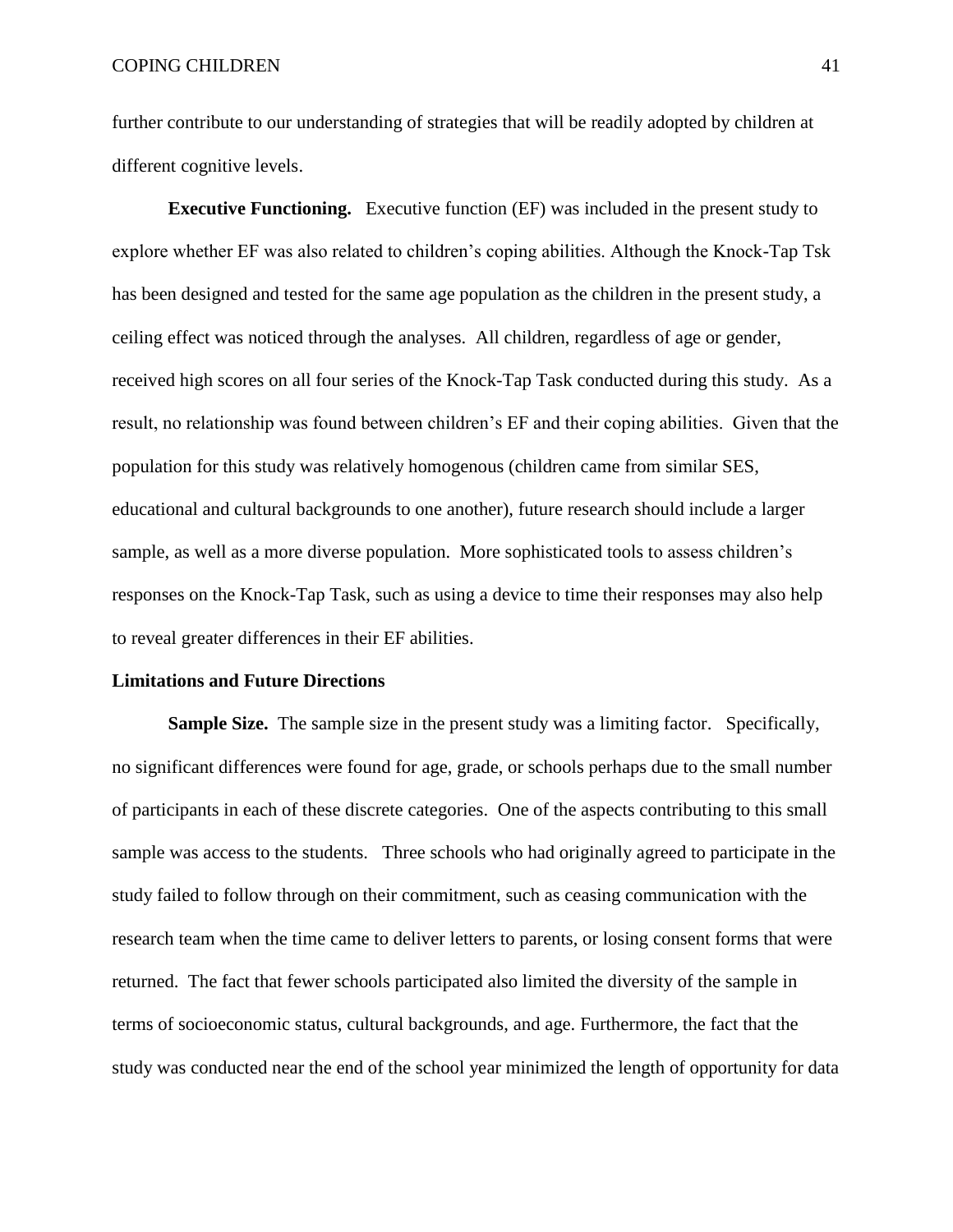collection. Future studies should begin earlier in the school year in order to have more time and flexibility to work around the busy elementary school curriculum.

**Conditions Affecting Data-Collection.** A larger research team for this study would have enabled more data collection so that a larger number of participants could complete the individual portions of the data collection (i.e. Novel Question, Knock-Tap Task, SRCS) at the same time, rather than one at a time. In addition to this, the fact that the majority of the data collection took place in the school hallways increased the number of distractions, such as having other classes, teachers, and staff pass by and interact with the participants during the study. In the future, this study should be conducted in a quiet reserved classroom in order to reduce the amount of noise and distractions, and increase the consistency between sessions, or in a research lab to provide a more controlled environment.

**Self-Report Coping Scale.** Another limiting factor in this field of study is the lack of tools to assess coping skills in young children. The Self Report Coping Scale (Causey and Dubow, 1992) is one of the few existing assessment tools for examining coping strategies in young populations, but it is limited in the types of population it can reach. The wording on some items as well as the concepts being presented were occasionally too complex for some children in the current study, such as " I usually refuse to think about it" or "I would think of one way to deal with the problem and I would do it." Therefore, this particular scale may not necessarily be as valid or reliable with younger populations, or populations with lower literacy levels. Furthermore even though the version in the study had been modified to reduce its length, it still proved to be too lengthy for some participants, and could lead to higher rates of attrition. Given that onset of anxiety disorder can be as early as six years old (APA, 2013), further research is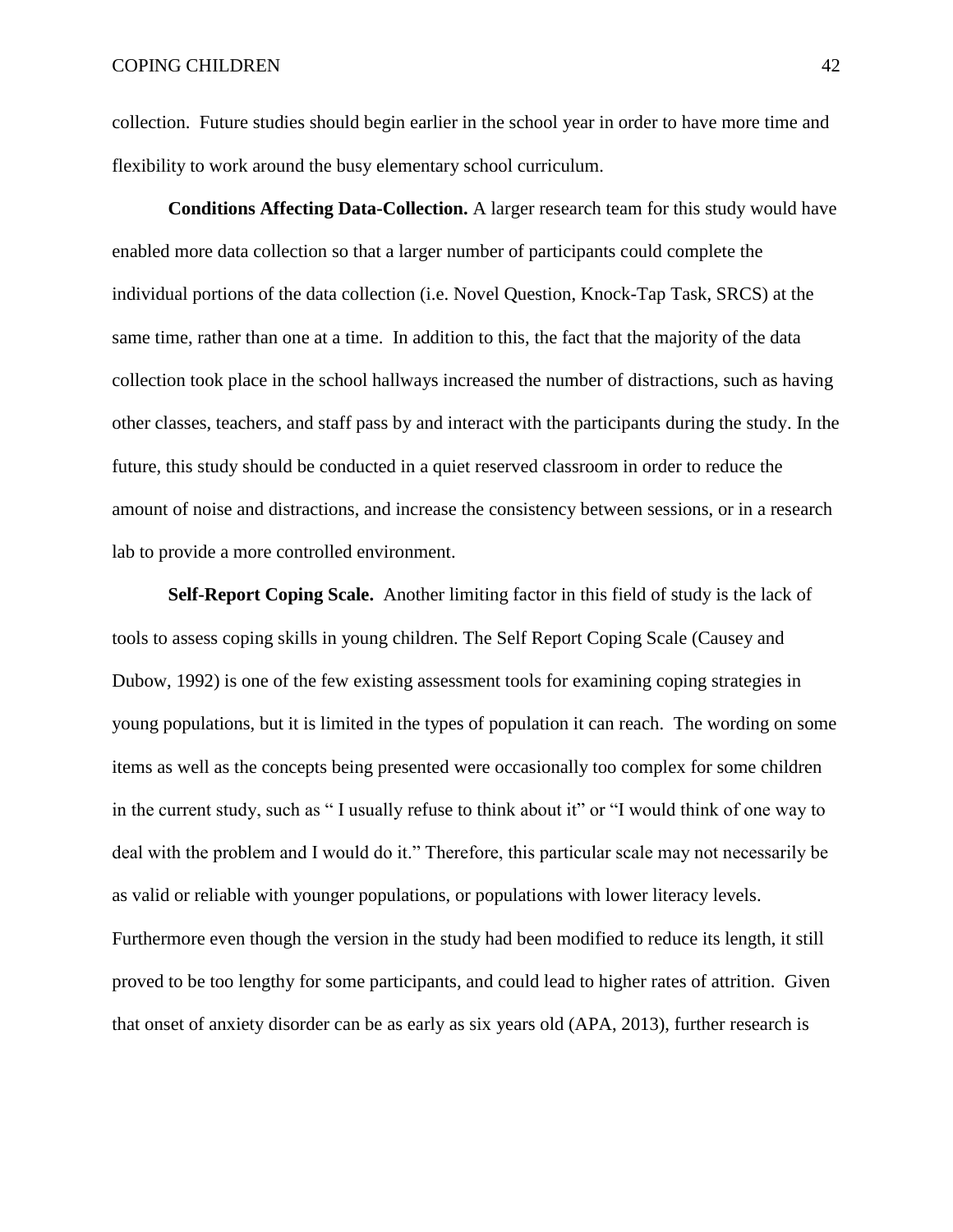needed to develop a survey tool that can accurately and appropriately measure coping skills in infants in order to identify unhealthy coping and intervene before the onset of a disorder.

**Teaching Coping Strategies to Young Children.** There are currently very few games that address coping skills in young children. The game *Bridge Over Worried Waters* was selected for this study because of its focus on scientifically sound adaptive coping strategies, such as relaxation, positive self-talk, and behavioral coping methods (Franklin Learning Systems, 2009). However, this game was developed for use in therapeutic settings, with children who already are experiencing an anxiety disorder (Franklin Learning System, 2009). Therefore, future studies should focus on creating fun and interactive games, such as board games, video games, or smartphone applications that address stressors common to the general public, and teach simple coping strategies that can be used by anyone, any time. Furthermore, many of the cards contained complex wording such as "apprehensive" or "frightened" that many children did not understand. Wording on this type of teaching tool should be simple and basic enough so that children, who are less educated or are younger, can comprehend what is being taught.

#### **Implications**

The results of this study have important implications for anyone teaching children how to cope with daily stressors in a healthy or adaptive manner. In particular, child psychologists, as well as parents and teachers may benefit from the results in the present study.

**Classroom Management.** The integration of teaching healthy coping strategies to children while they are in school would benefit teachers. Specifically, if children engage in planful-coping (Hussong & Chassin, 2004), or problem-focused coping behaviors (Lazarus & Folkman, 1988) rather than cognitive-avoidant (Hussong & Chassin, 2004) or emotion-focused coping (Lazarus & Folkman, 1988), teacher should experience less disruption in their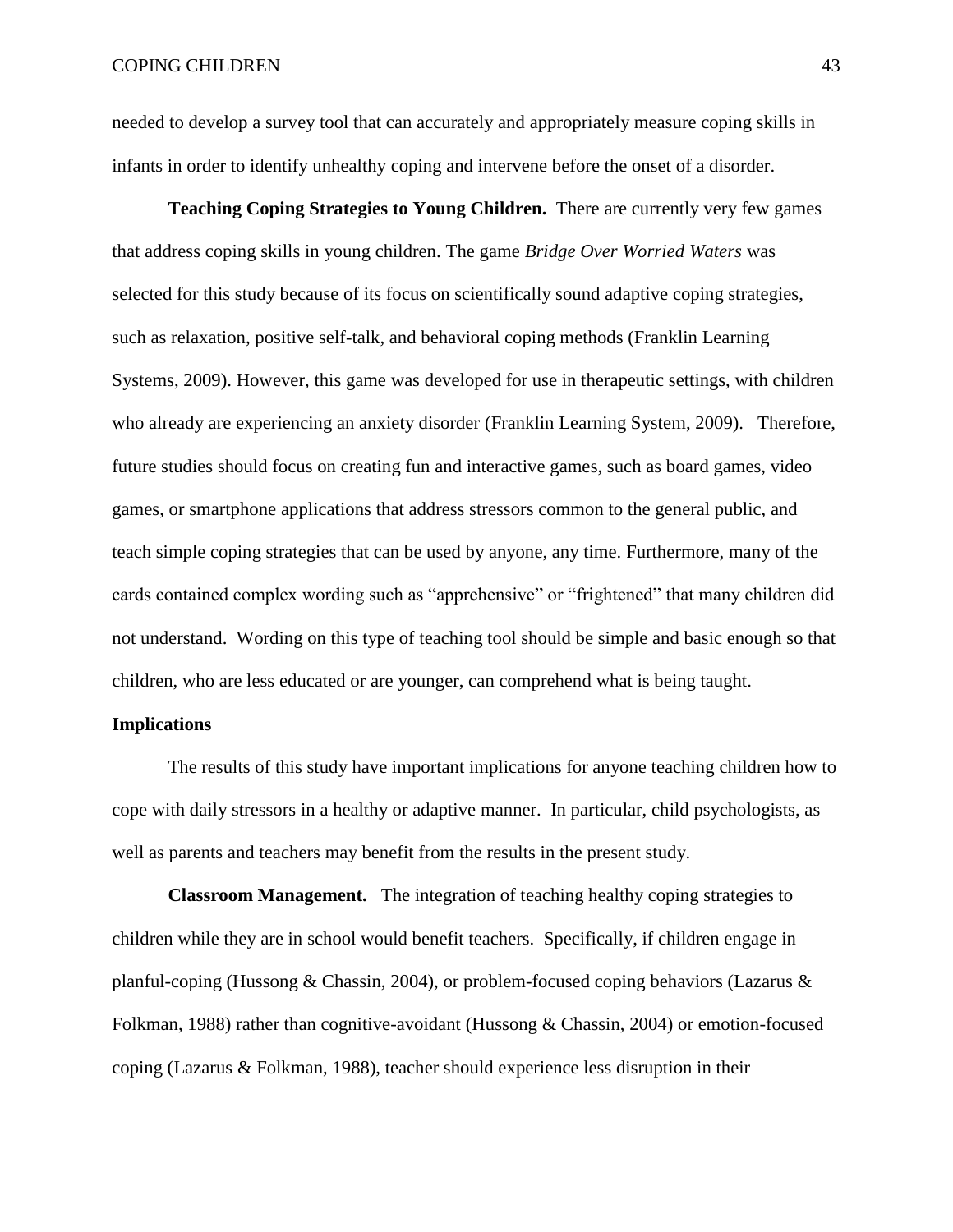#### COPING CHILDREN 44

classrooms. For example, if a child is taught to draw his worry on a piece of paper to cope when he/she has had an argument with a friend (i.e coping behavior/planful-coping), this may reduce the possibility of engaging in emotional outbursts and potentially disruptive behavior (i.e. externalizing coping style/emotion-focused). Another example may be that instead of distancing himself/herself and not paying attention to the teacher's instructions when feeling anxiety during math class (i.e. cognitive-avoidant), a student may learn to ask the teacher or another adult that he/she trusts for help (i.e. coping behavior). A recent study looking at the benefits of schoolbased Cognitive Behavior Therapy for children with anxious and depressive symptoms revealed that school-based cognitive-behavior therapy interventions helped children with anxiety issues in to improve their academic success as well as their classroom behaviors (Manassis, 2010). As such, if all children were taught how to handle their stress in healthy ways, this may reduce the frequency of disruptions and facilitate classroom management.

**Parents.** The findings in this study are important for child caregivers. Given that onset of anxiety disorders is very early, the process of teaching individuals how to handle daily stressors should essentially start in infancy. Results revealing the influence of parent education on children's answers of the Self Report Coping Scale highlight the influence that parents, especially mothers, have an impact on the way their children cope with typical potentially stressful situations. Fortunately, the results of this study also indicate that it may not take much effort or time to teach a child a new way of dealing with their stressful feelings. In a very short training period, children were able to remember and name their favorite coping strategy and integrate the coping strategies in their answers to a hypothetical stressful situation. Furthermore, the study did in fact change the way children reported coping with stressful situations after only two weeks of training. Finally, based on the findings in this study, parents should focus on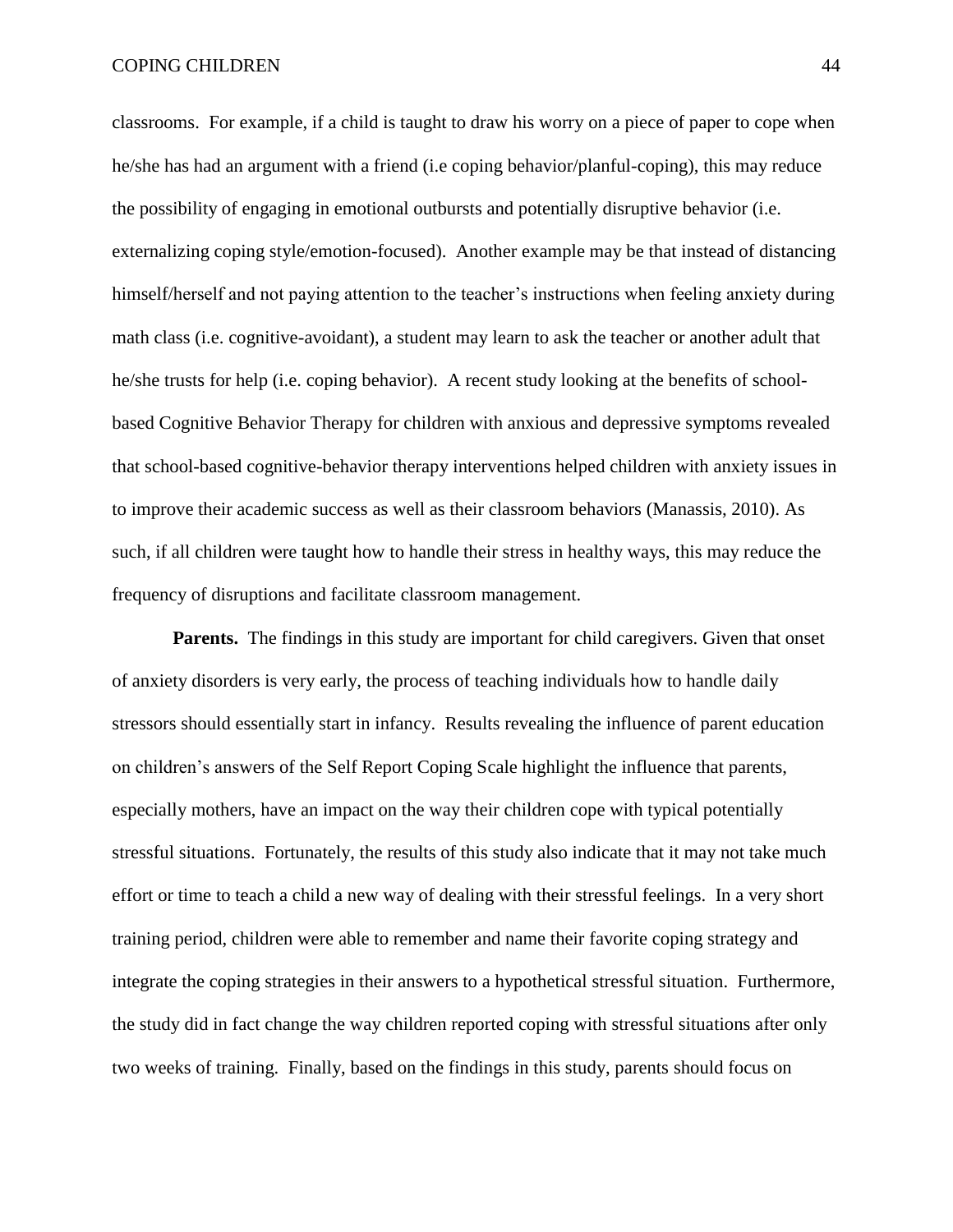#### COPING CHILDREN 45

teaching their children coping strategies that involve actions or overt behaviors such as dancing, exercising, drawing out their feelings. Given that previous studies have shown the positive outcomes of educating parents about effective coping strategies for their young children (Fox, et al., 2012), the results of the current study could be applied to other research in the development of prevention efforts for parents and their children.

**Child Counseling in Schools and Private Practice.** Although the focus of the study was to explore ways of integrating adaptive coping strategies into everyday life, the results can also be beneficial for counselors or psychologists who are working with young children. The fact the there was an interaction between the child's gender and the is an important factor to consider when treating children. This highlights the fact that a child's gender may indeed have an influence on how successfully they adopt a new coping strategy.

#### **Conclusion**

Given that anxiety disorders are still the most prevalent class of mental illnesses in the general population, it is important to focus our efforts on preventing future generations from also following this trend, and on reducing the rates and costs associated with it. Unfortunately, little research has been conducted on ways to teach children how to handle everyday stressors. There are also many gaps in the way we assess and address anxiety in these younger populations. The present study has provided support for the fact that it is possible to teach adaptive coping strategies to school-aged children in a short amount of time. Focus should therefore be placed on determining ways in which to integrate healthy coping techniques into the lives of young children at home and at school. Future research is needed to further investigate the factors that influence the process of coping with daily stressors in these young populations, and developing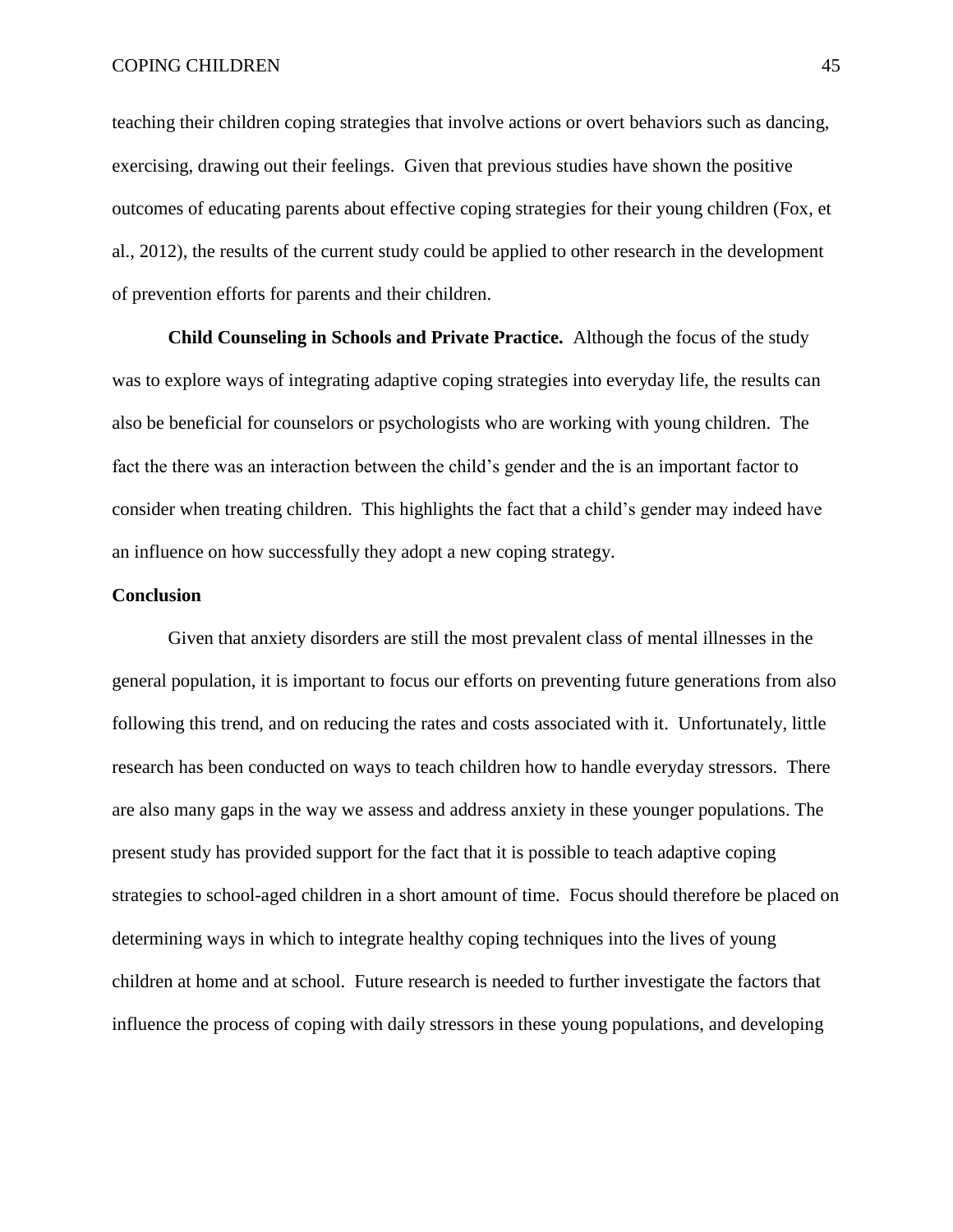fun and interactive ways of getting children to integrate scientifically supported coping techniques into their daily repertoire.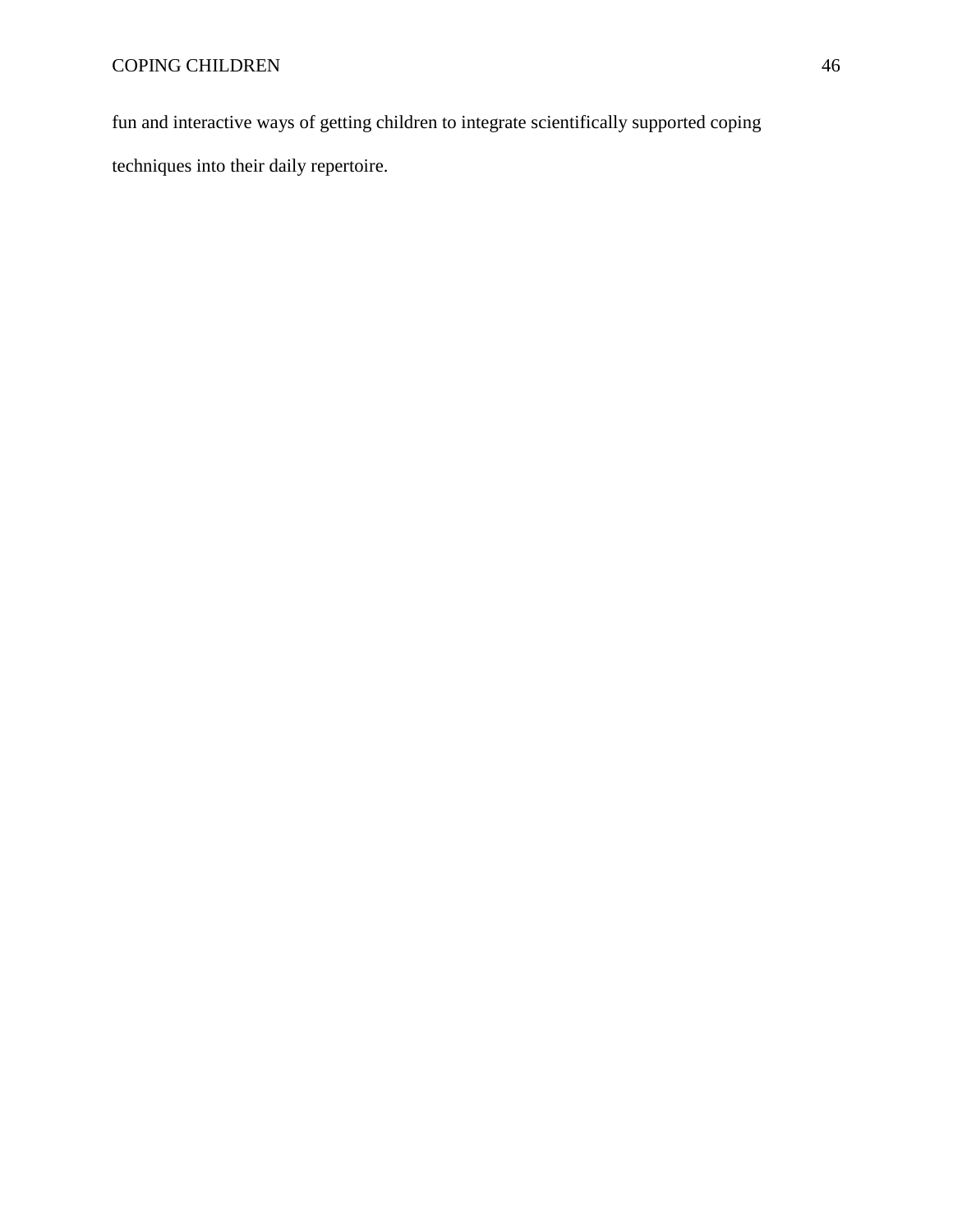#### References

- American Psychiatric Association. (2000). Diagnostic and statistical manual of mental disorders fourth edition text revision (DSM-IV-TR). Washington DC: American Psychiatric Association.
- American Psychiatric Association. (2013). Diagnostic and statistical manual of mental disorders fifth edition (DSM 5). Arlington, VA: American Psychiatric Publishing.
- Balle, M., & Tortella-Feliu, M. (2010). Efficacy of a brief school-based program for selective prevention of childhood anxiety. *Anxiety, Stress & Coping, 2(1),* 71-85.
- Bagdi, A., & Pfister, I.K. (2006). Childhood Stressors and Coping Actions: A Comparison of Children and Parents' Perspectives. *Child & Youth Care Forum, 35(1),* 21-40.
- Barlow, D.H. (2008) . *Social Anxiety Disorder. Clinical Handbook of Psychological Disorders: A Step by Step Treatment Manual (4 th Ed)*. New York, NY: The Guilford Press
- Beesdo, K., Knappe, S., & Pine, D.S. (2009). Anxiety and anxiety disorder in children and adolescents: Developmental issues and implications for DSM-V. *Psychiatric Clinics of North America, 31(2),* 483-524.
- Blasey, C.M. (1995). *Measuring young children's coping responses to interpersonal conflict.*(Doctoral dissertation). Retrieved from ProQuest Information & Learning. UMI Number: 9705076.
- Boeschansz, M. (2009). *The effects of curriculum based yoga on children with attention deficit/hyperactivity disorder.* (Master's research project), Department of Education, Ohio University
- Bottorff, J.L., Johnson, J.L., Moffat, B.M., & Mulvogue, T. (2009). Relief-oriented use of marijuana by teens. *Abuse, Treatment, Prevention, and Policy, 4, ArtID7.*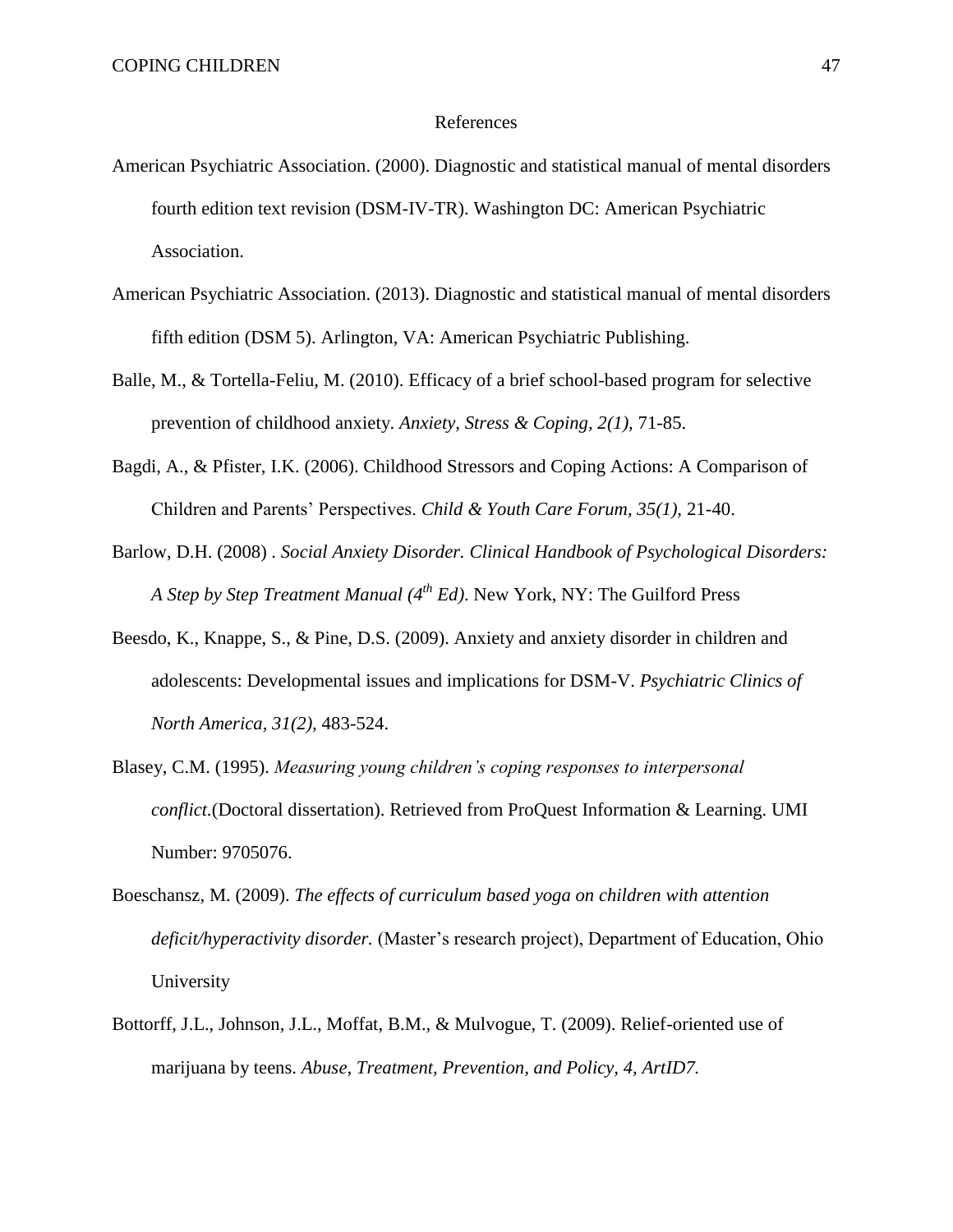- Cartwrght-Hatton, S., McNicol, K., & Doubleday, E. (2006). Anxiety n a neglected population: Prevalence of anxiety disorders in pre-adolescent children. *Anxiety of Childhood and Adolescence: Challenges and Opportunities, 26(7),* 817-833.
- Causey, D.L., & Dubow, E.F. (1992). Development of a self-report coping measure for elementary school children. *Journal of Clinical Child Psychology, 21(1),* 47-59.
- Center for Disease Control (CDC). (2011). Burden of mental illness: Anxiety. Retrieved December 2, 2012 from [http://www.cdc.gov/mentalhealth/basics/burden.htm.](http://www.cdc.gov/mentalhealth/basics/burden.htm)
- Childswork/Childsplay (2012). Addressing the behavioral, social and emotional needs for children: The coping skills game. *Creators of Effective Play Therapy Tools.* Retrieved Nov 15, 2012 from [http://www.childswork.com/The-Coping-Skills-Game/.](http://www.childswork.com/The-Coping-Skills-Game/)
- Creative Therapy Store, The (2010). Stress and coping: Therapeutic games. *A Division of Western Psychological Services.* Retrieved November 15, 2012 from [https://www.creativetherapystore.com/Stress-and-Coping-Skills.](https://www.creativetherapystore.com/Stress-and-Coping-Skills)
- DeLongis, A., Folkman, S. & Lazarus, R.S. (1988). Impact of daily stress on health and mood: Psychological resources and mediators. *Journal of Personality and Social Psychology 54(3),* 486-495.
- Eschenbeck, H., Heim-Dreger, U. Tasdaban, E. Lohaus, A. & Kohlmann, C-W. (2012). A Turkish adaptation of the Coping Scales from the German Stress and Coping Questionnaire for children and adolescents. *European Journal of Psychological Assessment, 28(1),* 32-40.
- Federowicz, A.E. (1995). *Children's Coping Questionnaire (CCQ): Development and factor structure.* Doctoral dissertation). Retrieved from the National Library of Canada. ISBN 0- 612-16876-X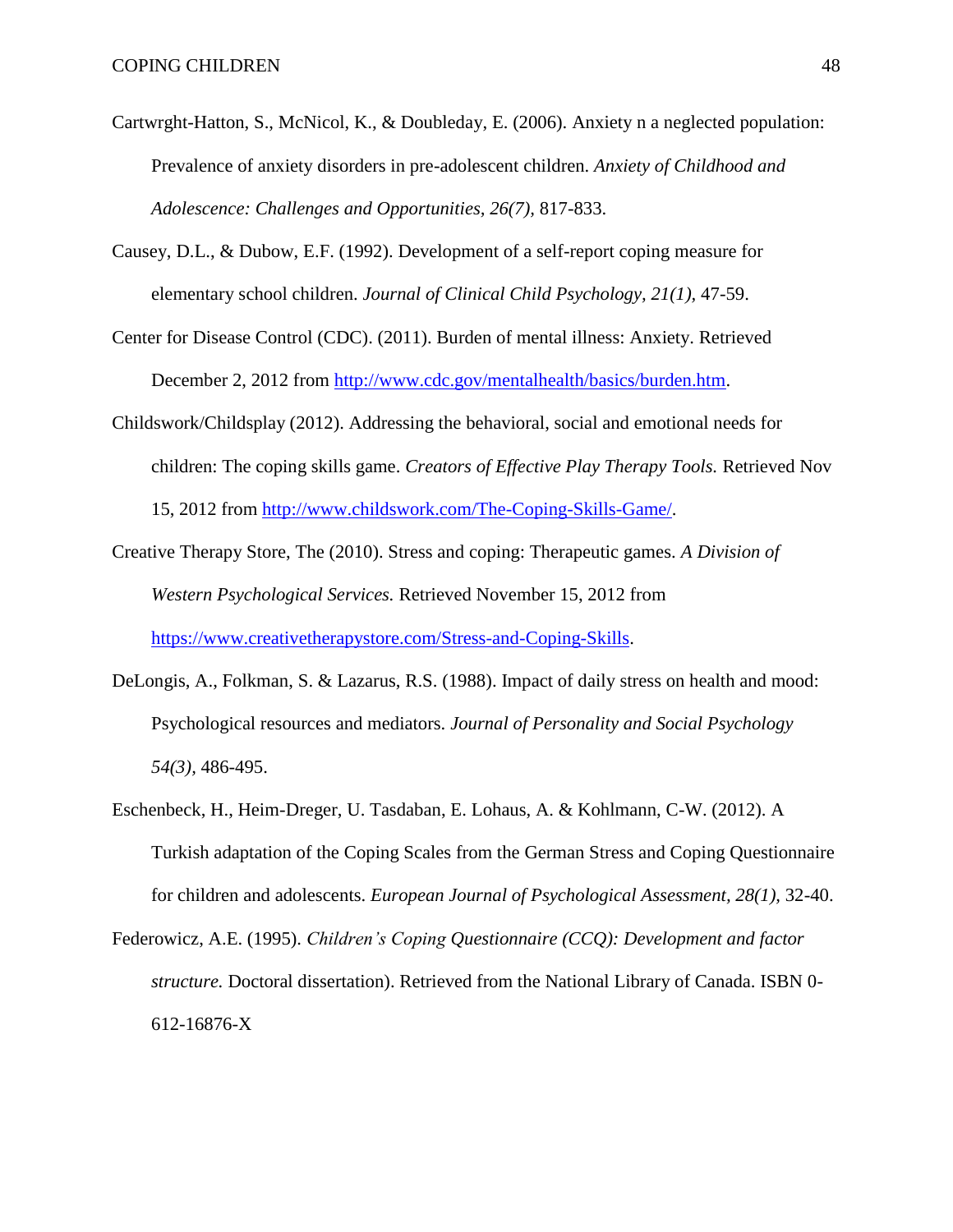- Folkman, S. & Lazarus, R.S. (1988). Coping as a mediator of emotion. *Journal of Personality and Social Psychology, 54(3),* 466-475.
- Fox, J.K., Warner, C.M., Lerner, A.B., Ludwig, K., Ryan, J.L., Colognori, D., Lucs, C.P., & Brotman, M.L. (2012). Preventive intervention for anxious preschoolers and their parents: Strengthening Early Emotional Development. *Child Psychiatry and Human Development, 43,* 544-559.
- Franklin Learning Systems. (2009). Bridge Over Worried Waters. Westport, CT: Franklin Learning Systems Inc.
- Gershuny, B.S., Peterson, L., Raskin, G.,& Sher, K.J. (1997). The role of childhood stress in the intergenerational transmission of alcohol use disorders. *Journal of Studies on Alcohol, 58(1),* 414-427.
- Hooker, K.E., Fodor, I.E. (2008). Teaching mindfulness to children. *Gestalt Review, 12(1),* 75- 91.
- Hussong, A.M., & Chassin, L. (2004). Stress and coping among children of alcoholic parents through the young adult transition. *Development and Psychopathology, 16,* 985-1006.
- Kamann, M.P., & Wong, B.Y. (1993). Inducing adaptive coping self-statements in children with learning disabilities through self-instruction training. *Journal of Learning Disabilities, 26(9),* 630-638.
- Karbassioun, M.S. (2011). *Psychoneuroimmunology of anxiety: Overview and implications in clinical practice.*(Doctoral dissertation). Retrieved from ProQuest Information & Learning. UMI Number: 3454449.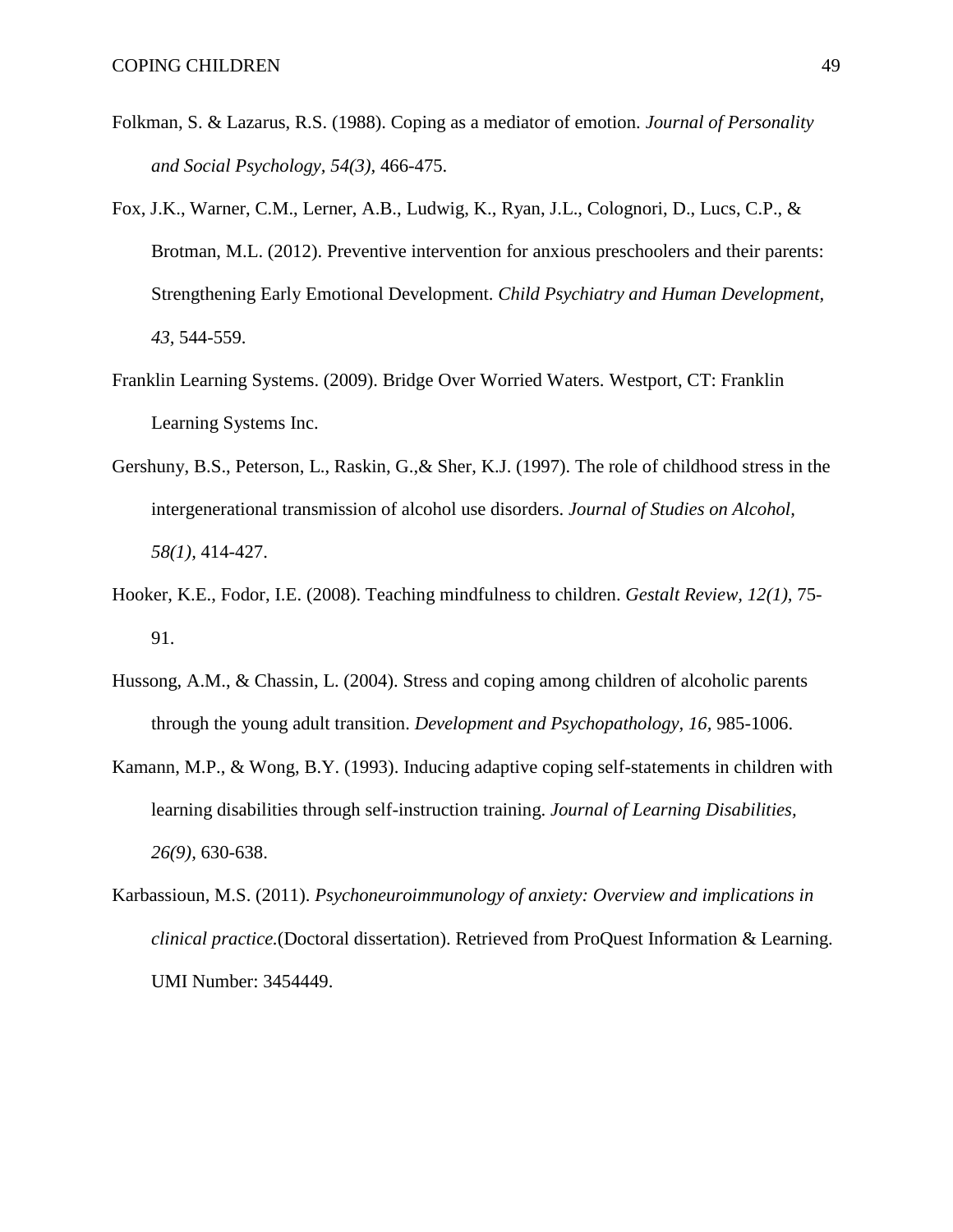- Kessler, R.C., Aguilar-Gaxiola, S., Alonso, J., Ormel, S.J., Ustun, T.B., & Wang, P.S. (2009). The global burden of mental disorders: an update from the WHO and World Mental Walth (WMH) surveys. *Epidemiol Psichiatr Soc., 18(1),* 23-33.
- Kessler, R.C, & Greenberg, P.E. (2002). Chapter 67: The economic burden of anxiety and stress disorders. *Neuropsychopharmacology: The Fifth Generation of Progress.*
- Lee, L.O. (2011). *Anxiety in the second half of life: Exploring trajectories and their interrelations with physical illness and stressful life events in a population-based twin sample.*(Doctoral dissertation). Retrieved from ProQuest Information & Learning. UMI Number: 3487973.
- Liddle, I., & Macmillan, S. (2010). Evaluating the FRIENDS programme in a Scottish setting. *Educational Psychology in Practice, 26(1),* 53-67.
- Lohaus, A., Klein-Hebling, J., Vogele, C., & Kuhn-Hennighausen, C. (2001). Psychophysiological effects of relaxation training in children. *British Journal of Health Pscyhology, 6,* 197-206.
- National Institute of Mental Health (NIMH). (2009). Anxiety disorders. *U.S. Department of Health and Human Services, National Institutes of Health,* NIH Publication No. 09 3879
- National Institute of Mental Health (NIMH). (2005). Prevalence, severity and comorbidity of twelve-month DSM-IV Disorders in the Naitonal Comorbidity Survey Replication (NCS-R). *Archives of General Psychiatry, 62(6),* 617-627.
- Osbern, M.L., (2002). *Cognitive-behavioral play therapy: A survey of play therapists' knowledgeand use of a new approach to child therapy.* (Doctoral dissertation). Retrieved from ProQuest Information and Learning. UMI Number 3059865.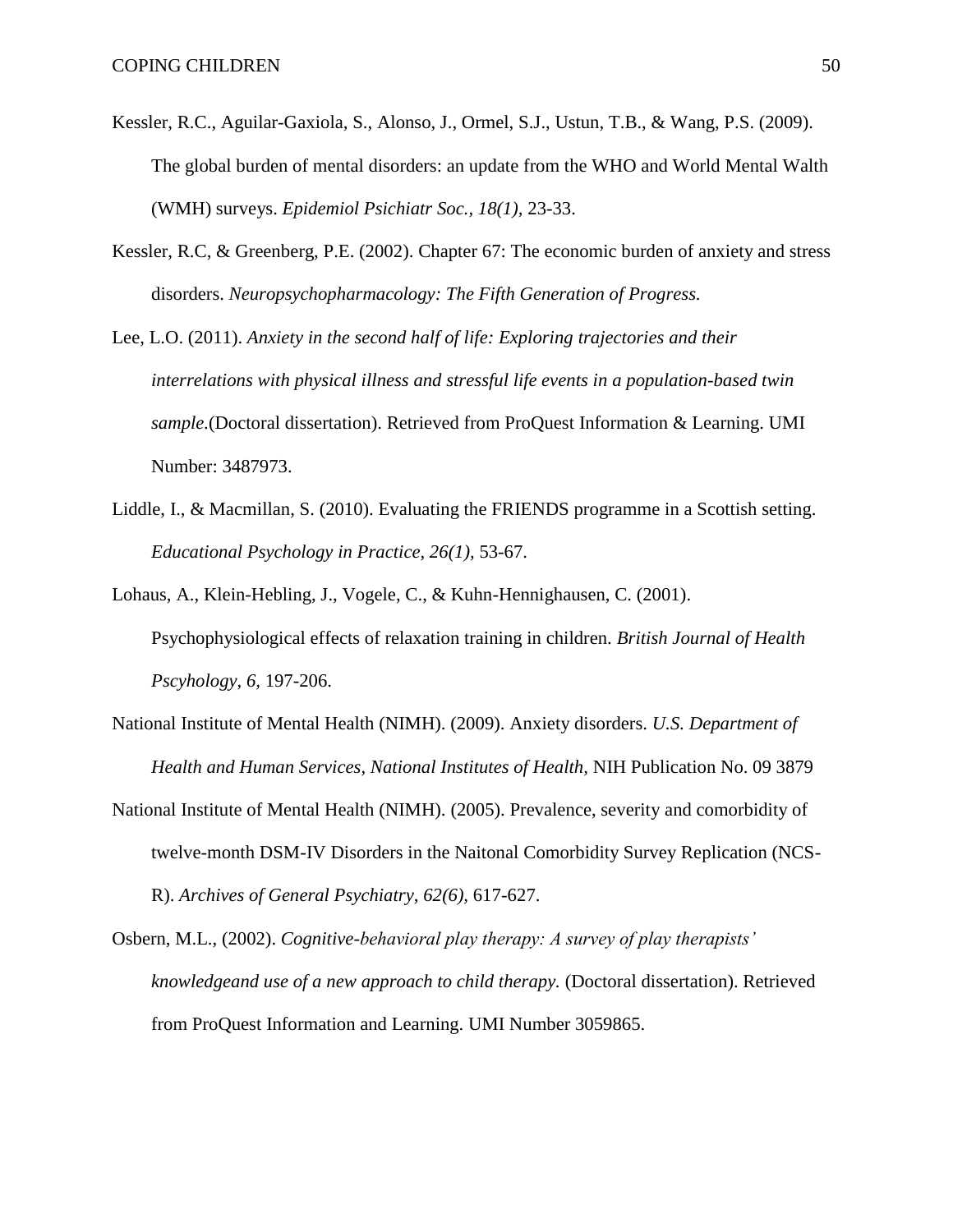- Plummer, D. (2010). Book review: Helping children to cope with change, stress and anxiety. *Child Language Teaching & Therapy, 27(1),* 124-128.
- Willoughby, Blair, Wirth, Greenberg, & the Family Life Project Investigators (2011). The measurement of executive function at age 5: Psychometric properties and relationship to academic achievement. *Psychological Assessment, 24(1),* 226-239*.*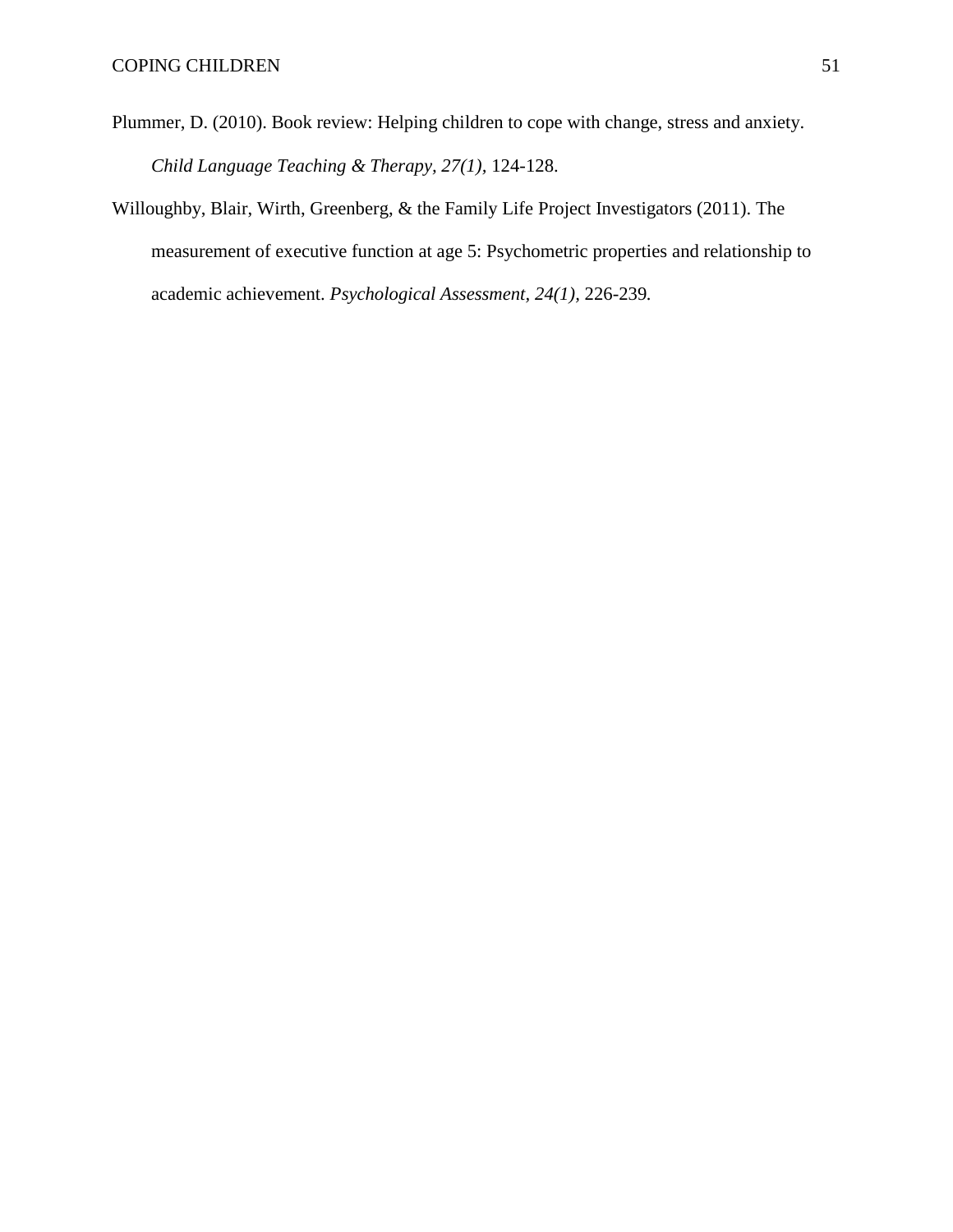# Appendix A

# PARENT SURVEY

### **Instructions: Please fill out this short survey and return it to the school with the signed consent forms. If you have any questions, feel free to contact the Principal Investigator**

**1.** Child's parent(s) highest level of education completed? (please circle one)

| <b>Mother:</b>           |                                                                                                                                              |                          | <b>Father:</b>                      |  |  |
|--------------------------|----------------------------------------------------------------------------------------------------------------------------------------------|--------------------------|-------------------------------------|--|--|
| $\overline{a}$           | Some high school                                                                                                                             | $\sim$                   | Some high school                    |  |  |
| $\overline{\phantom{a}}$ | High school graduate                                                                                                                         |                          | High school graduate                |  |  |
| $\overline{\phantom{a}}$ | Some college                                                                                                                                 | $\overline{\phantom{0}}$ | Some college                        |  |  |
| $\overline{\phantom{a}}$ | Trade/technical/vocational training                                                                                                          |                          | Trade/technical/vocational training |  |  |
| $\overline{\phantom{a}}$ | <b>College Graduate</b>                                                                                                                      |                          | <b>College Graduate</b>             |  |  |
|                          | Some postgraduate work                                                                                                                       |                          | Some postgraduate work              |  |  |
|                          | <b>Post Graduate Degree</b>                                                                                                                  |                          | Post Graduate Degree                |  |  |
|                          |                                                                                                                                              |                          |                                     |  |  |
| 2.                       |                                                                                                                                              |                          |                                     |  |  |
|                          | 4. What are the ages of other children in your home (under the age of 18)?                                                                   |                          |                                     |  |  |
|                          | 5. How many times has the child moved in the past 5 years?                                                                                   |                          |                                     |  |  |
| 6.                       | What language is primarily spoken in your house?                                                                                             |                          |                                     |  |  |
| 7.                       | On average how many hours per week does your child spend outside of your home (not<br>including school or the afterschool program)__________ |                          |                                     |  |  |
|                          | $\Box$ 1'11 $\angle$ $\cdots$ $\angle$ $\cdots$ $\angle$ $\cdots$ $\angle$ 1 10 VEC MO                                                       |                          |                                     |  |  |

**8.** Does your child participate in any activities outside of school? YES NO

If yes, what type of activities? \_\_\_\_\_\_\_\_\_\_\_\_\_\_\_\_\_\_\_\_\_\_\_\_\_\_\_\_\_\_\_\_\_\_\_\_\_\_\_\_\_\_\_\_

**Thank you!**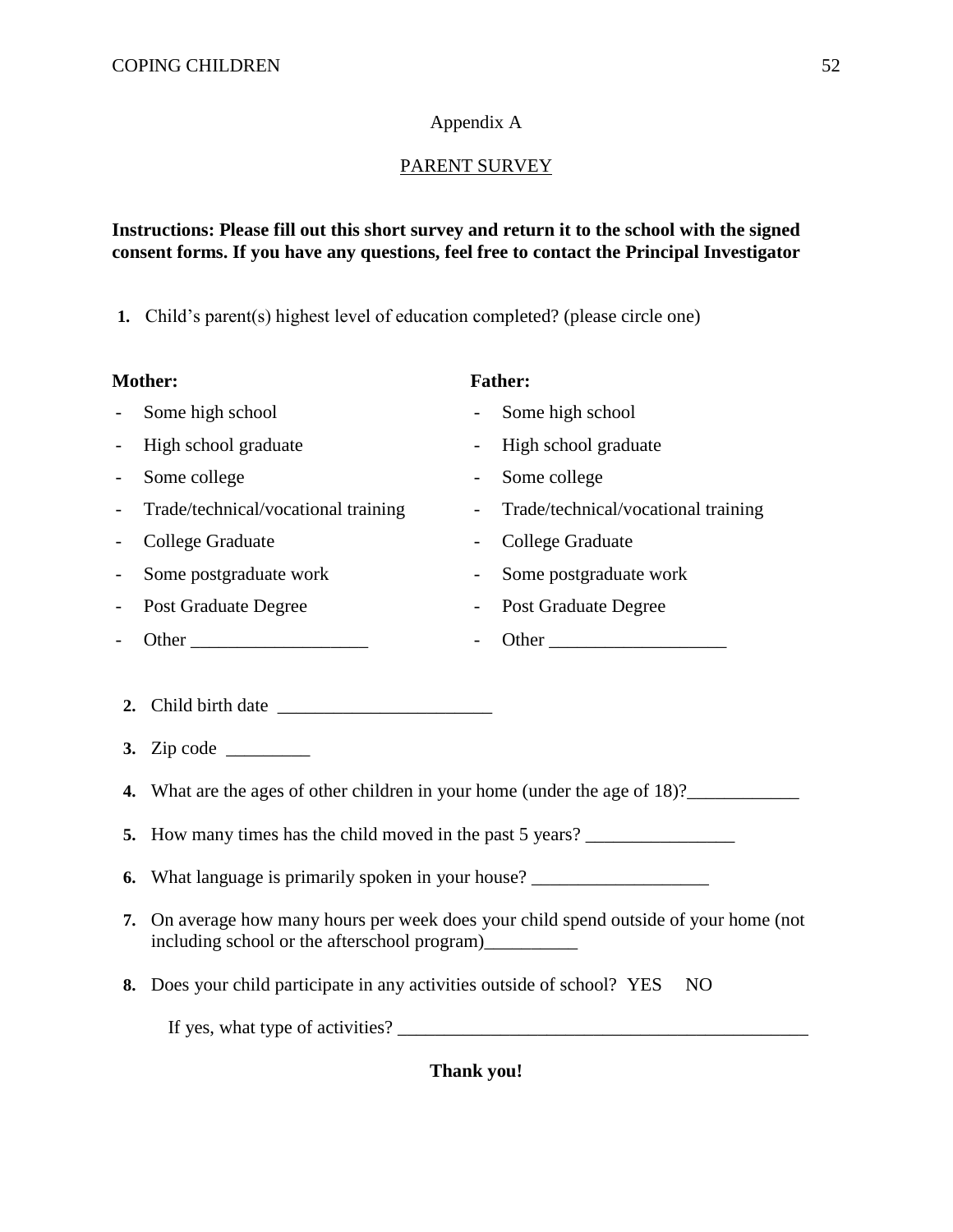# Appendix B

# Executive Function Task – Knock-Tap Test

Put a  $\boxtimes$  next to each action that **was** done correctly. Put a  $\boxtimes$  next to each action that **was not** done correctly.

SERIES 1:

|                | <b>Evaluator Action</b> | <b>Participant Action</b> | $\sqrt{0}$ or $\bm{x}$ |
|----------------|-------------------------|---------------------------|------------------------|
| $\mathbf{1}$   | knock                   | Tap                       |                        |
| $\overline{2}$ | knock                   | Tap                       |                        |
| 3              | tap                     | Knock                     |                        |
| $\overline{4}$ | tap                     | Knock                     |                        |
| 5              | knock                   | Tap                       |                        |
| 6              | tap                     | Knock                     |                        |
| 7              | knock                   | Tap                       |                        |
| 8              | knock                   | Tap                       |                        |
| 9              | tap                     | Knock                     |                        |
| 10             | tap                     | Knock                     |                        |
| 11             | tap                     | Knock                     |                        |
| 12             | knock                   | Tap                       |                        |
| 13             | tap                     | Knock                     |                        |
| 14             | tap                     | Knock                     |                        |
| 15             | knock                   | Tap                       |                        |

### SERIES 2:

|                | <b>Evaluator Action</b> | <b>Participant Action</b> | $\sqrt{or x}$ |
|----------------|-------------------------|---------------------------|---------------|
| $\mathbf{1}$   | knock                   | Tap                       |               |
| $\overline{2}$ | knock                   | Tap                       |               |
| 3              | pound                   | No action                 |               |
| $\overline{4}$ | tap                     | Knock                     |               |
| 5              | tap                     | Knock                     |               |
| 6              | knock                   | Tap                       |               |
| 7              | pound                   | <b>No action</b>          |               |
| 8              | knock                   | Tap                       |               |
| 9              | tap                     | Knock                     |               |
| 10             | pound                   | <b>No action</b>          |               |
| 11             | pound                   | <b>No action</b>          |               |
| 12             | tap                     | Knock                     |               |
| 13             | Pound                   | <b>No action</b>          |               |
| 14             | knock                   | Tap                       |               |
| 15             | tap                     | Knock                     |               |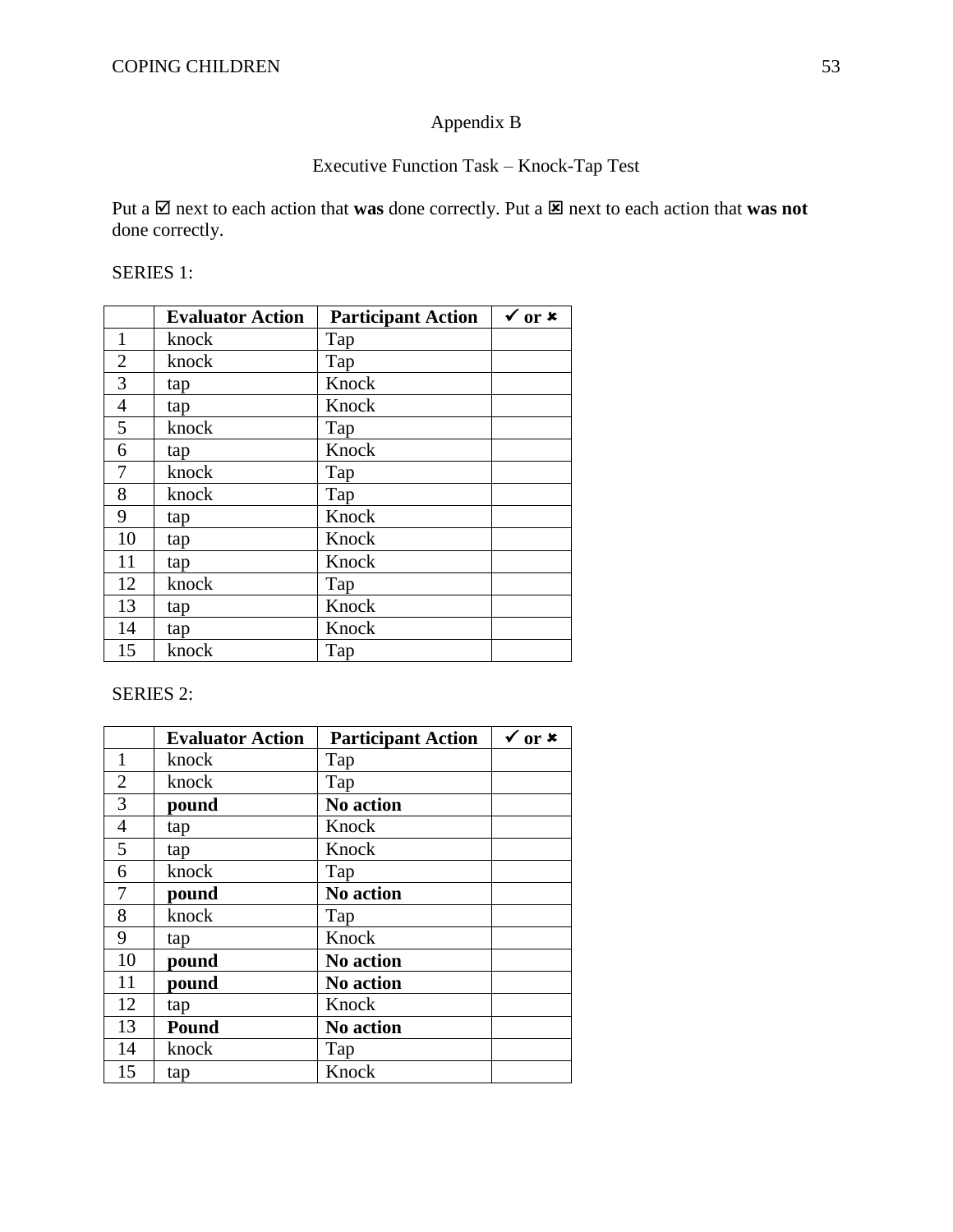# Appendix C

# Self-Report Coping Scale

| Situation B:                                                  |                                                      |                                              |                  |                   |                 |  |  |
|---------------------------------------------------------------|------------------------------------------------------|----------------------------------------------|------------------|-------------------|-----------------|--|--|
| "When I have an argument or a fight with a friend, I usually" |                                                      |                                              |                  |                   |                 |  |  |
|                                                               |                                                      |                                              |                  |                   |                 |  |  |
|                                                               | 1. Tell a friend or family member what happened      |                                              |                  |                   |                 |  |  |
|                                                               | None of the time.                                    | A little of the time                         | Some of the time | A lot of the time | All of the time |  |  |
| 2.                                                            | Try to think of different ways to solve it           |                                              |                  |                   |                 |  |  |
|                                                               | None of the time                                     | A little of the time                         | Some of the time | A lot of the time | All of the time |  |  |
|                                                               | 3. Make believe nothing happened                     |                                              |                  |                   |                 |  |  |
|                                                               | None of the time                                     | A little of the time Some of the time        |                  | A lot of the time | All of the time |  |  |
|                                                               | 4. Take it out on others because I feel sad or angry |                                              |                  |                   |                 |  |  |
|                                                               | None of the time                                     | A little of the time                         | Some of the time | A lot of the time | All of the time |  |  |
|                                                               | 5. Talk to somebody about how it made me feel        |                                              |                  |                   |                 |  |  |
|                                                               | None of the time                                     | A little of the time Some of the time        |                  | A lot of the time | All of the time |  |  |
| Change something so things will work out<br>6.                |                                                      |                                              |                  |                   |                 |  |  |
|                                                               | None of the time                                     | A little of the time                         | Some of the time | A lot of the time | All of the time |  |  |
|                                                               | 7. Go off by myself                                  |                                              |                  |                   |                 |  |  |
|                                                               | None of the time                                     | A little of the time                         | Some of the time | A lot of the time | All of the time |  |  |
| 8.                                                            |                                                      | Become so upset that I can't talk to anyone. |                  |                   |                 |  |  |
|                                                               | None of the time                                     | A little of the time                         | Some of the time | A lot of the time | All of the time |  |  |
|                                                               | 9. Get help from a friend                            |                                              |                  |                   |                 |  |  |
|                                                               | None of the time                                     | A little of the time Some of the time        |                  | A lot of the time | All of the time |  |  |
| 10. Decide on one way to deal with the problem and I do it    |                                                      |                                              |                  |                   |                 |  |  |
|                                                               | None of the time                                     | A little of the time                         | Some of the time | A lot of the time | All of the time |  |  |
| 11. Forget the whole thing                                    |                                                      |                                              |                  |                   |                 |  |  |
|                                                               | None of the time                                     | A little of the time                         | Some of the time | A lot of the time | All of the time |  |  |
|                                                               | 12. Worry too much about it                          |                                              |                  |                   |                 |  |  |
|                                                               | None of the time                                     | A little of the time                         | Some of the time | A lot of the time | All of the time |  |  |
|                                                               | 13. Ask a friend for advice                          |                                              |                  |                   |                 |  |  |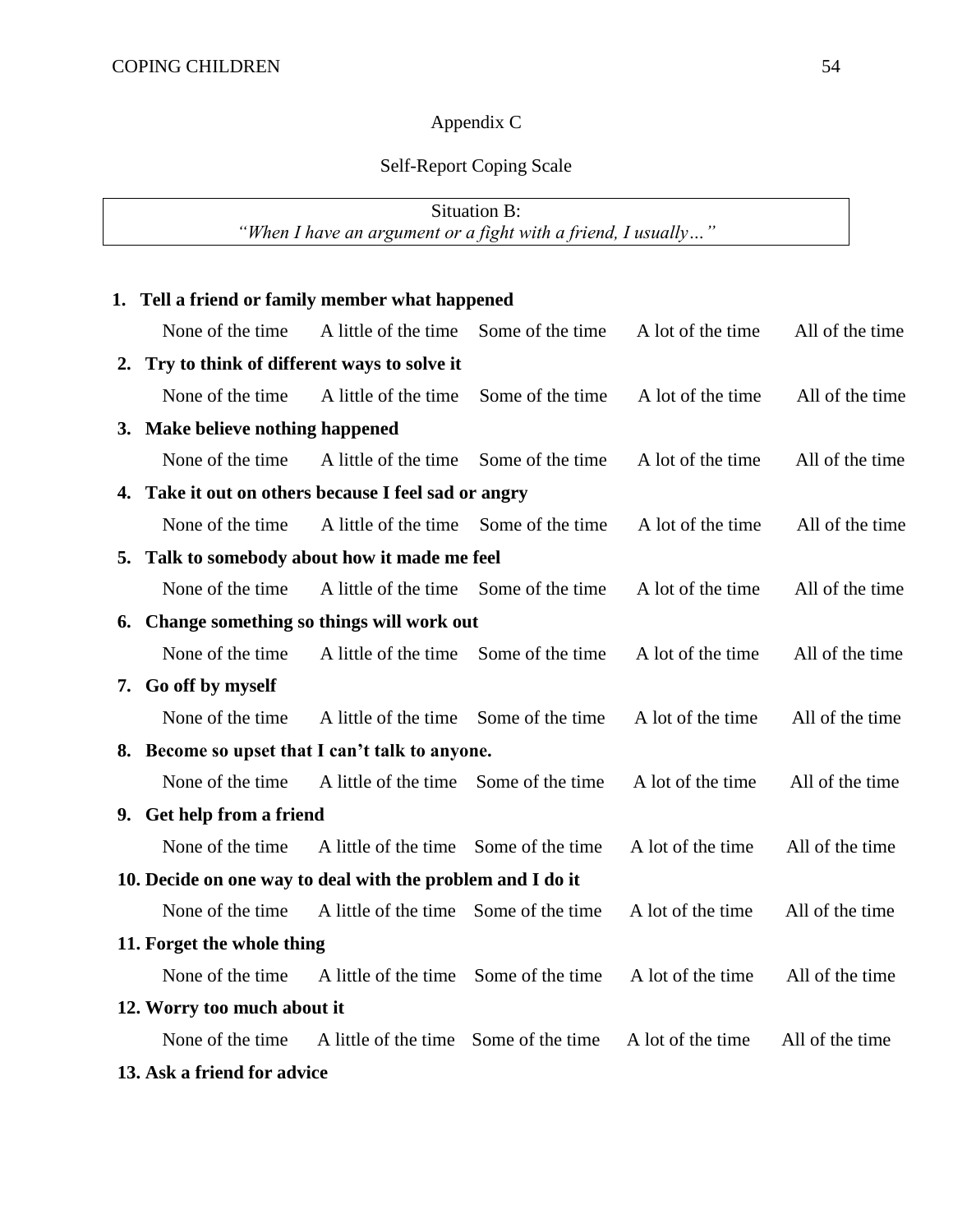| None of the time.                                                | A little of the time Some of the time |                  | A lot of the time | All of the time |
|------------------------------------------------------------------|---------------------------------------|------------------|-------------------|-----------------|
| 14. Do something to make up for it                               |                                       |                  |                   |                 |
| None of the time                                                 | A little of the time Some of the time |                  | A lot of the time | All of the time |
| 15. Tell myself it doesn't matter                                |                                       |                  |                   |                 |
| None of the time.                                                | A little of the time Some of the time |                  | A lot of the time | All of the time |
| 16. Cry about it                                                 |                                       |                  |                   |                 |
| None of the time                                                 | A little of the time Some of the time |                  | A lot of the time | All of the time |
| 17. Ask a family member for advice                               |                                       |                  |                   |                 |
| None of the time.                                                | A little of the time Some of the time |                  | A lot of the time | All of the time |
| 18. Know there are things I can do to make it better             |                                       |                  |                   |                 |
| None of the time.                                                | A little of the time Some of the time |                  | A lot of the time | All of the time |
| 19. Just feel sorry for myself                                   |                                       |                  |                   |                 |
| None of the time                                                 | A little of the time                  | Some of the time | A lot of the time | All of the time |
| 20. Refuse to think about it                                     |                                       |                  |                   |                 |
| None of the time                                                 | A little of the time                  | Some of the time | A lot of the time | All of the time |
| 21. Yell to let off steam                                        |                                       |                  |                   |                 |
| None of the time                                                 | A little of the time                  | Some of the time | A lot of the time | All of the time |
| 22. Ask someone who has had this problem what he or she would do |                                       |                  |                   |                 |
| None of the time                                                 | A little of the time                  | Some of the time | A lot of the time | All of the time |
| 23. Go over in my mind what to do or say                         |                                       |                  |                   |                 |
| None of the time                                                 | A little of the time                  | Some of the time | A lot of the time | All of the time |
| 24. Do something to take my mind off of it                       |                                       |                  |                   |                 |
| None of the time                                                 | A little of the time Some of the time |                  | A lot of the time | All of the time |
| 25. Worry that others will think badly of me                     |                                       |                  |                   |                 |
| None of the time                                                 | A little of the time                  | Some of the time | A lot of the time | All of the time |
| 26. Curse out loud                                               |                                       |                  |                   |                 |
| None of the time                                                 | A little of the time                  | Some of the time | A lot of the time | All of the time |
| 27. Try to understand why this happened to me                    |                                       |                  |                   |                 |
| None of the time                                                 | A little of the time Some of the time |                  | A lot of the time | All of the time |
| 28. Say "I don't care"                                           |                                       |                  |                   |                 |
| None of the time                                                 | A little of the time Some of the time |                  | A lot of the time | All of the time |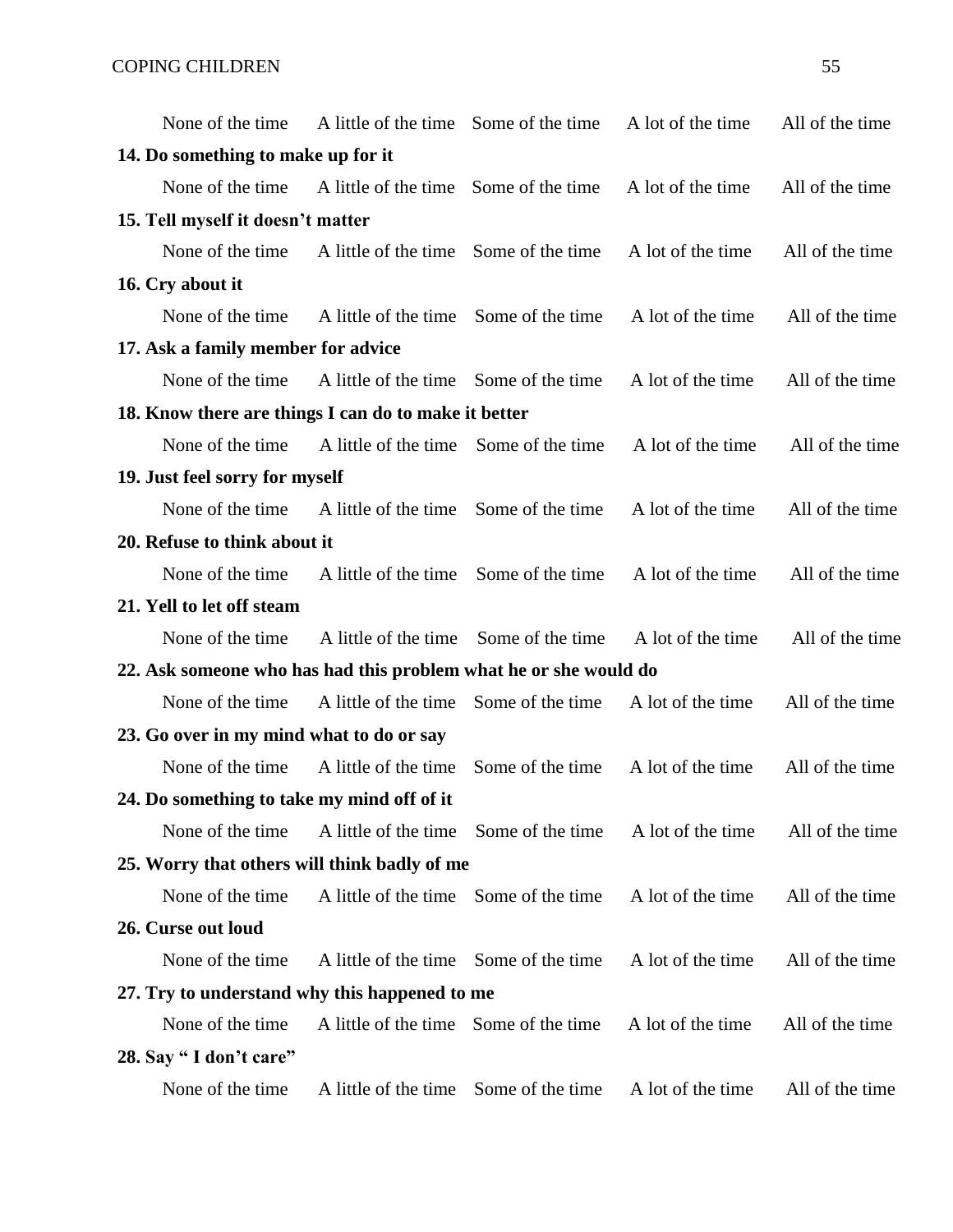# COPING CHILDREN 56

# **29. Ignore it when people say something about it**

|                                                                      | None of the time A little of the time Some of the time A lot of the time All of the time |                                   |                 |
|----------------------------------------------------------------------|------------------------------------------------------------------------------------------|-----------------------------------|-----------------|
| 30. Get mad and throw or hit something                               |                                                                                          |                                   |                 |
| None of the time                                                     | A little of the time Some of the time                                                    | A lot of the time All of the time |                 |
| 31. Get help from a family member                                    |                                                                                          |                                   |                 |
|                                                                      | None of the time A little of the time Some of the time A lot of the time                 |                                   | All of the time |
| 32. Get mad at myself for doing something that I shouldn't have done |                                                                                          |                                   |                 |
|                                                                      | None of the time A little of the time Some of the time A lot of the time                 |                                   | All of the time |
| 33. Try extra hard to keep this from happening again                 |                                                                                          |                                   |                 |
| None of the time                                                     | A little of the time Some of the time                                                    | A lot of the time                 | All of the time |
| 34. Talk to the teacher about it                                     |                                                                                          |                                   |                 |
|                                                                      | None of the time A little of the time Some of the time A lot of the time All of the time |                                   |                 |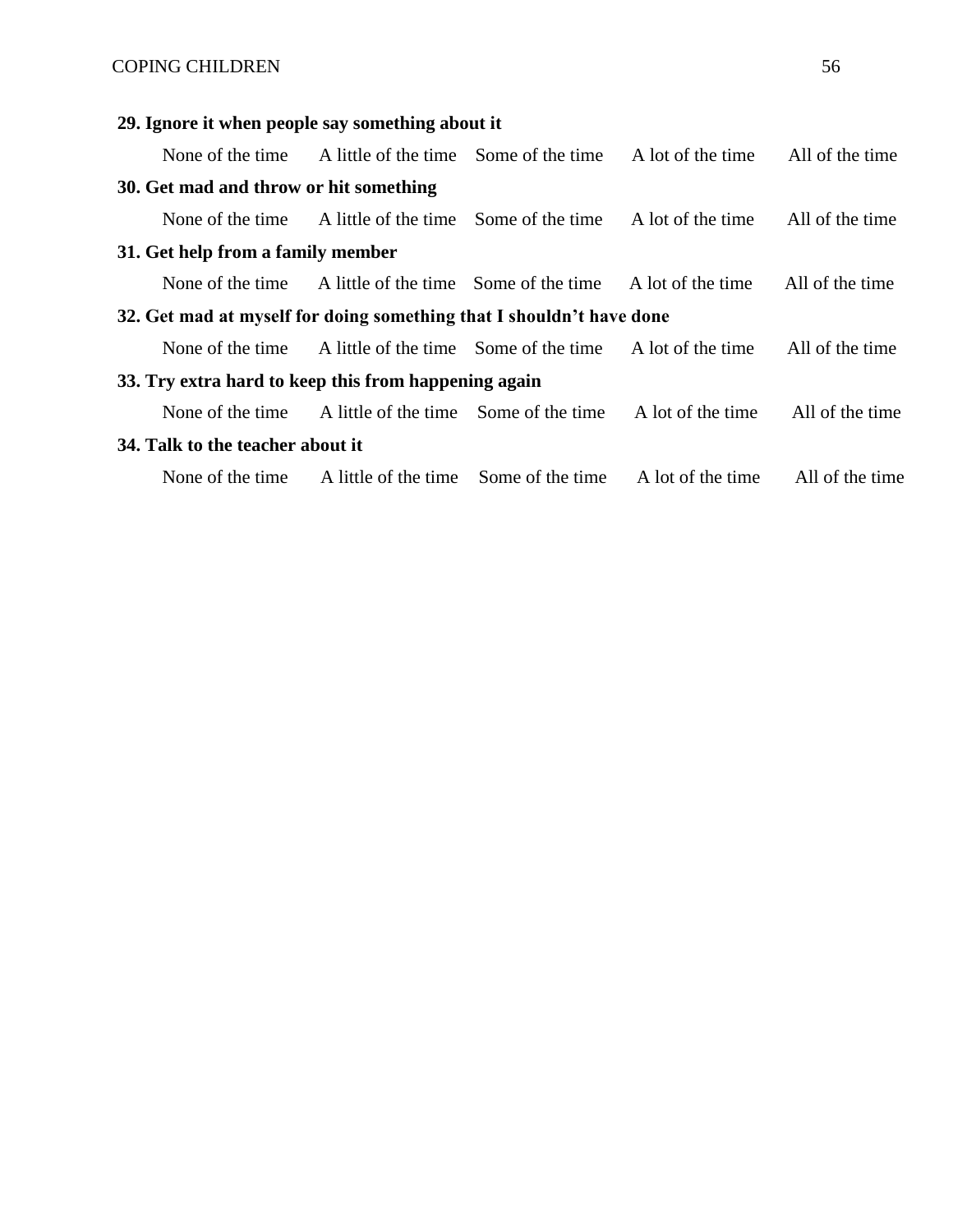### Appendix D

### Bridge Over Worried Waters – (Problem Cards)

Relaxation Category:

- You won an award and in a few minutes you will have to go on stage in front of the school to receive it. You feel nervous. What can you do about your feelings?
- Your best friend moved away and you are nervous about sitting alone at lunch. What can you do about your feelings?
- You passed out invitations to your birthday party but are nervous that no one will show up. What can you do about your feelings?
- You have a lot of homework that is due tomorrow and you haven't even started. You feel a lot of anxiety. What can you do about your feelings?
- Good grades are really important to you. Every morning you are afraid that you will forget to take your homework back to school. You end up running late because you check you backpack over and over again. What can you do about your feelings?
- You don't like big groups of people. During gym class, two other classes joined your class for some special games. You feel apprehensive. What can you do about your feelings?
- Your best friend got hurt on the playground and had to go to the hospital. You are concerned that she is hurt very badly. What can you do about your feelings?
- You have been called out of your class to the principal's office. You don't know what it is about and are very worried. What can you do about your feelings?
- Your teacher does not like students to be late. Your little brother dawdles getting ready and now you feel anxious that you are going to be late. What can you do about your feelings?
- It's time for bed and your room is very dark. You feel frightened. What can you do about your feelings?

Self-Talk Category:

- There is someone at school that you would really like to invite over to your house. You are worries that she will say no. What can you do about your feelings?
- You have trouble in math. It seems like the more you try to understand, the more you don't understand. Each day when your class gets ready for math, you feel anxious. What can you do about your feelings?
- Your teacher has just read a paragraph in class. She asks a question and calls on you. You thin you know the right answer buy you feel a lot of anxiety about answering her out loud. What can you do about your feelings?
- You are about to begin an important test at school. You feel very anxious. What can you do about your feelings?
- You did not do very well in school this semester and you are apprehensive about the report card coming in the mail and your parents seeing how poorly you did. What can you do about your feelings?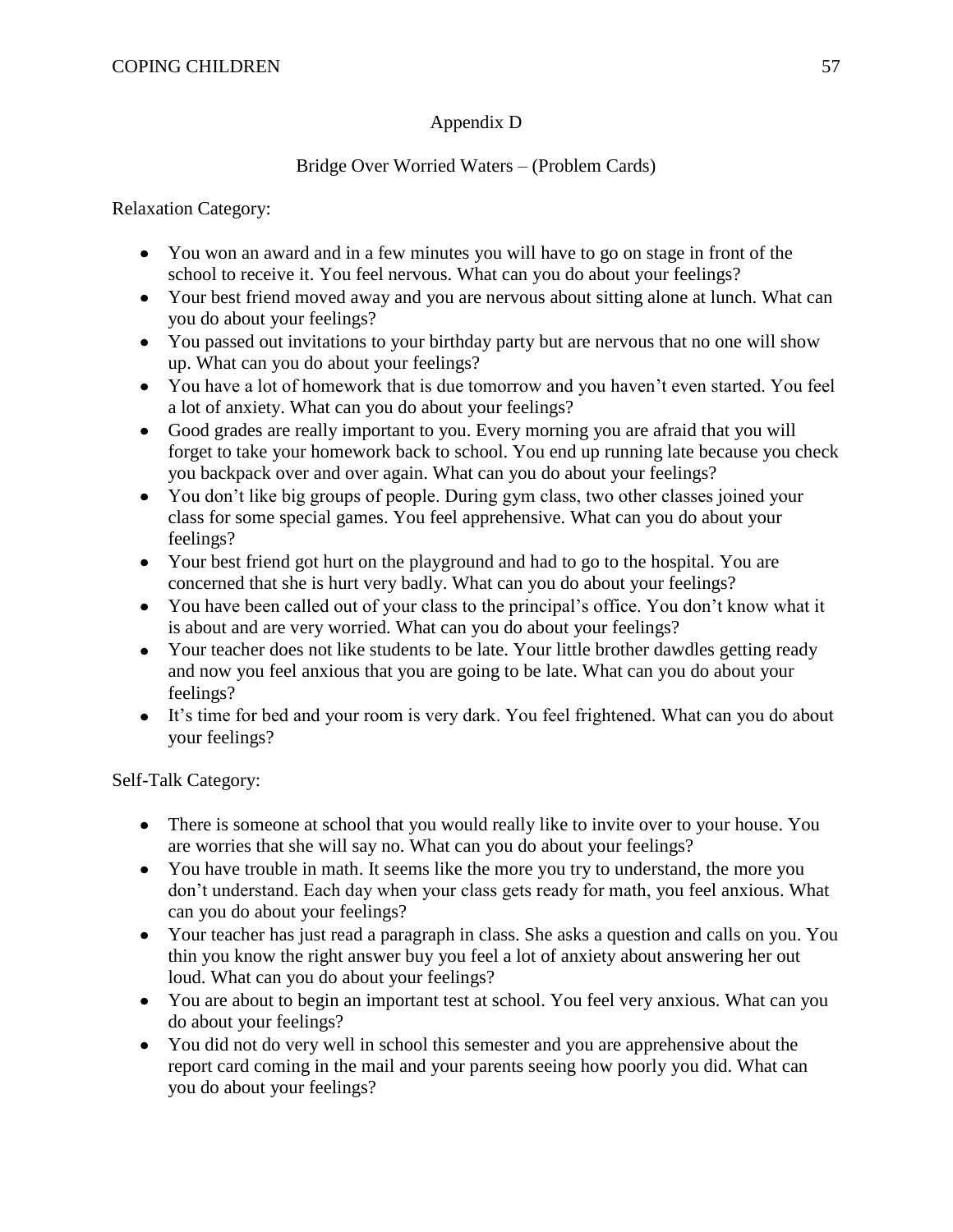- You have gotten your mother a present for her birthday and you are nervous that she won't like it. What can you do about your feelings?
- All of your school work is really stressing you out. What can you do about your feelings?
- Your teacher asks you to come to the front of the class and work a math problem. You feel nervous. What can you do about your feelings?
- You got a bad grade on a test and are afraid to show it to your parents. What can you do about your feelings?
- Tomorrow is your first day at a new school and you don't know any of the kids. You feel scared. What can you do about your feelings?

Coping Behavior Category:

- You are helping a friend and his dad put up Christmas lights. They ask you to climb the ladder but you are frightened of heights. What can you do about your feelings?
- There is a very popular video game that just cam out and you want to go buy it. Your mother said that she will take you later. You feel worried that it will be sold out by the time you get to the store. What can you do about your feelings?
- You are playing and accidentally broke on of your mom's favorite dishes. You are scared that she will be very angry. What can you do about your feelings?
- Someone brings a snake to class for show-and-tell. Everyone is getting the chance to pet the snake. You are terrified of snakes. What can you do about your feelings?
- Your best friend wants you to have a sleepover but you feel very anxious about spending the night away from home. What can you do about your feelings?
- You have forgotten what the homework assignment is and need to call a friends to found out. You feel really tense about having to talk on the phone. What can you do about your feelings?
- Some kids are talking about a scary movie that they all saw. You fell scared just listening to them. What can you do about your feelings?
- You have two good friends who have been fighting with each other. They are trying to pull you into the argument and it is really stressing you out. What can you do about your feelings?
- You have been invited to a class-mate's party. You are excited about being invited but at the same time you are nervous about going. What can you do about your feelings?
- You just woke up in the middle of the night because of a terrible nightmare. You feel terrified. What can you do about your feelings?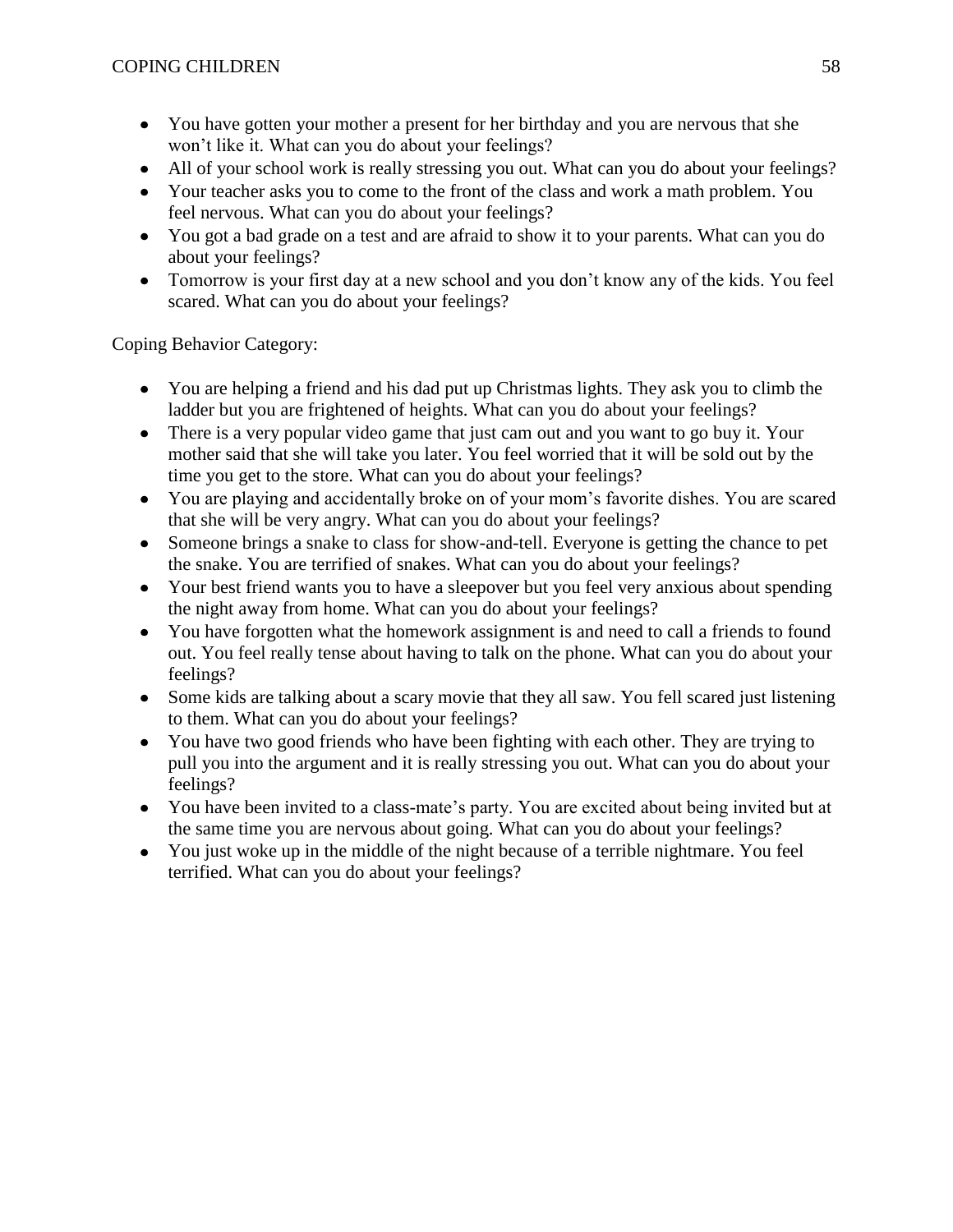## Appendix E

# Bridge Over Worried Waters – Coping Strategies (Solution Cards)

Relaxation Methods:

- Close your eyes and imagine that you are floating on a cloud
- Close your eyes and concentrate on your breathing in and out, in and out
- Close your eyes and imagine being at your favorite place. Think about the sights, sounds, sell, and feel of that place
- Close your eyes and imagine being at your favorite place. Imagine yourself content, peaceful, and relaxed.
- Stand up and put your arms out in front of you. Focus on them as you move them in circles very slowly
- Hum a relaxing song.
- Use a stress ball or stuffed animal to squeeze out your anxious feelings.
- Tighten your hands into fists and squeeze for ten seconds, ten relax. Repeat three times.
- Do finger exercises. Lift each finger and your thumb ten times each. Start with your thumb and count to yourself.
- Take five deep breaths, in through your nose and out through your mouth. Imagine blowing out stressful feelings

Self-Talk Method:

- Tell myself "I don't have to be perfect. I just have to try"
- Tell myself "this will be over soon. I can do anything for a short time."
- Tell myself "The more I do this, the easier it will get."
- Tell myself "I think I can; I think I can."
- Tell myself "It's going to be OK."
- Tell myself "All I can do is try my best. That's all anyone can really do."
- Tell myself "If you don't succeed, try, try again."
- Tell myself "I can do this!"
- Tell myself "Relax, relax, relax."
- Tell myself "The things I worry about rarely happen."

Coping Behavior Method:

- Write down your worry on a piece of paper and the throw it away.
- Get some exercise: do jumping jacks, do push-ups, or run in place.
- Put on some lively music and dance until you are exhausted.
- Shake off your worry like a dog shakes off water.
- Draw a picture of the problem. Turn it upside down and see if it now looks like something different. Complete the new picture by adding more details.
- Name three  $(3)$  possible solutions for the situation
- Get some advice from someone you trust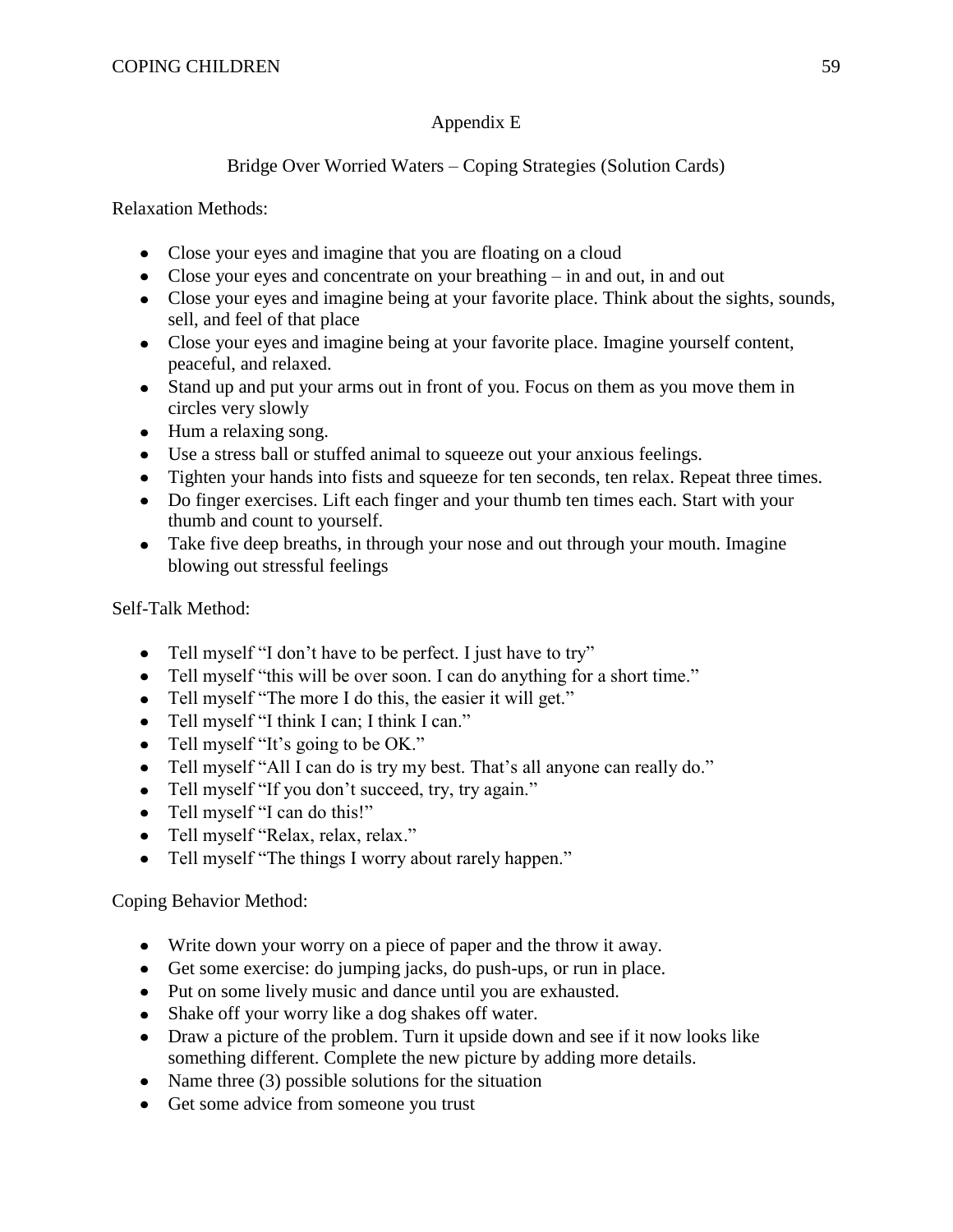- Think about something funny that has happened to you in the past
- Talk to someone who makes you feel happy
- Write down your worry on a piece of paper. Then place it on the floor and stomp on it. Say out loud, "you are now under my feet!"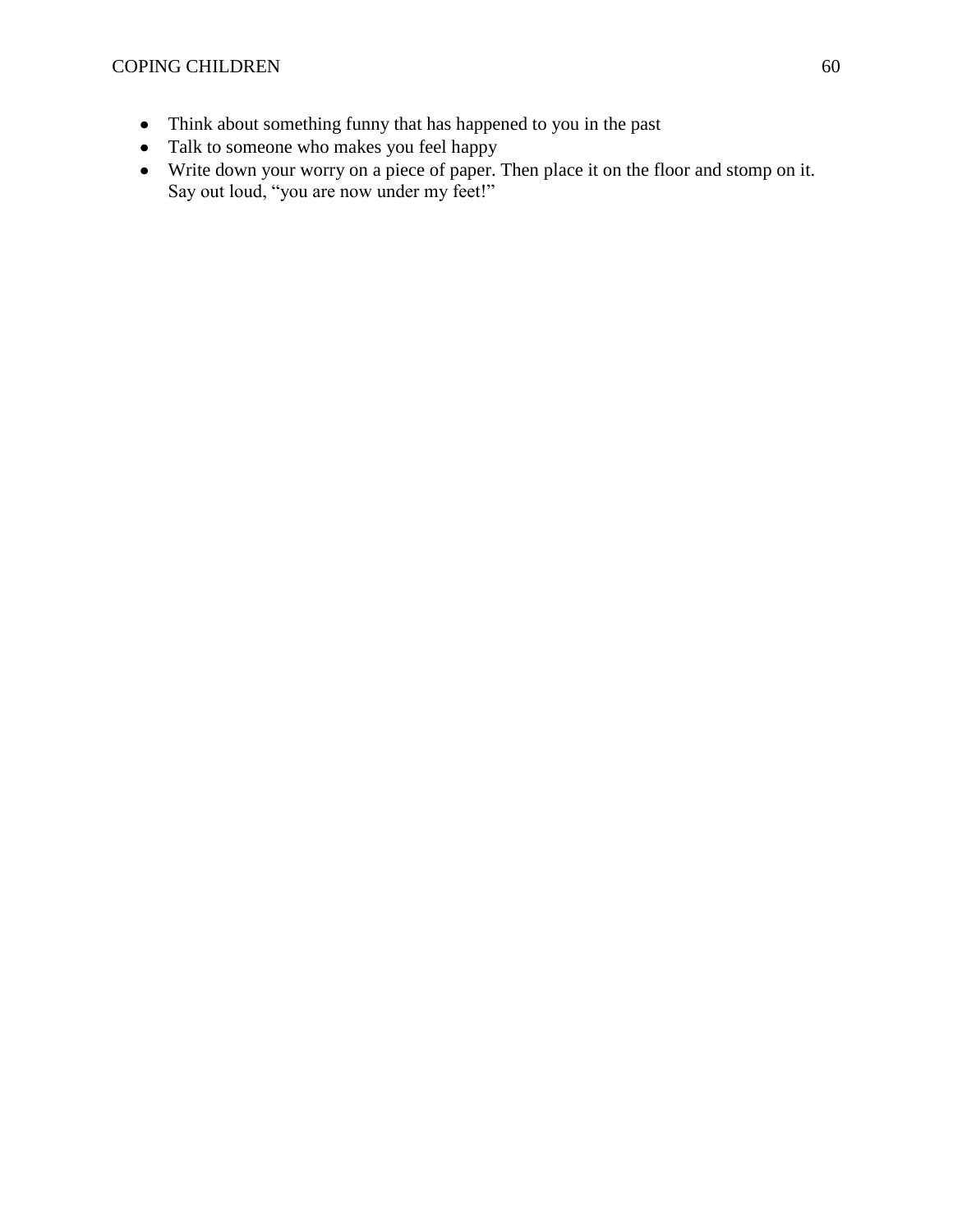### Table 1

# *Mean Scores on the Self Report Coping Scale Categories According to Gender for all Three*

*Coping Strategy Groups (with Standard Deviations in Parentheses)*

|                                | Males          |                  |                           | Females    |           |                           |
|--------------------------------|----------------|------------------|---------------------------|------------|-----------|---------------------------|
| <b>SRCS</b> Categories         | Relaxation     | <b>Self Talk</b> | Coping<br><b>Behavior</b> | Relaxation | Self Talk | Coping<br><b>Behavior</b> |
| Social Support<br>Time 1       | $2.56(.67)^*$  | 3.12(.55)        | 2.83(.59)                 | 2.8(.29)   | 2.34(.46) | $3.13(.55)*$              |
| Social Support<br>Time 2       | $1.84(1.31)^*$ | 3.01(.57)        | 2.91(.62)                 | 2.86(.83)  | 2.33(.49) | $3.47(1.09)*$             |
| <b>Self Reliance</b><br>Time 1 | $2.54(.62)^*$  | 3.14(.56)        | 2.77(.58)                 | 2.78(.27)  | 2.32(.46) | $3.08(.57)*$              |
| <b>Self Reliance</b><br>Time 2 | $1.81(1.27)$ * | 3.06(.61)        | 2.89(.64)                 | 2.88(.83)  | 2.30(.51) | $3.40(1.04)$ *            |
| Distancing Time<br>1           | $2.6(.62)^*$   | 3.04(.56)        | 2.68(.55)                 | 2.71(.34)  | 2.27(.46) | $3.01(.56)*$              |
| Distancing<br>Time 2           | $1.80(1.25)$ * | 3.06(.62)        | 2.82(.69)                 | 2.83(.86)  | 2.27(.54) | $3.30(.98)*$              |
| Internalizing<br>Time 1        | $2.41(.63)*$   | 3.05(.62)        | 2.7(.55)                  | 2.73(.32)  | 2.30(.47) | $3.02(.61)*$              |
| Internalizing<br>Time 2        | $1.80(1.24)$ * | 3.01(.61)        | 2.71(.75)                 | 2.88(.86)  | 2.25(.56) | $3.22(.91)*$              |
| Externalizing<br>Time 1        | $2.46(.59)$ *  | 2.98(.60)        | 2.62(.59)                 | 2.70(.34)  | 2.25(.45) | 3.01(.59)                 |
| Externalizing<br>Time 2        | $1.80(1.26)$ * | 3.01(.62)        | 2.82(.711)                | 2.81(.8)   | 2.27(.57) | 2.9(0.922)                |

*Note.* Scores were based on a 5-point Likert Scale,  $1 =$  none of the time,  $5 =$  all of the time.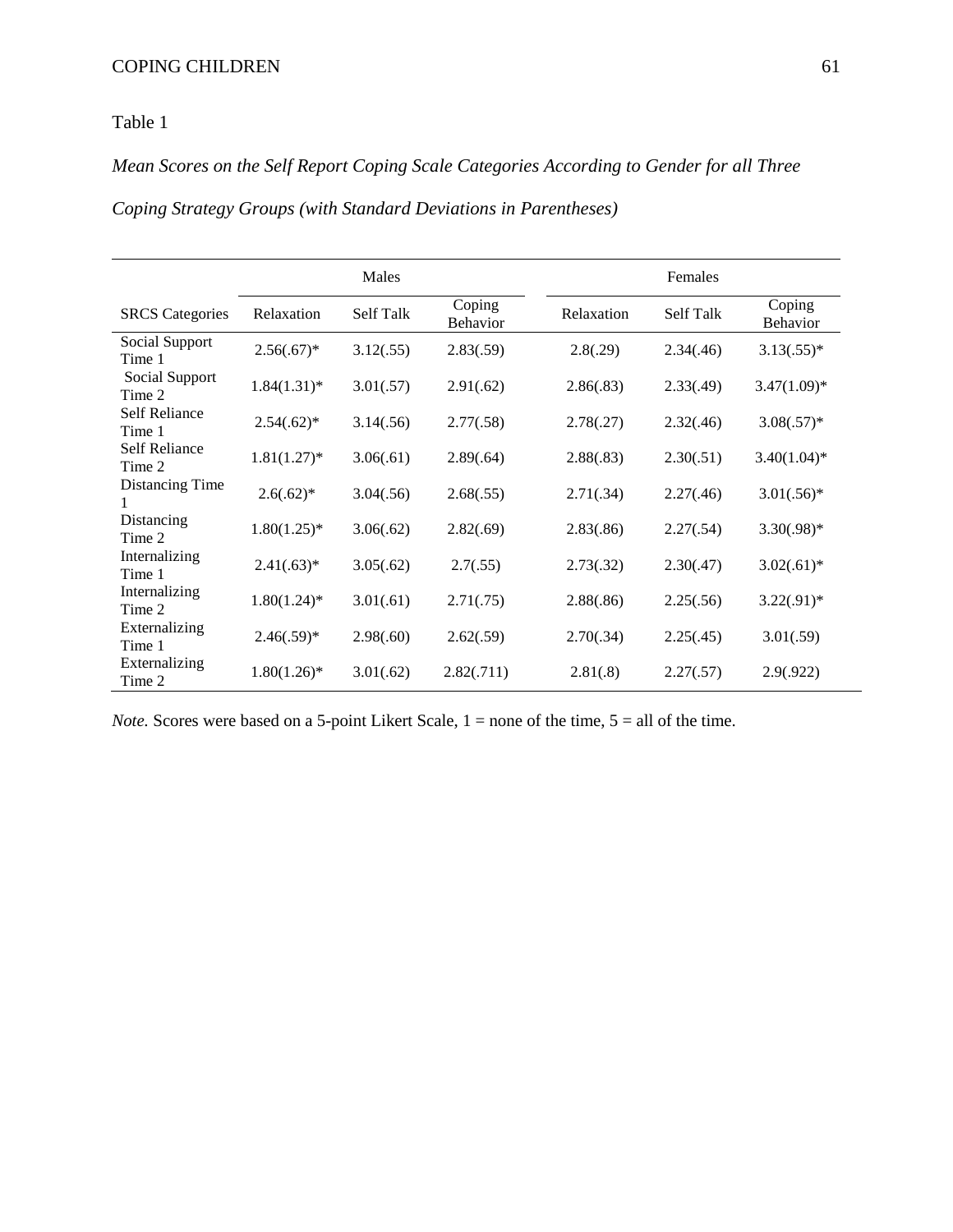Table 2

# *Total Number of Participant Feedback Responses When Asked to Provide their Favorite Coping*

# *Strategy Taught*

| Coping type     | <b>Specific Strategies</b>                                       | <b>Participant Feedback</b><br>(Sessions 1 to 4)<br><b>Total Times Chosen</b> |
|-----------------|------------------------------------------------------------------|-------------------------------------------------------------------------------|
| Relaxation      | $1 = \text{Imagine favorite place}$                              | 19                                                                            |
|                 | $2 =$ Breathing exercises                                        | 3                                                                             |
|                 | $3 =$ Movements (arm circles & finger exercises)                 | 7                                                                             |
|                 | $4 =$ Hum a relaxing song                                        | 1                                                                             |
|                 | $5 =$ Stress ball or tighten fists and release                   | $\overline{2}$                                                                |
| Self-talk       | $6 = I$ don't have to be perfect. I just have to try             | 3                                                                             |
|                 | $7 =$ This will be over soon. I can do anything for a short time | 8                                                                             |
|                 | $8 =$ The more I do this, the easier it will get                 | $\overline{2}$                                                                |
|                 | $9 = I$ think I can, I think I can                               | 8                                                                             |
|                 | $10 =$ It's going to be ok                                       | 3                                                                             |
|                 | $11 = All I can do is try my best, that's all anyone can do$     | 5                                                                             |
|                 | $12 =$ If you don't succeed, try, try again                      | 3                                                                             |
|                 | $13 = I$ can do this!                                            | 3                                                                             |
|                 | $14 =$ Relax, Relax, Relax                                       | 19                                                                            |
|                 | $15$ = The things I worry about rarely happen                    | 1                                                                             |
| Coping Behavior | $16 = Write/draw$ your worry                                     | 27                                                                            |
|                 | $17 =$ Get some exercise or dance or shake off worries           | 8                                                                             |
|                 | $18$ = Name 3 possible solutions for the situation               | 1                                                                             |
|                 | $19 =$ Get advice/talk to some one you trust                     | 1                                                                             |
|                 | $20 =$ Think about something funny                               | 4                                                                             |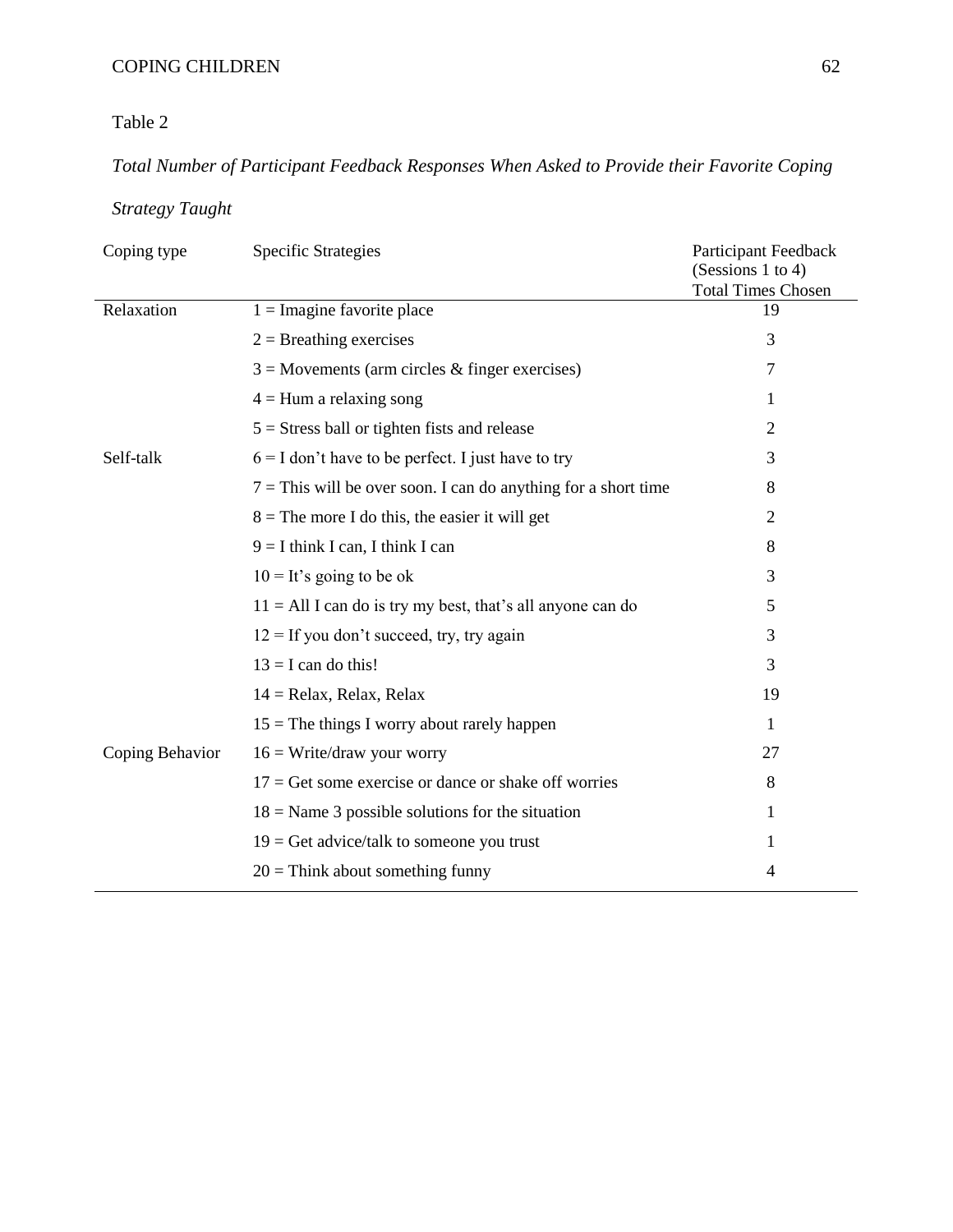

*Figure 1:* Number of children who integrated a new coping strategy taught during the study in their answer to the Novel Question (Time 2).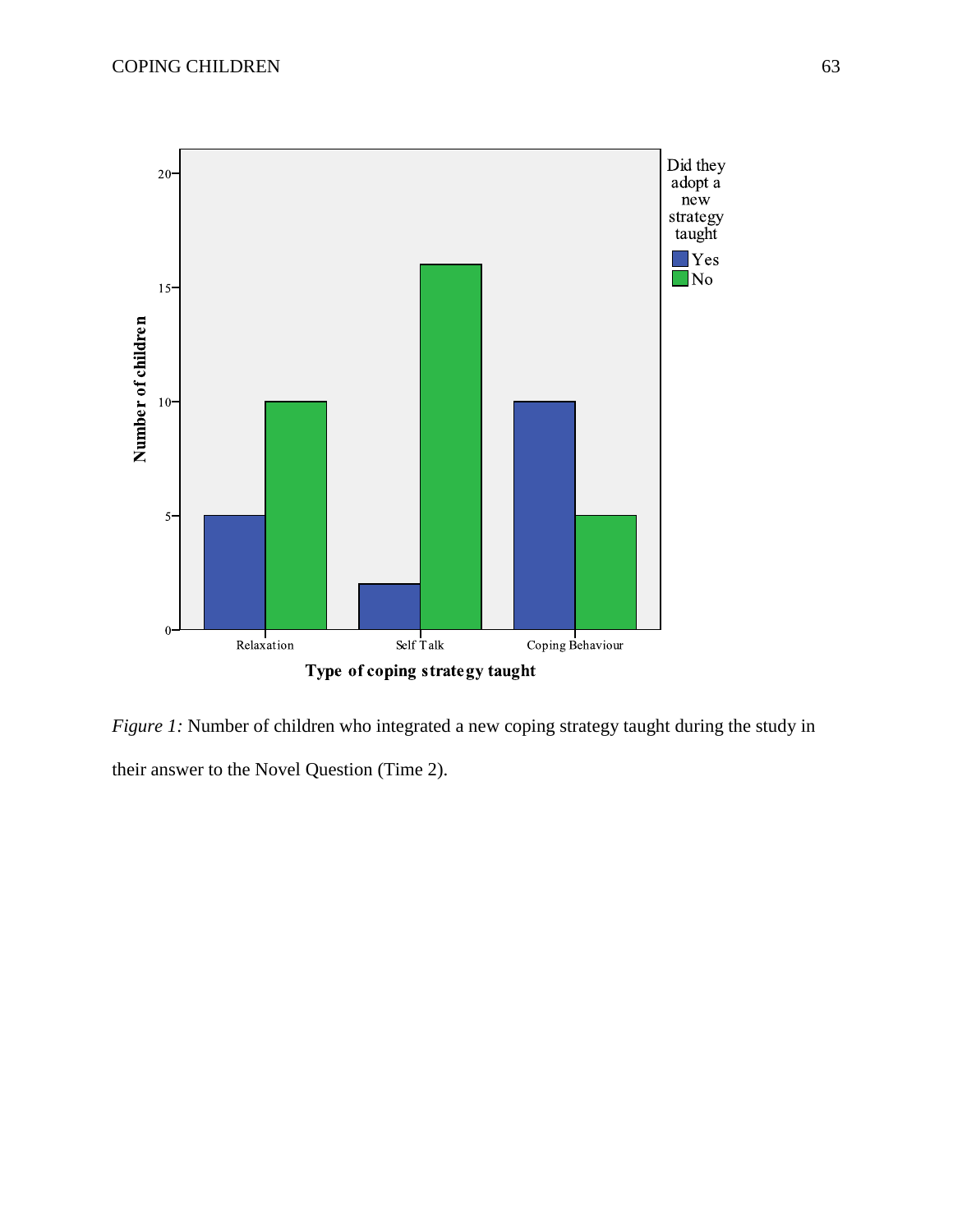

Covariates appearing in the model are evaluated at the following values: Age in Years =  $7.67$ 

*Figure 2:* Interaction between participant gender and scores on the SRCS for Social Support at Time 1 and Time 2. Male scores are represented through the dotted line; female scores are represented through the solid line.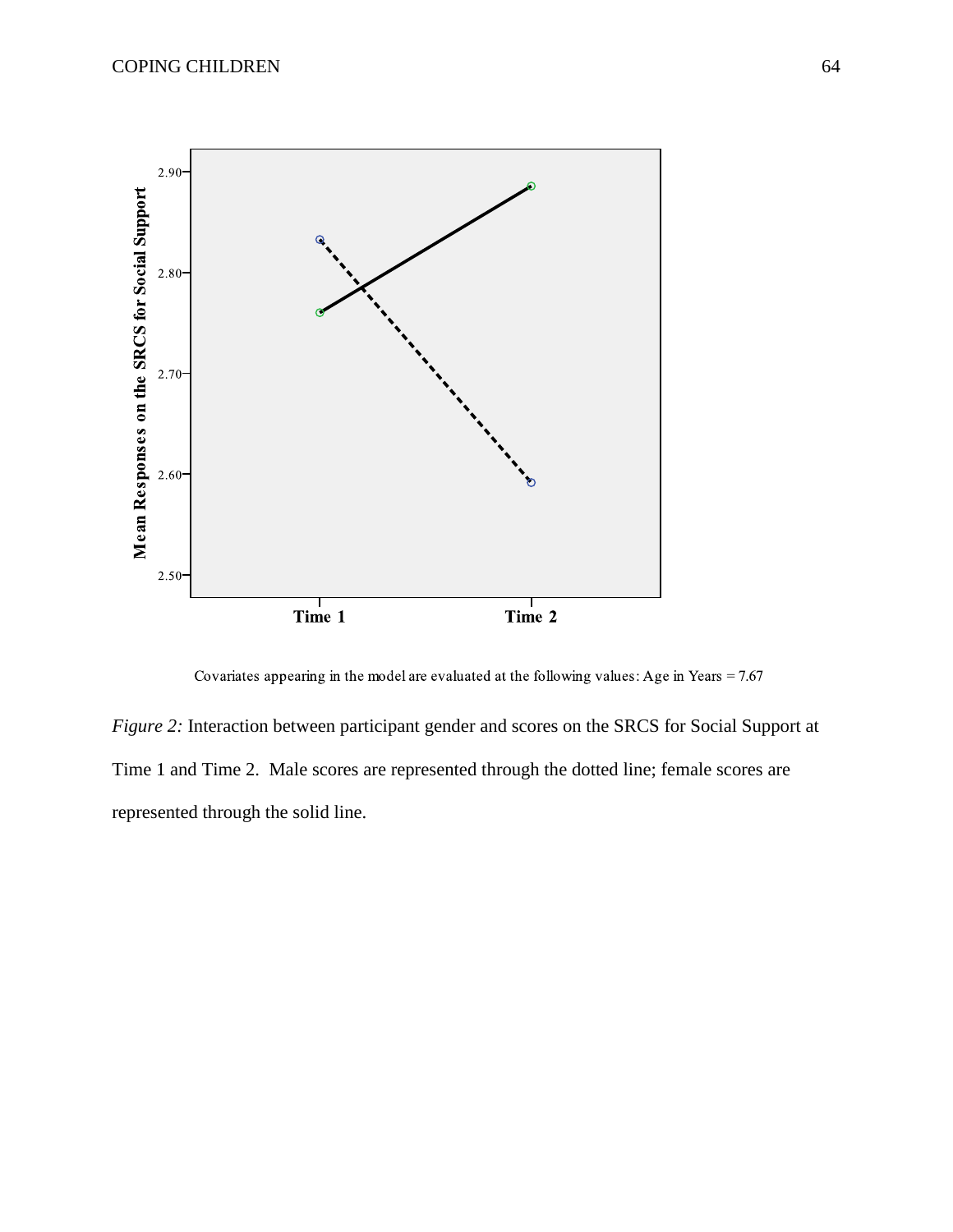

Covariates appearing in the model are evaluated at the following values: Age in Years =  $7.67$ 

*Figure 3:* Interaction between participant gender and scores on the SRCS for Self Reliance at Time 1 and Time 2. Male scores are represented through the dotted line; female scores are represented through the solid line.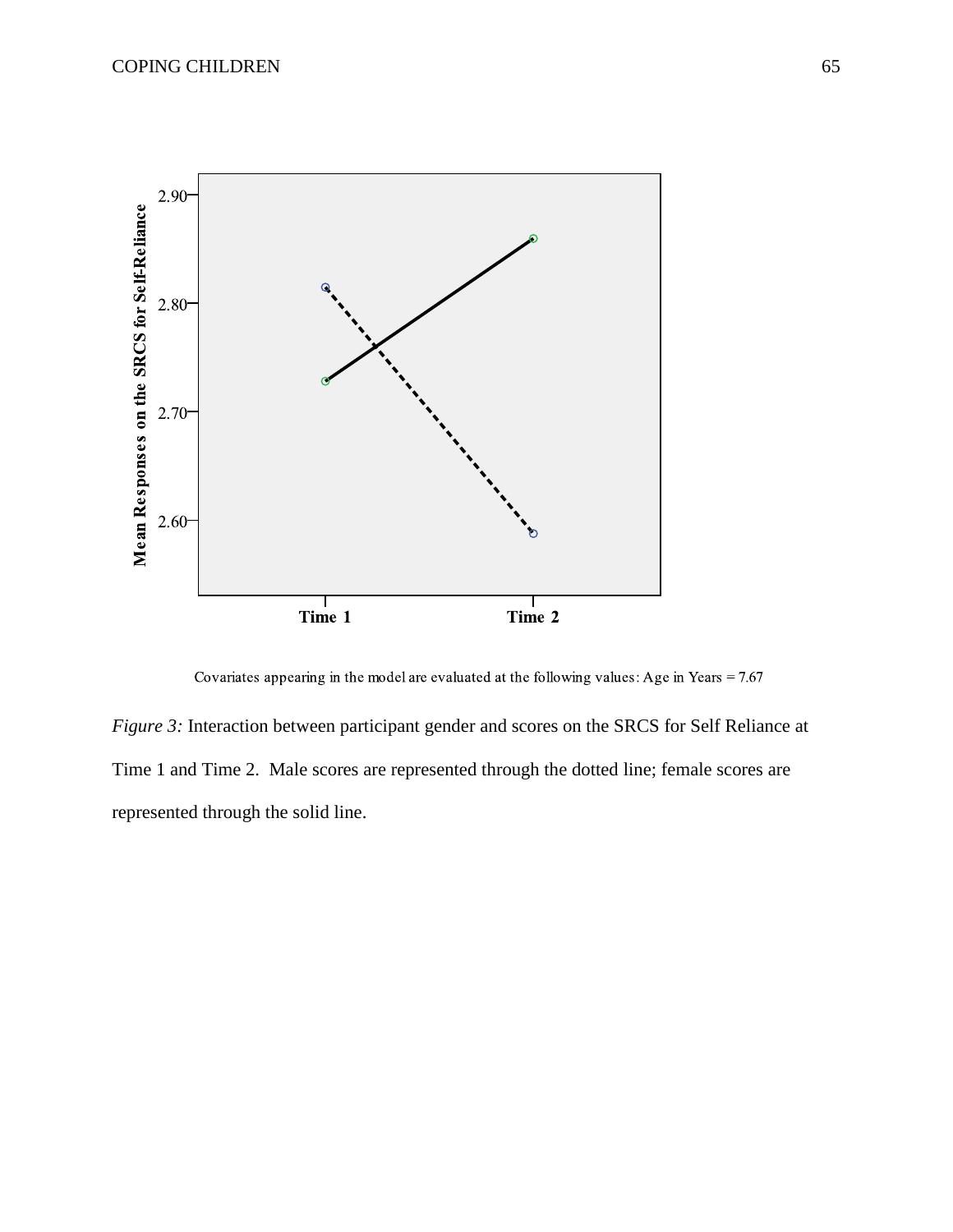

Covariates appearing in the model are evaluated at the following values: Age in Years =  $7.67$ 

*Figure 4:* Interaction between participant gender and scores on the SRCS for Externalizing at Time 1 and Time 2. Male scores are represented through the dotted line; female scores are represented through the solid line.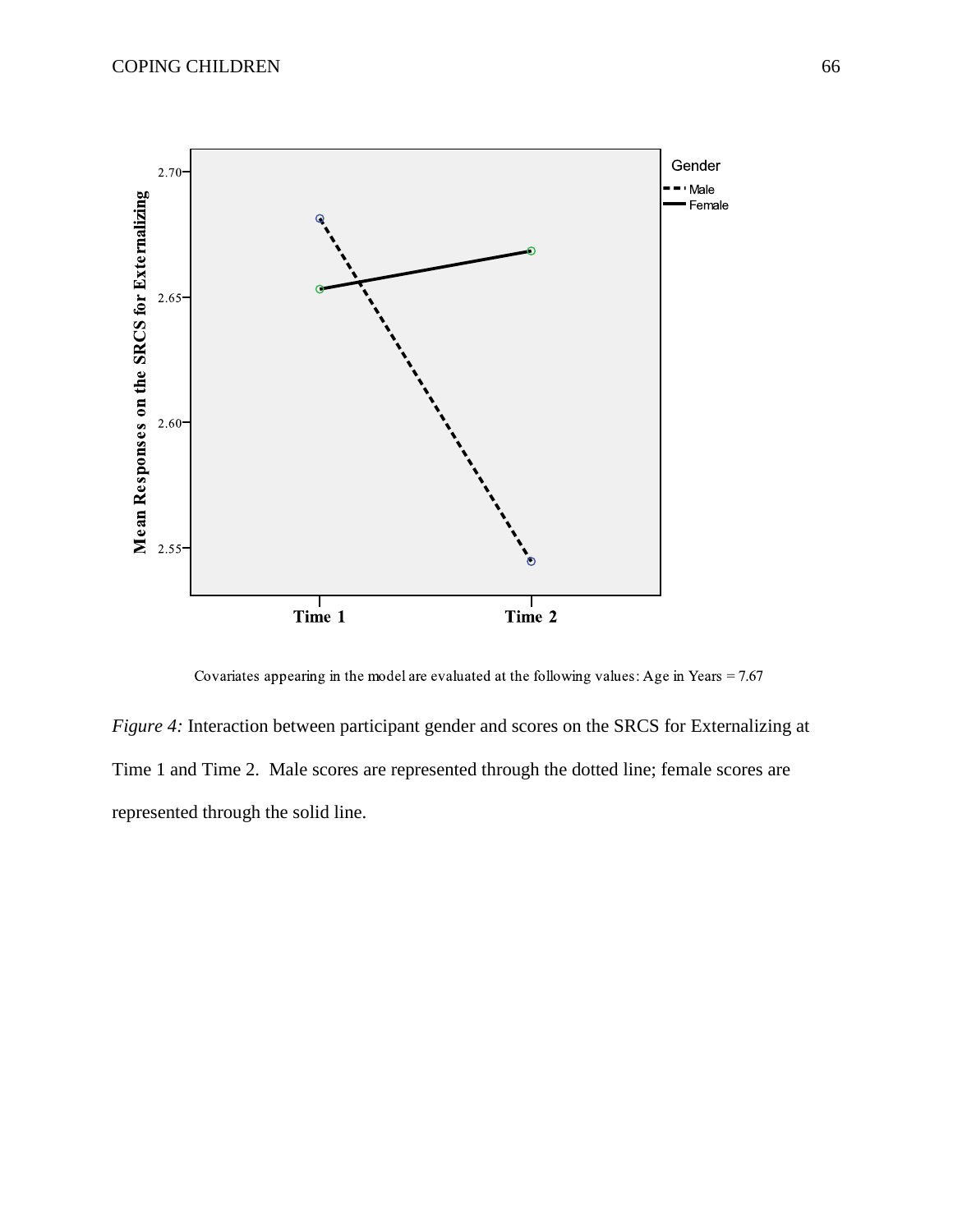

Covariates appearing in the model are evaluated at the following values: Age in Years =  $7.67$ 

*Figure 5:* Interaction between participant gender, type of coping strategy taught, and scores on the SRCS for Externalizing at Time 1 and Time 2 for participants in the *Relaxation* group. Male scores are represented through the dotted line; female scores are represented through the solid line.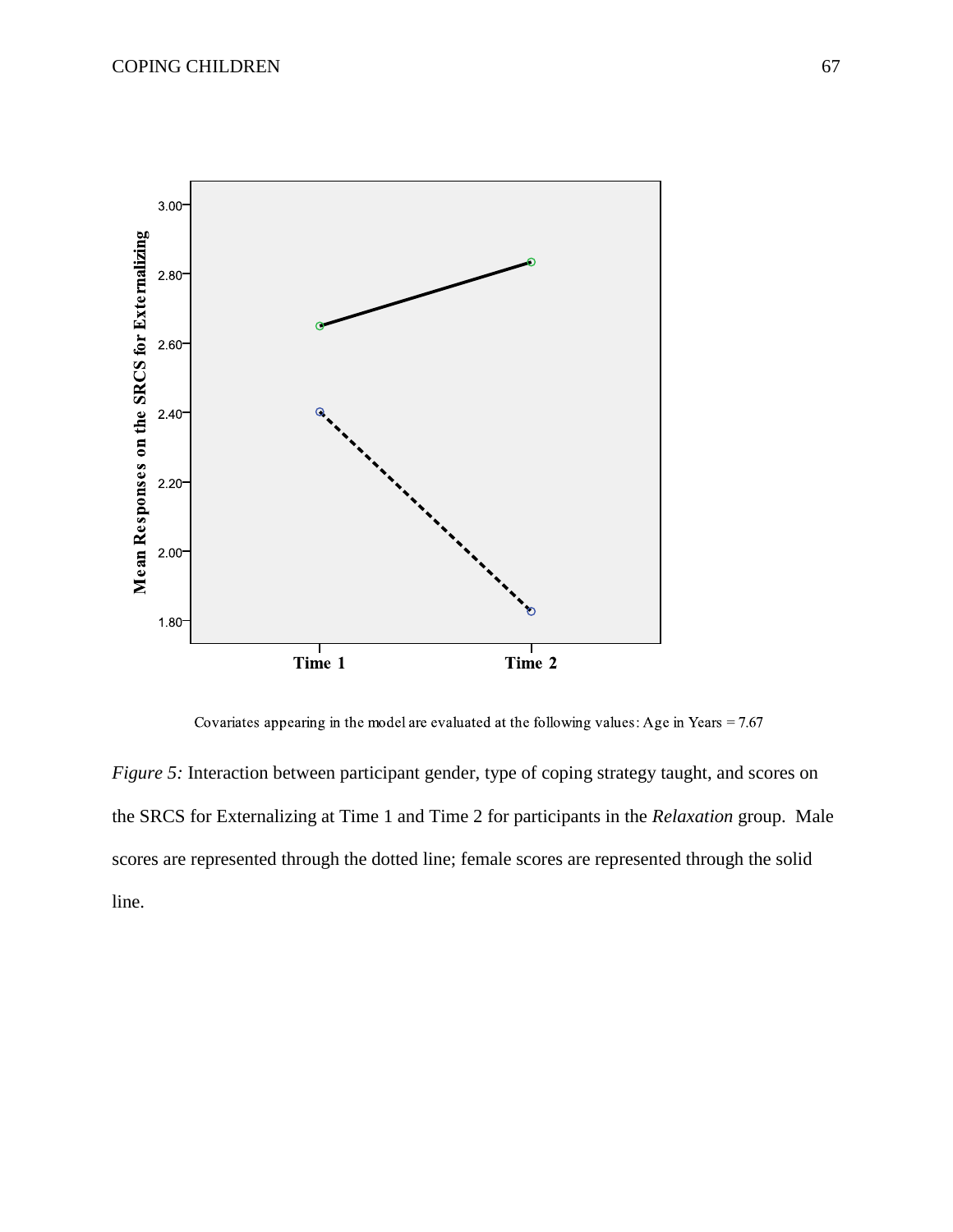

Covariates appearing in the model are evaluated at the following values: Age in Years =  $7.67$ 

*Figure 6:* Interaction between participant gender, type of coping strategy taught, and scores on the SRCS for Externalizing at Time 1 and Time 2 for participants in the *Self-Talk* group. Male scores are represented through the dotted line; female scores are represented through the solid line.